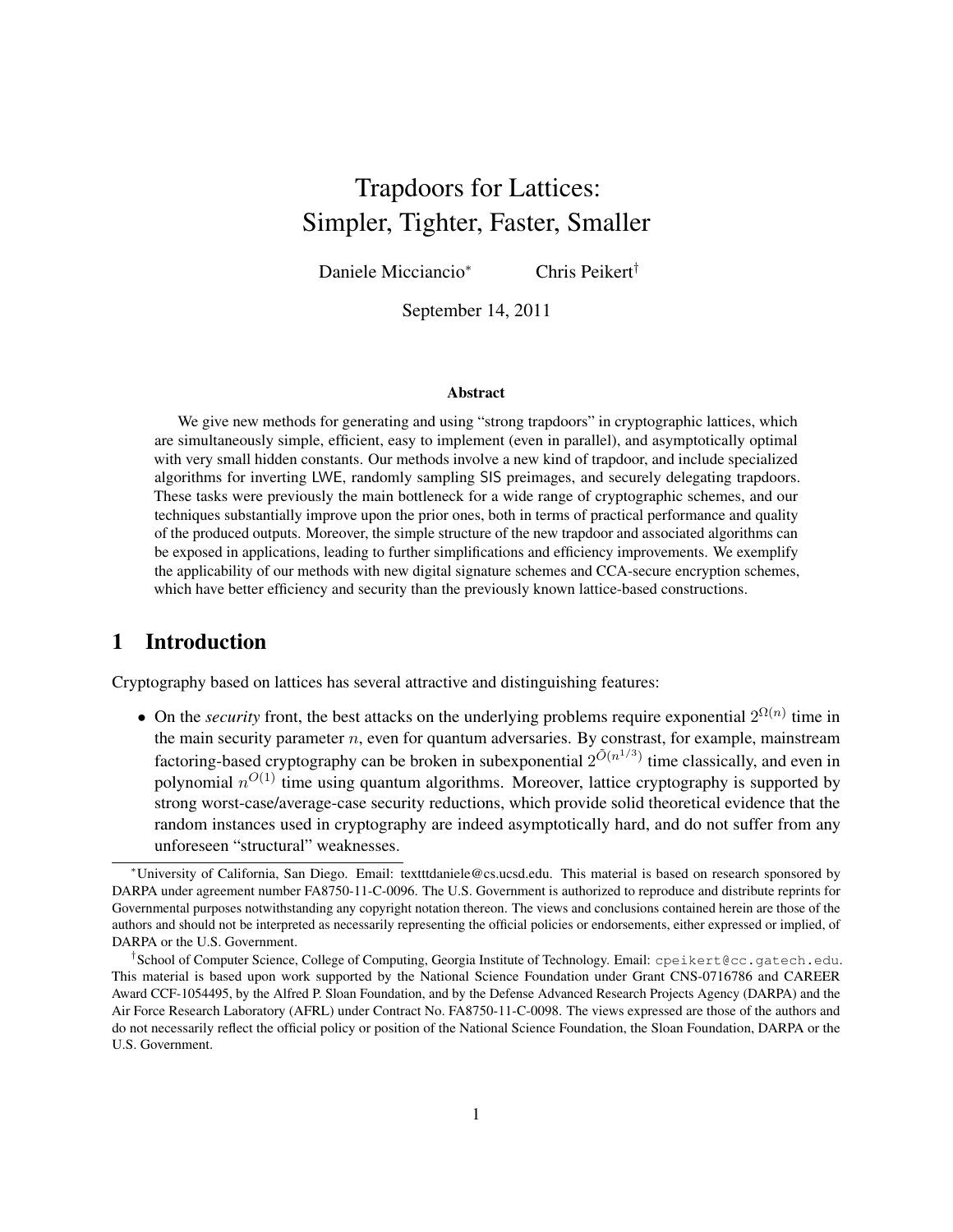• On the *efficiency* and *implementation* fronts, lattice cryptography operations can be extremely simple, fast and parallelizable. Typical operations are the selection of uniformly random integer matrices A modulo some small  $q = \text{poly}(n)$ , and the evaluation of simple linear functions like

$$
f_{\mathbf{A}}(\mathbf{x}) := \mathbf{A}\mathbf{x} \bmod q
$$
 and  $g_{\mathbf{A}}(\mathbf{s}, \mathbf{e}) := \mathbf{s}^t \mathbf{A} + \mathbf{e}^t \bmod q$ 

on short integer vectors x, e.<sup>[1](#page-1-0)</sup> (For commonly used parameters,  $f_A$  is surjective while  $g_A$  is injective.) Often, the modulus  $q$  is small enough that all the basic operations can be directly implemented using machine-level arithmetic. By contrast, the analogous operations in number-theoretic cryptography (e.g., generating huge random primes, and exponentiating modulo such primes) are much more complex, admit only limited parallelism in practice, and require the use of "big number" arithmetic libraries.

In recent years lattice-based cryptography has also been shown to be extremely versatile, leading to a large number of theoretical applications ranging from (hierarchical) identity-based encryption [\[GPV08,](#page-38-0) [CHKP10,](#page-37-0) [ABB10a,](#page-36-0) [ABB10b\]](#page-36-1), to fully homomorphic encryption schemes [\[Gen09b,](#page-38-1) [Gen09a,](#page-37-1) [vGHV10,](#page-40-0) [BV11b,](#page-37-2) [BV11a,](#page-37-3) [GH11,](#page-38-2) [BGV11\]](#page-37-4), and much more  $(e.g., [LM08, PW08, Lyu08, PV08, PVW08, Pei09b, ACPS09, Riic10, ...)$  $(e.g., [LM08, PW08, Lyu08, PV08, PVW08, Pei09b, ACPS09, Riic10, ...)$  $(e.g., [LM08, PW08, Lyu08, PV08, PVW08, Pei09b, ACPS09, Riic10, ...)$  $(e.g., [LM08, PW08, Lyu08, PV08, PVW08, Pei09b, ACPS09, Riic10, ...)$  $(e.g., [LM08, PW08, Lyu08, PV08, PVW08, Pei09b, ACPS09, Riic10, ...)$  $(e.g., [LM08, PW08, Lyu08, PV08, PVW08, Pei09b, ACPS09, Riic10, ...)$  $(e.g., [LM08, PW08, Lyu08, PV08, PVW08, Pei09b, ACPS09, Riic10, ...)$  $(e.g., [LM08, PW08, Lyu08, PV08, PVW08, Pei09b, ACPS09, Riic10, ...)$  $(e.g., [LM08, PW08, Lyu08, PV08, PVW08, Pei09b, ACPS09, Riic10, ...)$  $(e.g., [LM08, PW08, Lyu08, PV08, PVW08, Pei09b, ACPS09, Riic10, ...)$  $(e.g., [LM08, PW08, Lyu08, PV08, PVW08, Pei09b, ACPS09, Riic10, ...)$  $(e.g., [LM08, PW08, Lyu08, PV08, PVW08, Pei09b, ACPS09, Riic10, ...)$  $(e.g., [LM08, PW08, Lyu08, PV08, PVW08, Pei09b, ACPS09, Riic10, ...)$  $(e.g., [LM08, PW08, Lyu08, PV08, PVW08, Pei09b, ACPS09, Riic10, ...)$  $(e.g., [LM08, PW08, Lyu08, PV08, PVW08, Pei09b, ACPS09, Riic10, ...)$ [Boy10,](#page-37-6) [GHV10,](#page-38-5) [GKV10\]](#page-38-6)).

Not all lattice cryptography is as simple as selecting random matrices A and evaluating linear functions like  $f_{\bf A}({\bf x}) = {\bf A}{\bf x} \bmod q$ , however. In fact, such operations yield only collision-resistant hash functions, public-key encryption schemes that are secure under passive attacks, and little else. Richer and more advanced lattice-based cryptographic schemes, including chosen ciphertext-secure encryption, "hash-and-sign" digital signatures, and identity-based encryption also require generating a matrix A together with some *"strong" trapdoor*, typically in the form of a nonsingular square matrix (a basis) S of short integer vectors such that  $AS = 0 \mod q$ . (The matrix S is usually interpreted as a basis of a lattice defined by using A as a "parity" check" matrix.) Applications of such strong trapdoors also require certain efficient inversion algorithms for the functions  $f_A$  and  $g_A$ , using S. Appropriately inverting  $f_A$  can be particularly complex, as it typically requires sampling *random preimages* of  $f_{\mathbf{A}}(\mathbf{x})$  according to a Gaussian-like probability distribution (see [\[GPV08\]](#page-38-0)).

Theoretical solutions for all the above tasks (generating  $A$  with strong trapdoor  $S$  [\[Ajt99,](#page-37-7) [AP09\]](#page-37-8), trapdoor inversion of  $g_A$  and preimage sampling for  $f_A$  [\[GPV08\]](#page-38-0)) are known, but they are rather complex and not very suitable for practice, in either runtime or the "quality" of their outputs. (The quality of a trapdoor S roughly corresponds to the Euclidean lengths of its vectors — shorter is better.) The current best method for trapdoor generation [\[AP09\]](#page-37-8) is conceptually and algorithmically complex, and involves costly computations of Hermite normal forms and matrix inverses. And while the dimensions and quality of its output are *asymptotically* optimal (or nearly so, depending on the precise notion of quality), the hidden constant factors are rather large. Similarly, the standard methods for inverting  $g_A$  and sampling preimages of  $f_A$  [\[Bab85,](#page-37-9) [Kle00,](#page-38-7) [GPV08\]](#page-38-0) are inherently sequential and time-consuming, as they are based on an orthogonalization process that uses high-precision real numbers. A more efficient and parallelizable method for preimage sampling (which uses only small-integer arithmetic) has recently been discovered [\[Pei10\]](#page-39-5), but it is still more complex than is desirable for practice, and the quality of its output can be slightly worse than that of the sequential algorithm when using the same trapdoor S.

More compact and efficient trapdoors appear necessary for bringing advanced lattice-based schemes to practice, not only because of the current unsatisfactory runtimes, but also because the concrete security of lattice cryptography can be quite sensitive to even small changes in the main parameters. As already

<span id="page-1-0"></span><sup>&</sup>lt;sup>1</sup> Inverting these functions corresponds to solving the "short integer solution" (SIS) problem [\[Ajt96\]](#page-37-10) for  $f_A$ , and the "learning with errors" (LWE) problem [\[Reg05\]](#page-39-6) for  $g_A$ , both of which are widely used in lattice cryptography and enjoy provable worst-case hardness.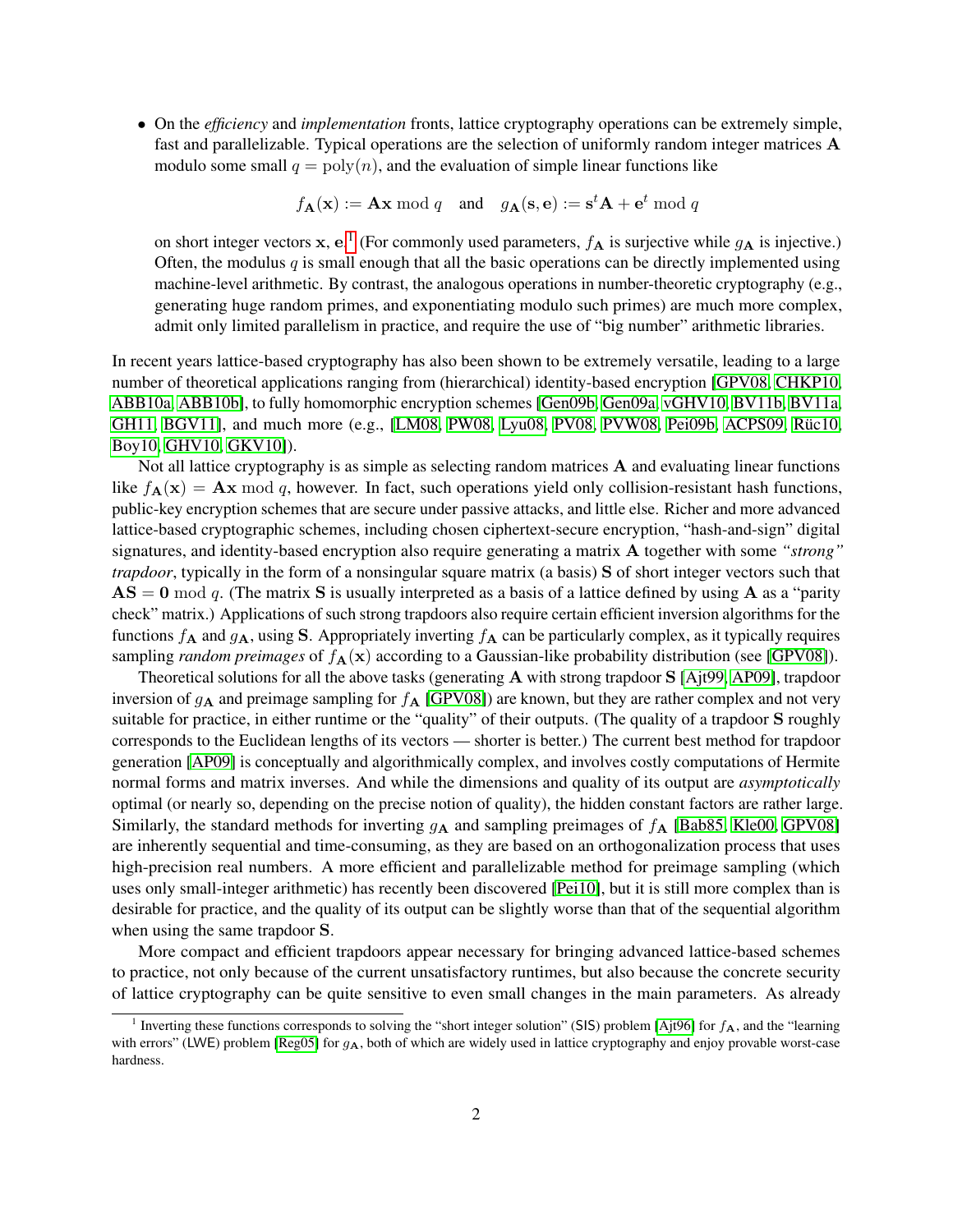mentioned, two central objects are a uniformly random matrix  $\mathbf{A} \in \mathbb{Z}_q^{n \times m}$  that serves as a public key, and an associated secret matrix  $S \in \mathbb{Z}^{m \times m}$  consisting of short integer vectors having "quality" s, where smaller is better. Here n is the main security parameter governing the hardness of breaking the functions, and  $m$  is the dimension of a lattice associated with A, which is generated by the vectors in S. Note that the security parameter n and lattice dimension m need not be the same; indeed, typically we have  $m = \Theta(n \lg q)$ , which for many applications is optimal up to constant factors. (For simplicity, throughout this introduction we use the base-2 logarithm; other choices are possible and yield tradeoffs among the parameters.) For the trapdoor quality, achieving  $s = O(\sqrt{m})$  is asymptotically optimal, and random preimages of  $f_A$  generated using S have Euclidean length  $\beta \approx s\sqrt{m}$ . For security, it must be hard (*without* knowing the trapdoor) to find any preimage having length bounded by  $\beta$ . Interestingly, the computational resources needed to do so can increase dramatically with only a moderate decrease in the bound  $\beta$  (see, e.g., [\[GN08,](#page-38-8) [MR09\]](#page-39-7)). Therefore, improving the parameters  $m$  and  $s$  by even small constant factors can have a significant impact on concrete security. Moreover, this can lead to a "virtuous cycle" in which the increased security allows for the use of a smaller security parameter n, which leads to even smaller values of m, s, and  $\beta$ , etc. Note also that the schemes' key sizes and concrete runtimes are reduced as well, so improving the parameters yields a "win-win-win" scenario of simultaneously smaller keys, increased concrete security, and faster operations. (This phenomenon is borne out concretely; see Figure [2.](#page-5-0))

### 1.1 Contributions

The first main contribution of this paper is a new method of trapdoor generation for cryptographic lattices, which is simultaneously simple, efficient, easy to implement (even in parallel), and asymptotically optimal with small hidden constants. The new trapdoor generator strictly subsumes the prior ones of [\[Ajt99,](#page-37-7) [AP09\]](#page-37-8), in that it proves the main theorems from those works, but with improved concrete bounds for all the relevant quantities (simultaneously), and via a conceptually simpler and more efficient algorithm. To accompany our trapdoor generator, we also give specialized algorithms for trapdoor inversion (for  $g_A$ ) and preimage sampling (for  $f_{\mathbf{A}}$ ), which are simpler and more efficient in our setting than the prior general solutions [\[Bab85,](#page-37-9) [Kle00,](#page-38-7) [GPV08,](#page-38-0) [Pei10\]](#page-39-5).

Our methods yield large constant-factor improvements, and in some cases even small asymptotic improvements, in the lattice dimension m, trapdoor quality s, and storage size of the trapdoor. Because trapdoor generation and inversion algorithms are the main operations in many lattice cryptography schemes, our algorithms can be plugged in as 'black boxes' to deliver significant concrete improvements in all such applications. Moreover, it is often possible to expose the special (and very simple) structure of our trapdoor directly in cryptographic schemes, yielding additional improvements and potentially new applications. (Below we summarize a few improvements to existing applications, with full details in Section [6.](#page-29-0))

We now give a detailed comparison of our results with the most relevant prior works [\[Ajt99,](#page-37-7) [AP09,](#page-37-8) [GPV08,](#page-38-0) [Pei10\]](#page-39-5). The quantitative improvements are summarized in Figure [1.](#page-4-0)

Simpler, faster trapdoor generation and inversion algorithms. Our trapdoor generator is exceedingly simple, especially as compared with the prior constructions [\[Ajt99,](#page-37-7) [AP09\]](#page-37-8). It essentially amounts to just one multiplication of two random matrices, whose entries are chosen independently from appropriate probability distributions. Surprisingly, this method is nearly identical to Ajtai's original method [\[Ajt96\]](#page-37-10) of generating a random lattice together with a "weak" trapdoor of one or more short vectors (but *not* a full basis), with one added twist. And while there are no detailed runtime analyses or public implementations of [\[Ajt99,](#page-37-7) [AP09\]](#page-37-8), it is clear from inspection that our new method is significantly more efficient, since it does not involve any expensive Hermite normal form or matrix inversion computations.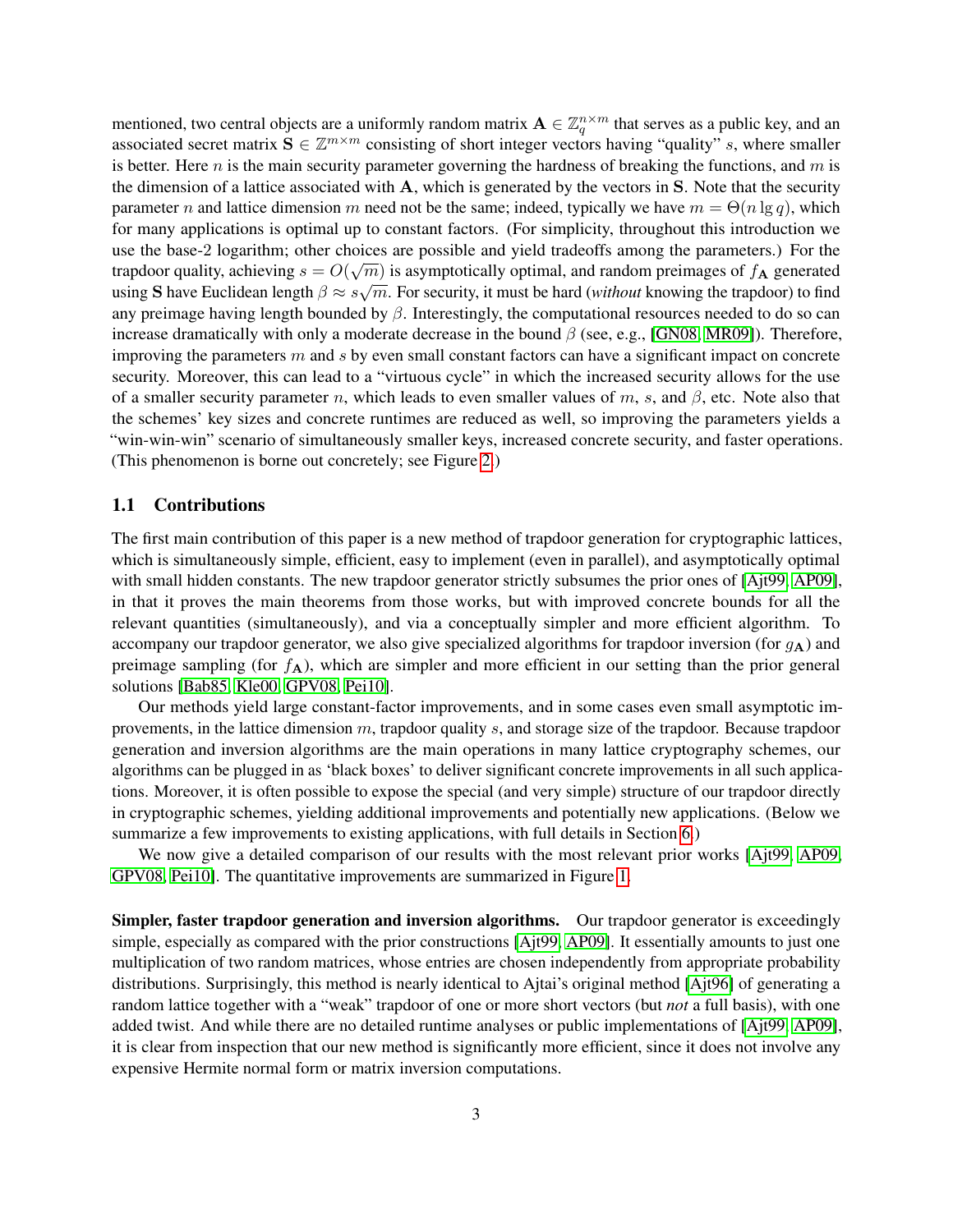Our specialized, parallel inversion algorithms for  $f_{\mathbf{A}}$  and  $g_{\mathbf{A}}$  are also simpler and more practically efficient than the general solutions of [\[Bab85,](#page-37-9) [Kle00,](#page-38-7) [GPV08,](#page-38-0) [Pei10\]](#page-39-5) (though we note that our trapdoor generator is entirely compatible with those general algorithms as well). In particular, we give the first *parallel* algorithm for inverting  $g_A$  under asymptotically optimal error rates (previously, handling such large errors required the sequential "nearest-plane" algorithm of [\[Bab85\]](#page-37-9)), and our preimage sampling algorithm for  $f_{\rm A}$ works with smaller integers and requires much less offline storage than the one from [\[Pei10\]](#page-39-5).

**Tighter parameters.** To generate a matrix  $A \in \mathbb{Z}_q^{n \times m}$  that is within negligible statistical distance of uniform, our new trapdoor construction improves the lattice dimension from  $m > 5n \lg q$  [\[AP09\]](#page-37-8) down to  $m \approx 2n \lg q$ . (In both cases, the base of the logarithm is a tunable parameter that appears as a multiplicative factor in the quality of the trapdoor; here we fix upon base 2 for concreteness.) In addition, we give the first known *computationally pseudorandom* construction (under the LWE assumption), where the dimension can be as small as  $m = n(1 + \lg q)$ , although at the cost of an  $\Omega(\sqrt{n})$  factor worse quality s.

Our construction also greatly improves the quality s of the trapdoor. The best prior construction [\[AP09\]](#page-37-8) produces a basis whose Gram-Schmidt quality (i.e., the maximum length of its Gram-Schmidt orthogonalized produces a basis whose Gram-Schmidt quality (i.e., the maximum length of its Gram-Schmidt orthogonalized vectors) was loosely bounded by  $20\sqrt{n\lg q}$ . However, the Gram-Schmidt notion of quality is useful only for less efficient, sequential inversion algorithms [\[Bab85,](#page-37-9) [GPV08\]](#page-38-0) that use high-precision real arithmetic. For the more efficient, parallel preimage sampling algorithm of [\[Pei10\]](#page-39-5) that uses small-integer arithmetic, the parameters guaranteed by [\[AP09\]](#page-37-8) are asymptotically worse, at  $m > n \lg^2 q$  and  $s \ge 16\sqrt{n \lg^2 q}$ . By contrast, our (statistically secure) trapdoor construction achieves the "best of both worlds:" asymptotically √ optimal dimension  $m \approx 2n \lg q$  and quality  $s \approx 1.6\sqrt{n \lg q}$  or better, with a parallel preimage sampling algorithm that is slightly more efficient than the one of [\[Pei10\]](#page-39-5).

Altogether, for any n and typical values of  $q \geq 2^{16}$ , we conservatively estimate that the new trapdoor generator and inversion algorithms collectively provide at least a  $7 \lg q \ge 112$ -fold improvement in the length bound  $\beta \approx s\sqrt{m}$  for  $f_{\bf A}$  preimages (generated using an efficient algorithm). We also obtain similar improvements in the size of the error terms that can be handled when efficiently inverting  $g_{\mathbf{A}}$ .

New, smaller trapdoors. As an additional benefit, our construction actually produces a *new kind of trapdoor* — not a basis — that is at least 4 times smaller in storage than a basis of corresponding quality, and is at least as powerful, i.e., a good basis can be efficiently derived from the new trapdoor. We stress that our specialized inversion algorithms using the new trapdoor provide almost exactly the same quality as the inefficient, sequential algorithms using a derived basis, so there is no trade-off between efficiency and quality. (This is in contrast with [\[Pei10\]](#page-39-5) when using a basis generated according to [\[AP09\]](#page-37-8).) Moreover, the storage size of the new trapdoor grows only linearly in the lattice dimension  $m$ , rather than quadratically as a basis does. This is most significant for applications like hierarchical ID-based encryption [\[CHKP10,](#page-37-0) [ABB10a\]](#page-36-0) that *delegate* trapdoors for increasing values of m. The new trapdoor also admits a very simple and efficient delegation mechanism, which unlike the prior method [\[CHKP10\]](#page-37-0) does not require any costly operations like linear independence tests, or conversions from a full-rank set of lattice vectors into a basis. In summary, the new type of trapdoor and its associated algorithms are *strictly preferable* to a short basis in terms of algorithmic efficiency, output quality, and storage size (simultaneously).

Ring-based constructions. Finally, and most importantly for practice, all of the above-described constructions and algorithms extend immediately to the *ring* setting, where functions analogous to  $f_A$  and  $g_A$  require only quasi-linear  $\tilde{O}(n)$  space and time to specify and evaluate (respectively), which is a factor of  $\tilde{\Omega}(n)$ improvement over the matrix-based functions defined above. See the representative works [\[Mic02,](#page-39-8) [PR06,](#page-39-9) [LM06,](#page-38-9) [LMPR08,](#page-38-10) [LPR10\]](#page-38-11) for more details on these functions and their security foundations.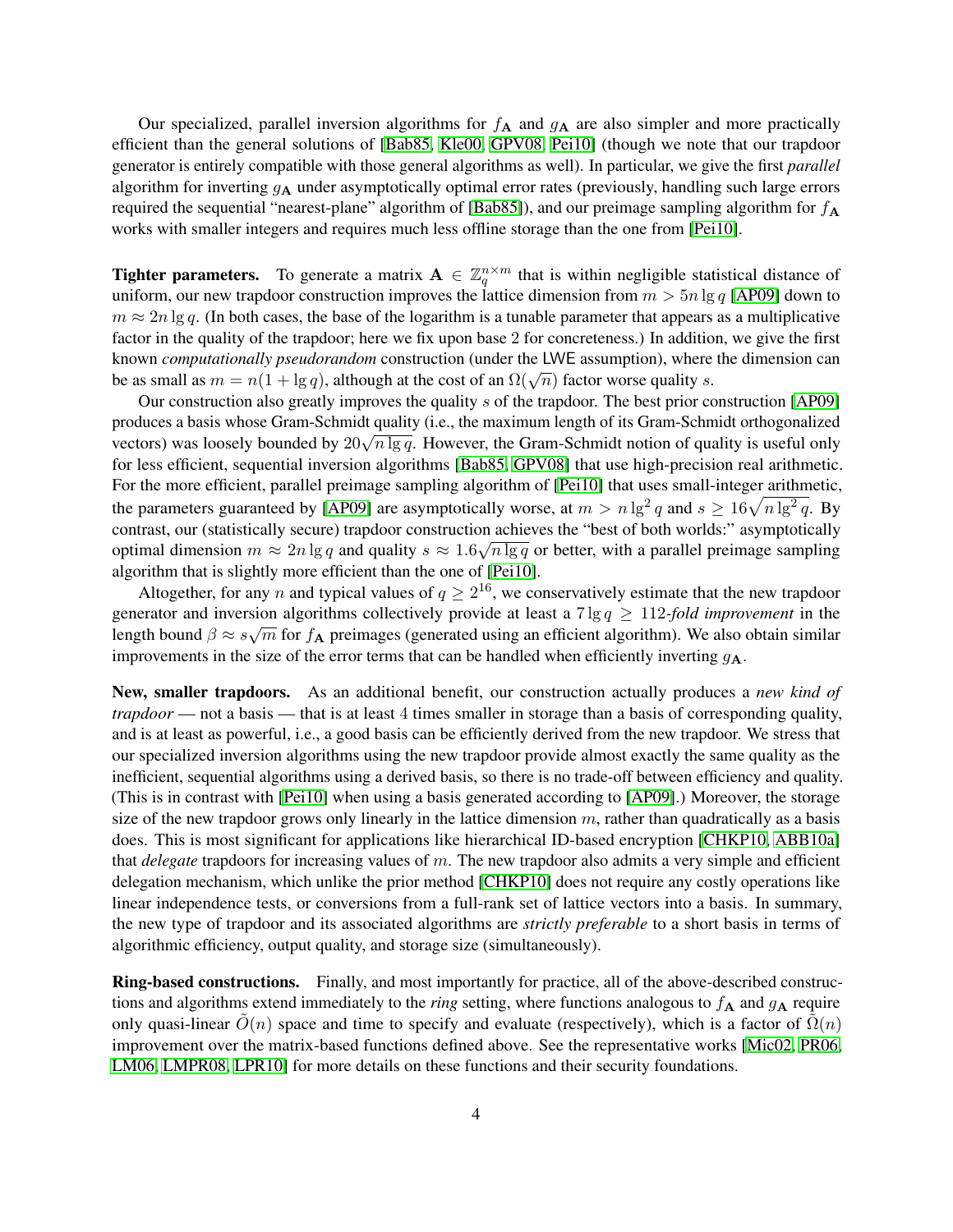|                                  | [Ajt99, AP09] constructions                                   | This work (fast $f_{\mathbf{A}}^{-1}$ )  | Factor Improvement      |
|----------------------------------|---------------------------------------------------------------|------------------------------------------|-------------------------|
| Dimension $m$                    | slow $f_{\mathbf{A}}^{-1}$ [Kle00, GPV08]: $> 5n \lg q$       | $2n \lg q \left(\frac{s}{\infty}\right)$ | $2.5 - \lg q$           |
|                                  | fast $f_{\mathbf{A}}^{-1}$ [Pei10]: $> n \lg^2 q$             | $n(1+\lg q)$ $(\approx)$                 |                         |
| Quality s                        | slow $f_{\mathbf{\Delta}}^{-1}$ : $\approx 20\sqrt{n \lg q}$  | $\approx 1.6\sqrt{n\lg q}$ ( $\approx$ ) | $12.5 - 10\sqrt{\lg q}$ |
|                                  | fast $f_{\mathbf{\Delta}}^{-1}$ : $\approx 16\sqrt{n\lg^2 q}$ |                                          |                         |
| Length $\beta \approx s\sqrt{m}$ | slow $f_{\mathbf{\Delta}}^{-1}$ : > 45n lg q                  | $\approx 2.3 n \lg q \; (\approx)$       | $19-7\lg q$             |
|                                  | fast $f_{\mathbf{A}}^{-1}$ : > 16n $\lg^2 q$                  |                                          |                         |

<span id="page-4-0"></span>Figure 1: Summary of parameters for our constructions and algorithms versus prior ones. In the column labelled "this work,"  $\approx$  and  $\approx$  denote constructions producing public keys A that are statistically close to uniform, and computationally pseudorandom, respectively. (All quality terms s and length bounds  $\beta$  omit the same statistical "smoothing" factor for  $\mathbb{Z}$ , which is about 4–5 in practice.)

To illustrate the kinds of concrete improvements that our methods provide, in Figure [2](#page-5-0) we give representative parameters for the canonical application of GPV sigantures [\[GPV08\]](#page-38-0), comparing the old and new trapdoor constructions for nearly equal levels of concrete security. We stress that these parameters are not highly optimized, and making adjustments to some of the tunable parameters in our constructions may provide better combinations of efficiency and concrete security. We leave this effort for future work.

### 1.2 Techniques

The main idea behind our new method of trapdoor generation is as follows. Instead of building a random matrix A through some specialized and complex process, we start from a carefully crafted *public* matrix G (and its associated lattice), for which the associated functions  $f_{\bf G}$  and  $g_{\bf G}$  admit very efficient (in both sequential and parallel complexity) and high-quality inversion algorithms. In particular, preimage sampling for  $f_{\bf G}$  and inversion for  $g_{\bf G}$  can be performed in essentially  $O(n \log n)$  sequential time, and can even be performed by n parallel  $O(\log n)$ -time operations or table lookups. (This should be compared with the general algorithms for these tasks, which require at least quadratic  $\Omega(n^2 \log^2 n)$  time, and are not always parallelizable for optimal noise parameters.) We emphasize that G is *not* a cryptographic key, but rather a fixed and public matrix that may be used by all parties, so the implementation of all its associated operations can be highly optimized, in both software and hardware. We also mention that the simplest and most practically efficient choices of G work for a modulus  $q$  that is a power of a small prime, such as  $q = 2^k$ , but a crucial search/decision reduction for LWE was not previously known for such  $q$ , despite its obvious practical utility. In Section [3](#page-14-0) we provide a very general reduction that covers this case and others, and subsumes all of the known (and incomparable) search/decision reductions for LWE [\[BFKL93,](#page-37-11) [Reg05,](#page-39-6) [Pei09b,](#page-39-3) [ACPS09\]](#page-37-5).

To generate a *random* matrix A with a trapdoor, we take two additional steps: first, we extend G into a semi-random matrix  $\mathbf{A}' = [\bar{\mathbf{A}} \mid \mathbf{G}]$ , for uniform  $\bar{\mathbf{A}} \in \mathbb{Z}_q^{n \times \bar{m}}$  and sufficiently large  $\bar{m}$ . (As shown in [\[CHKP10\]](#page-37-0), inversion of  $g_{A}$  and preimage sampling for  $f_{A}$  reduce very efficiently to the corresponding tasks for  $g_{\bf G}$  and  $f_{\bf G}$ .) Finally, we simply apply to  ${\bf A}'$  a certain random unimodular transformation defined by the matrix  $T = \begin{bmatrix} I & -R \\ 0 & I \end{bmatrix}$ , for a random "short" secret matrix R that will serve as the trapdoor, to obtain

$$
\mathbf{A} = \mathbf{A}' \cdot \mathbf{T} = [\bar{\mathbf{A}} \mid \mathbf{G} - \bar{\mathbf{A}} \mathbf{R}].
$$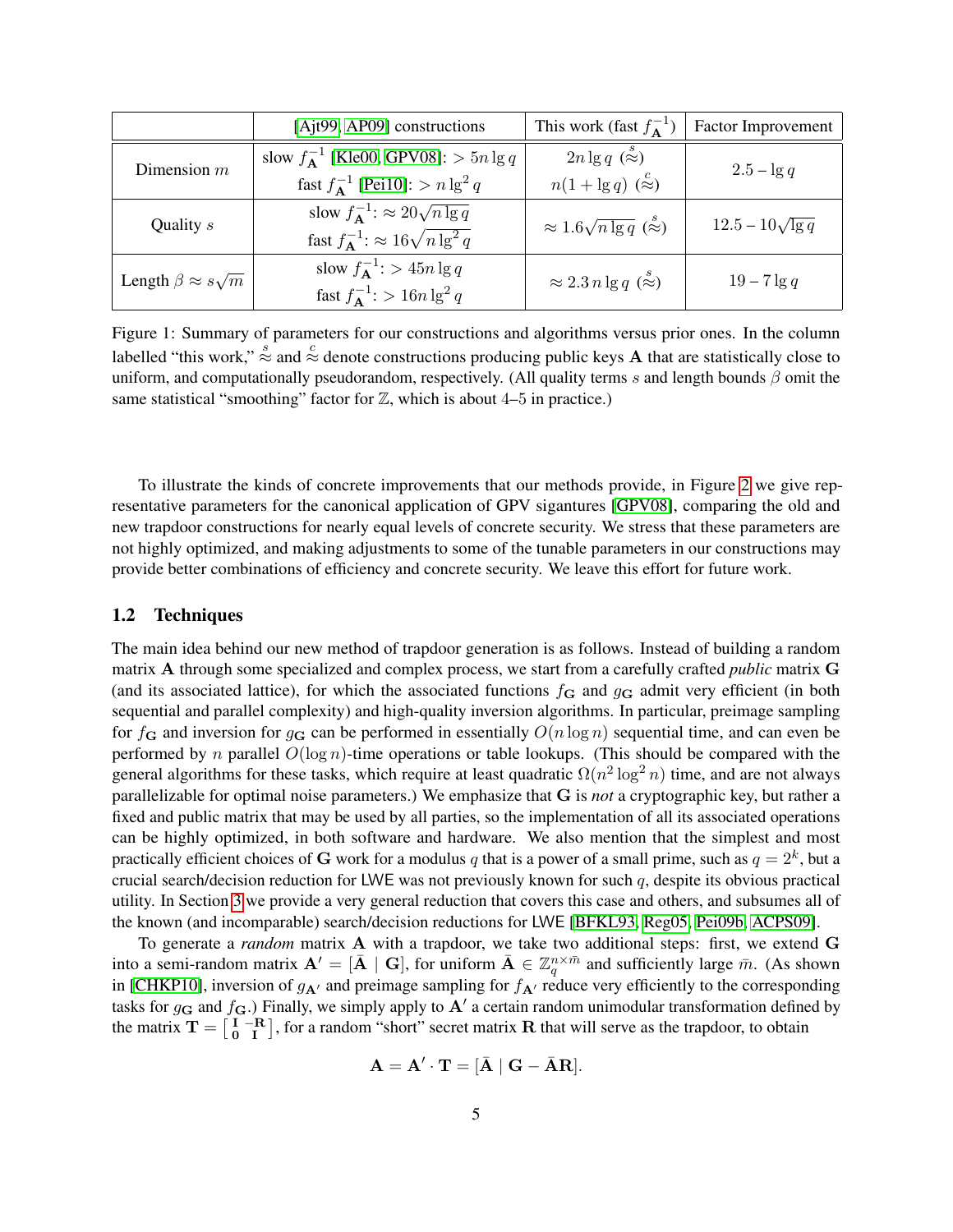|                       | [AP09] with fast $f_{\mathbf{A}}^{-1}$ | This work                 | <b>Factor Improvement</b> |
|-----------------------|----------------------------------------|---------------------------|---------------------------|
| Sec param $n$         | 436                                    | 284                       | 1.5                       |
| Modulus $q$           | $2^3$                                  | $2^{24}$                  | 256                       |
| Dimension $m$         | 446,644                                | 13,812                    | 32.3                      |
| Quality s             | $10.7 \times 10^{3}$                   | 418                       | 25.6                      |
| Length $\beta$        | $12.9 \times 10^{6}$                   | $91.6 \times 10^{3}$      | 141                       |
| Key size (bits)       | $6.22 \times 10^{9}$                   | $92.2 \times 10^6$        | 67.5                      |
| Key size (ring-based) | $\approx 16 \times 10^6$               | $\approx 361 \times 10^3$ | $\approx 44.3$            |

<span id="page-5-0"></span>Figure 2: Representative parameters for GPV signatures (using fast inversion algorithms) for the old and new trapdoor generation methods. Using the methodology from [\[MR09\]](#page-39-7), both sets of parameters have security level corresponding to a parameter  $\delta$  of at most 1.007, which is estimated to require about  $2^{46}$  core-years on a 64-bit 1.86GHz Xeon using the state-of-the-art in lattice basis reduction [\[GN08,](#page-38-8) [CN11\]](#page-37-12). We use a smoothing parameter of  $r = 4.5$  for  $\mathbb{Z}$ , which corresponds to statistical error of less than  $2^{-90}$  for each randomized-rounding operation during signing. Key sizes are calculated using the Hermite normal form optimization. Key sizes for *ring-based* GPV signatures are approximated to be smaller by a factor of about 0.9n.

The transformation given by  $T$  has the following properties:

- It is very easy to compute and invert, requiring essentially just one multiplication by  $R$  in both cases. (Note that  $\mathbf{T}^{-1} = \begin{bmatrix} \mathbf{I} & \mathbf{R} \\ \mathbf{0} & \mathbf{I} \end{bmatrix}$ .)
- It results in a matrix A that is distributed essentially uniformly at random, as required by the security reductions (and worst-case hardness proofs) for lattice-based cryptographic schemes.
- For the resulting functions  $f_A$  and  $g_A$ , preimage sampling and inversion very simply and efficiently reduce to the corresponding tasks for  $f_{\bf G}$ ,  $g_{\bf G}$ . The overhead of the reduction is essentially just a single matrix-vector product with the secret matrix  $\bf{R}$  (which, when inverting  $f_{\bf{A}}$ , can largely be precomputed even before the target value is known).

As a result, the cost of the inversion operations ends up being very close to that of computing  $f_A$  and  $g_A$  in the forward direction. Moreover, the fact that the running time is dominated by matrix-vector multiplications with the *fixed* trapdoor matrix R yields theoretical (but asymptotically significant) improvements in the context of batch execution of several operations relative to the same secret key  $\bf{R}$ : instead of evaluating several products  ${\bf Rz}_1,{\bf Rz}_2,\ldots,{\bf Rz}_n$  individually at a total cost of  $\Omega(n^3)$ , one can employ fast matrix multiplication techniques to evaluate  $R[z_1, \ldots, z_n]$  as a whole is subcubic time. Batch operations can be exploited in applications like the multi-bit IBE of [\[GPV08\]](#page-38-0) and its extensions to HIBE [\[CHKP10,](#page-37-0) [ABB10a,](#page-36-0) [ABB10b\]](#page-36-1).

Related techniques. At the surface, our trapdoor generator appears similar to the original "GGH" approach of [\[GGH97\]](#page-38-12) for generating a lattice together with a short basis. That technique works by choosing some random short vectors as the secret "good basis" of a lattice, and then transforms them into a public "bad basis" for the *same* lattice, via a unimodular matrix having large entries. (Note, though, that this does not produce a lattice from Ajtai's worst-case-hard family.) A closer look reveals, however, that (worst-case hardness aside) our method is actually *not* an instance of the GGH paradigm: here the initial short basis of the lattice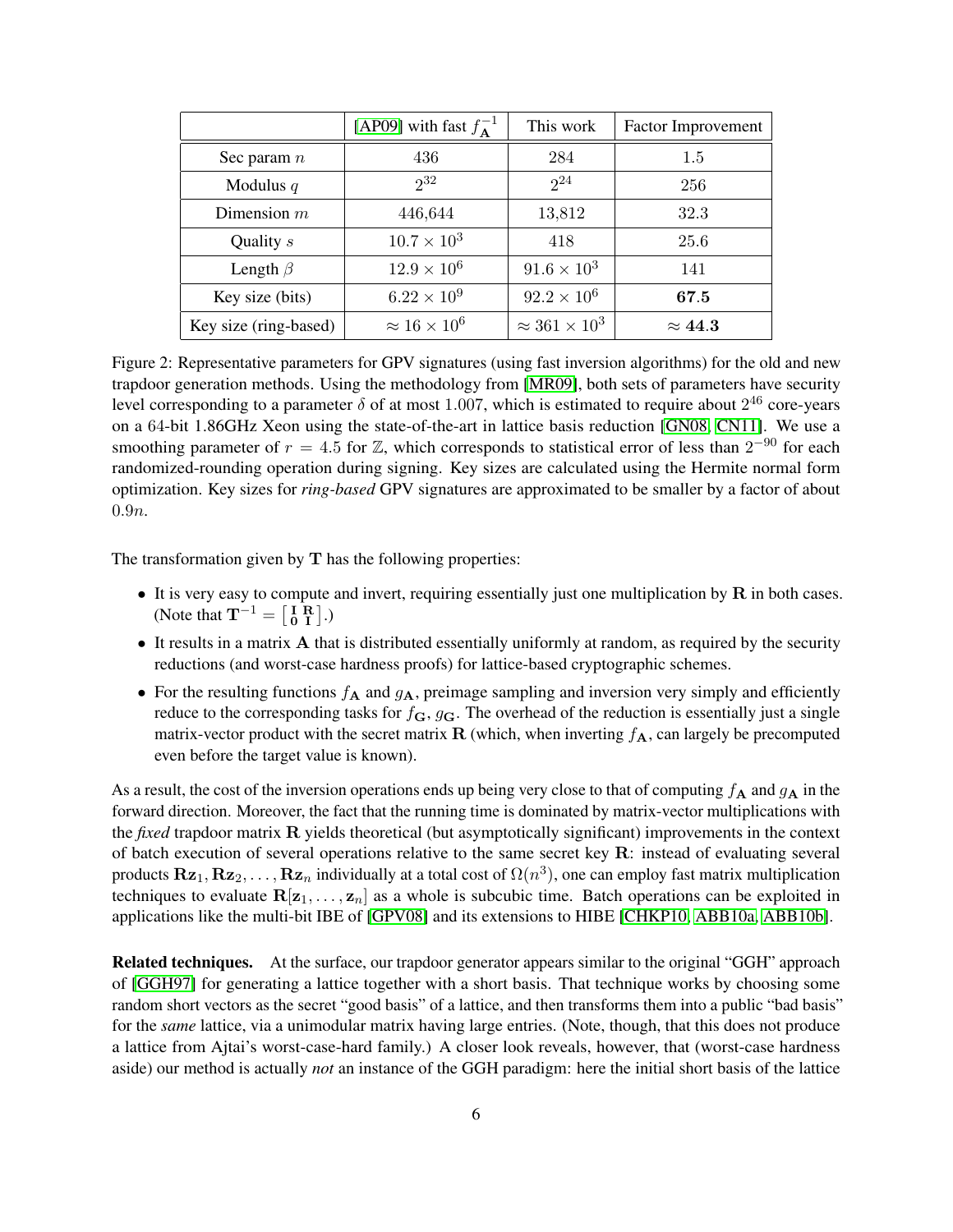defined by G (or the semi-random matrix  $[\bar{A} | G]$ ) is *fixed* and *public*, while the random unimodular matrix  $T = \begin{bmatrix} I & -R \\ 0 & I \end{bmatrix}$  actually *produces a new lattice* by applying a (reversible) linear transformation to the original lattice. In other words, in contrast with GGH we multiply a (short) unimodular matrix on the "other side" of the original short basis, thus changing the lattice it generates.

A more appropriate comparison is to Ajtai's original method [\[Ajt96\]](#page-37-10) for generating a random A together with a "weak" trapdoor of one or more short lattice vectors (but *not* a full basis). There, one simply chooses a semi-random matrix  $\mathbf{A}' = [\bar{\mathbf{A}} \mid \mathbf{0}]$  and outputs  $\mathbf{A} = \mathbf{A}' \cdot \mathbf{T} = [\bar{\mathbf{A}} \mid -\bar{\mathbf{A}} \mathbf{R}]$ , with short vectors  $\begin{bmatrix} \mathbf{R} \\ \mathbf{I} \end{bmatrix}$ . Perhaps surprisingly, our strong trapdoor generator is just a simple twist on Ajtai's original weak generator, replacing 0 with the gadget G.

Our constructions and inversion algorithms also draw upon several other techniques from throughout the literature. The trapdoor basis generator of [\[AP09\]](#page-37-8) and the LWE-based "lossy" injective trapdoor function of [\[PW08\]](#page-39-0) both use a fixed "gadget" matrix analogous to G, whose entries grow geometrically in a structured way. In both cases, the gadget is concealed (either statistically or computationally) in the public key by a small combination of uniformly random vectors. Our method for adding tags to the trapdoor is very similar to a technique for doing the same with the lossy TDF of [\[PW08\]](#page-39-0), and is identical to the method used in [\[ABB10a\]](#page-36-0) for constructing compact (H)IBE. Finally, in our preimage sampling algorithm for  $f_{\mathbf{A}}$ , we use the "convolution" technique from [\[Pei10\]](#page-39-5) to correct for some statistical skew that arises when converting preimages for  $f_{\bf G}$  to preimages for  $f_{\bf A}$ , which would otherwise leak information about the trapdoor **R**.

### 1.3 Applications

Our improved trapdoor generator and inversion algorithms can be plugged into any scheme that uses such tools as a "black box," and the resulting scheme will inherit all the efficiency improvements. (Every application we know of admits such a black-box replacement.) Moreover, the special properties of our methods allow for further improvements to the design, efficiency, and security reductions of existing schemes. Here we summarize some representative improvements that are possible to obtain; see Section [6](#page-29-0) for complete details.

*Hash-and-sign digital signatures.* Our construction and supporting algorithms plug directly into the "full domain hash" signature scheme of [\[GPV08\]](#page-38-0), which is strongly unforgeable in the random oracle model, with a tight security reduction. One can even use our computationally secure trapdoor generator to obtain a smaller public verification key, though at the cost of a hardness-of-LWE assumption, and a somewhat stronger SIS assumption (which affects concrete security). Determining the right balance between key size and security is left for later work.

In the standard model, there are two closely related types of hash-and-sign signature schemes:

- The one of [\[CHKP10\]](#page-37-0), which has signatures of bit length  $\tilde{O}(n^2)$ , and is existentially unforgeable (later improved to be strongly unforgeable [Rüc10]) assuming the hardness of inverting  $f_A$  with solution length bounded by  $\beta = \tilde{O}(n^{1.5})$ .<sup>[2](#page-6-0)</sup>
- The scheme of [\[Boy10\]](#page-37-6), a lattice analogue of the pairing-based signature of [\[Wat05\]](#page-40-1), which has signatures of bit length  $\tilde{O}(n)$  and is existentially unforgeable assuming the hardness of inverting  $f_{\mathbf{A}}$ with solution length bounded by  $\beta = \tilde{O}(n^{3.5})$ .

We improve the latter scheme in several ways, by: *(i)* improving the length bound to  $\beta = \tilde{O}(n^{2.5})$ ; *(ii)* reducing the online runtime of the signing algorithm from  $\tilde{O}(n^3)$  to  $\tilde{O}(n^2)$  via chameleon hashing [\[KR00\]](#page-38-13); *(iii)* making the scheme strongly unforgeable *a la* [\[GPV08,](#page-38-0) Rüc10]; *(iv)* giving a tighter and simpler security reduction

<span id="page-6-0"></span><sup>&</sup>lt;sup>2</sup>All parameters in this discussion assume a message length of  $\tilde{\Theta}(n)$  bits.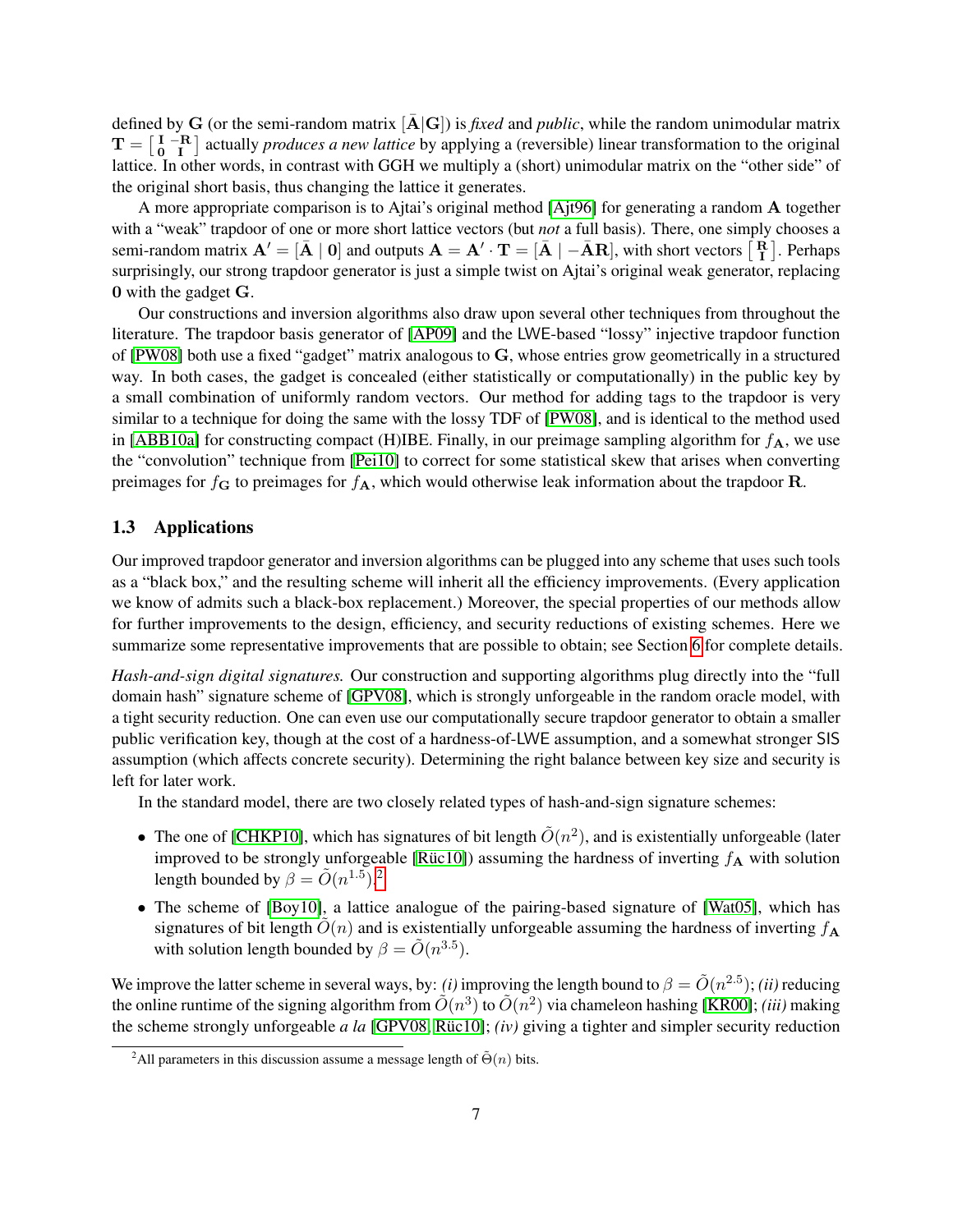(using a variant of the "prefix technique" [\[HW09\]](#page-38-14) as in [\[CHKP10\]](#page-37-0)), where the reduction's advantage degrades only linearly in the number of signature queries; and  $(v)$  removing all additional constraints on the parameters  $n$  and  $q$  (aside from those needed to ensure hardness of the SIS problem). We stress that the scheme itself is essentially the same (up to the improved and generalized parameters, and chameleon hashing) as that of [\[Boy10\]](#page-37-6); only the security proof and underlying assumption are improved. Note that in comparison with [\[CHKP10\]](#page-37-0), there is still a trade-off between the bit length of the signatures and the bound  $\beta$  in the underlying SIS assumption; this appears to be inherent to the style of the security reduction. Note also that the public keys in all of these schemes are still rather large at  $\tilde{O}(n^3)$  bits (or  $\tilde{O}(n^2)$  bits using the ring analogue of SIS), so they are still mainly of theoretical interest. Improving the key sizes of standard-model signatures is an important open problem.

*Chosen ciphertext-secure encryption.* We give a new construction of CCA-secure public-key encryption (in the standard model) from the learning with errors (LWE) problem with error rate  $\alpha = 1/\text{poly}(n)$ , where larger  $\alpha$ corresponds to a harder concrete problem. Existing schemes exhibit various incomparable tradeoffs between key size and error rate. The first such scheme is due to [\[PW08\]](#page-39-0): it has public keys of size  $\tilde{O}(n^2)$  bits (with somewhat large hidden factors) and relies on a quite small LWE error rate of  $\alpha = \tilde{O}(1/n^4)$ . The next scheme, from [\[Pei09b\]](#page-39-3), has larger public keys of  $\tilde{O}(n^3)$  bits, but uses a better error rate of  $\alpha = \tilde{O}(1/n)$ . Finally, using the generic conversion from selectively secure ID-based encryption to CCA-secure encryption [\[BCHK07\]](#page-37-13), one can obtain from [\[ABB10a\]](#page-36-0) a scheme having key size  $\tilde{O}(n^2)$  bits and using error rate  $\alpha = \tilde{O}(1/n^2)$ . (Here decryption is randomized, since the IBE key-derivation algorithm is.) In particular, the public key of the scheme from [\[ABB10b\]](#page-36-1) consists of 3 matrices in  $\mathbb{Z}_q^{n \times m}$  where m is large enough to embed a (strong) trapdoor, plus essentially one vector in  $\mathbb{Z}_q^n$  per message bit.

We give a CCA-secure system that enjoys the best of all prior constructions, which has  $\tilde{O}(n^2)$ -bit public keys, uses error rate  $\alpha = \tilde{O}(1/n)$  (both with small hidden factors), and has deterministic decryption. To achieve this, we need to go beyond just plugging our improved trapdoor generator as a black box into prior constructions. Our scheme relies on the particular structure of the trapdoor instances; in effect, we directly construct a "tag-based adaptive trapdoor function" [\[KMO10\]](#page-38-15). The public key consists of only 1 matrix with an embedded (strong) trapdoor, rather than 3 as in the most compact scheme to date [\[ABB10a\]](#page-36-0); moreover, we can encrypt up to  $n \log q$  message bits per ciphertext without needing any additional public key material. Combining these design changes with the improved dimension of our trapdoor generator, we obtain more than a 7.5-fold improvement in the public key size as compared with [\[ABB10a\]](#page-36-0). (This figure does not account for removing the extra public key material for the message bits, nor the other parameter improvements implied by our weaker concrete LWE assumption, which would shrink the keys even further.)

*(Hierarchical) identity-based encryption.* Just as with signatures, our constructions plug directly into the random-oracle IBE of [\[GPV08\]](#page-38-0). In the standard-model depth-d hierarchical IBEs of [\[CHKP10,](#page-37-0) [ABB10a\]](#page-36-0), our techniques can shrink the public parameters by an additional factor of about  $\frac{2+4d}{1+d} \in [3, 4]$ , relative to just plugging our improved trapdoor generator as a "black box" into the schemes. This is because for each level of the hierarchy, the public parameters only need to contain one matrix of the same dimension as G (i.e., about  $n \lg q$ ), rather than two full trapdoor matrices (of dimension about  $2n \lg q$  each).<sup>[3](#page-7-0)</sup> Because the adaptation is straightforward given the tools developed in this work, we omit the details.

<span id="page-7-0"></span> $3$ We note that in [\[Pei09a\]](#page-39-10) (an earlier version of [\[CHKP10\]](#page-37-0)) the schemes are defined in a similar way using lower-dimensional extensions, rather than full trapdoor matrices at each level.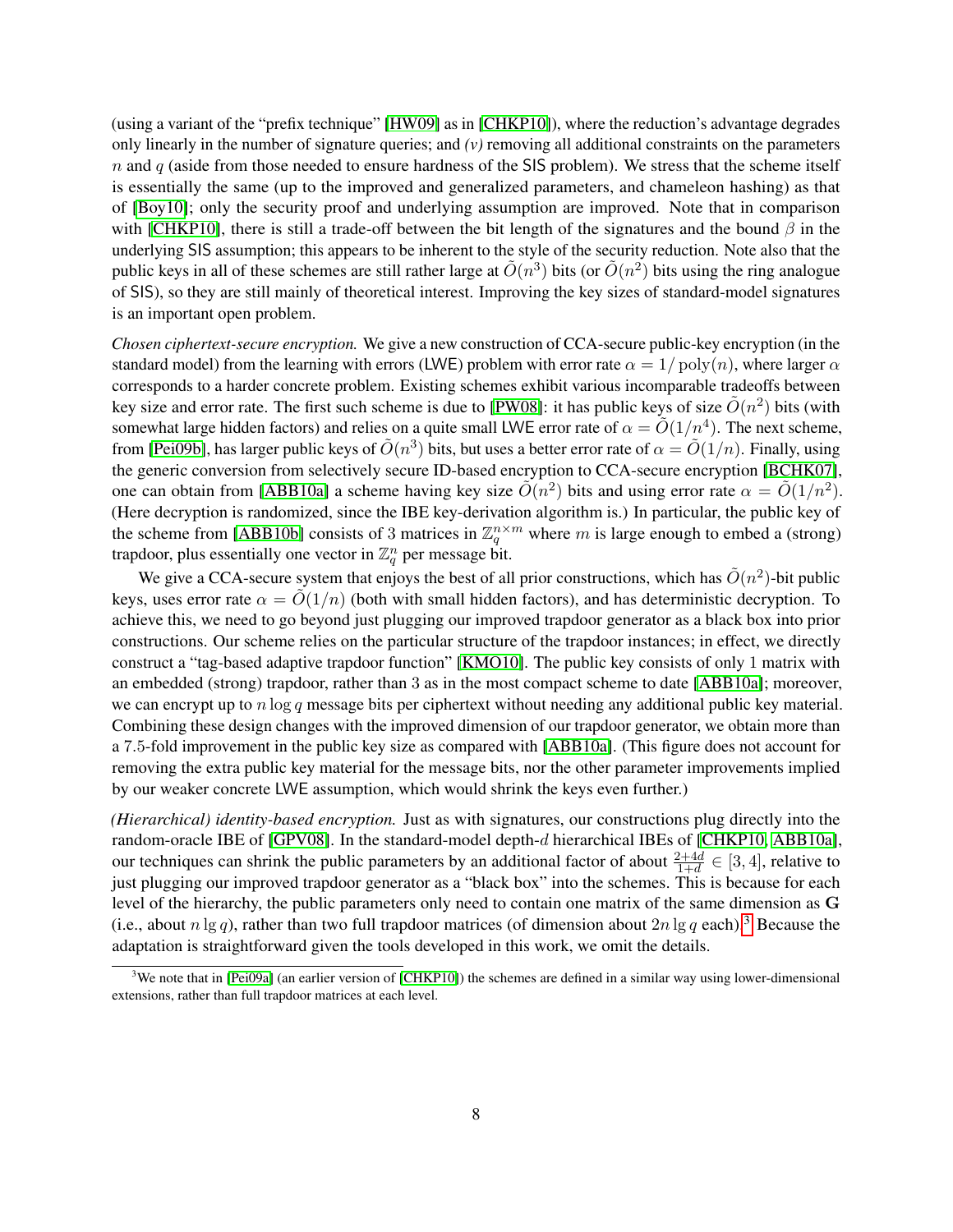### 1.4 Other Related Work

Concrete parameter settings for a variety "strong" trapdoor applications are given in [\[RS10\]](#page-39-11). Those parameters are derived using the previous suboptimal generator of [\[AP09\]](#page-37-8), and using the methods from this work would yield substantial improvements. The recent work of [\[LP11\]](#page-38-16) also gives improved key sizes and concrete security for LWE-based cryptosystems; however, that work deals only with IND-CPA-secure encryption, and not at all with strong trapdoors or the further applications they enable (CCA security, digital signatures, (H)IBE, etc.).

# 2 Preliminaries

We denote the real numbers by  $\mathbb R$  and the integers by  $\mathbb Z$ . For a nonnegative integer k, we let  $[k] = \{1, \ldots, k\}$ . Vectors are denoted by lower-case bold letters (e.g.,  $x$ ) and are always in column form ( $x^t$  is a row vector). We denote matrices by upper-case bold letters, and treat a matrix  $X$  interchangeably with its ordered set  $\{x_1, x_2, \ldots\}$  of column vectors. For convenience, we sometimes use a scalar s to refer to the scaled identity matrix sI, where the dimension will be clear from context.

The statistical distance between two distributions X, Y over a finite or countable domain D is  $\Delta(X, Y)$  = 1  $\frac{1}{2}\sum_{w\in D}|X(w)-Y(w)|$ . Statistical distance is a metric, and in particular obeys the triangle inequality. We say that a distribution over D is  $\epsilon$ -uniform if its statistical distance from the uniform distribution is at most  $\epsilon$ .

Throughout the paper, we use a "randomized-rounding parameter" r that we let be a fixed function Throughout the paper, we use a Tandonnized-founding parameter r that we let be a fixed function<br>  $r(n) = \omega(\sqrt{\log n})$  growing asymptotically faster than  $\sqrt{\log n}$ . By "fixed function" we mean that  $r = \sqrt{\log n}$  $\omega(\sqrt{\log n})$  always refers to the very same function, and no other factors will be absorbed into the  $\omega(\cdot)$ notation. This allows us to keep track of the precise multiplicative constants introduced by our constructions. Concretely, we take  $r \approx \sqrt{\ln(2/\epsilon)/\pi}$  where  $\epsilon$  is a desired bound on the statistical error introduced by each randomized-rounding operation for  $\mathbb{Z}$ , because the error is bounded by  $\approx 2 \exp(-\pi r^2)$  according to Lemma [2.3](#page-11-0) below. For example, for  $\epsilon = 2^{-54}$  we have  $r \le 3.5$ , and for  $\epsilon = 2^{-71}$  we have  $r \le 4$ .

### 2.1 Linear Algebra

A unimodular matrix  $U \in \mathbb{Z}^{m \times m}$  is one for which  $|\text{det}(U)| = 1$ ; in particular,  $U^{-1} \in \mathbb{Z}^{m \times m}$  as well. The *Gram-Schmidt orthogonalization* of an ordered set of vectors  $\mathbf{V} = {\mathbf{v}_1, \dots, \mathbf{v}_k} \in \mathbb{R}^n$ , is  $\tilde{\mathbf{V}} = {\tilde{\mathbf{v}}_1, \dots, \tilde{\mathbf{v}}_k}$ where  $\tilde{\mathbf{v}}_i$  is the component of  $\mathbf{v}_i$  orthogonal to span $(\mathbf{v}_1, \dots, \mathbf{v}_{i-1})$  for all  $i = 1, \dots, k$ . (In some cases we orthogonalize the vectors in a different order) In matrix form  $\mathbf{V} = \mathbf{ODH}$  for some o orthogonalize the vectors in a different order.) In matrix form,  $V = QDU$  for some orthogonal  $Q \in \mathbb{R}^{n \times k}$ , diagonal  $\mathbf{D} \in \mathbb{R}^{k \times k}$  with nonnegative entries, and upper unitriangular  $\mathbf{U} \in \mathbb{R}^{k \times k}$  (i.e.,  $\mathbf{U}$  is upper triangular with 1s on the diagonal). The decomposition is unique when the  $v_i$  are linearly independent, and we always have  $\|\widetilde{\mathbf{v}}_i\| = d_{i,i}$ , the *i*th diagonal entry of **D**.

For any basis  $V = \{v_1, \ldots, v_n\}$  of  $\mathbb{R}^n$ , its origin-centered parallelepiped is defined as  $P_{1/2}(V) =$  ${\bf V}\cdot[-\frac{1}{2}$  $\frac{1}{2}, \frac{1}{2}$  $\frac{1}{2}$ <sup>n</sup>. Its dual basis is defined as  $V^* = V^{-t} = (V^{-1})^t$ . If we orthogonalize V and  $V^*$  in forward and reverse order, respectively, then we have  $\mathbf{v}_i^* = \tilde{\mathbf{v}}_i / ||\tilde{\mathbf{v}}_i||^2$  for all i. In particular,  $||\mathbf{v}_i^*|| = 1 / ||\tilde{\mathbf{v}}_i||$ .<br>For any causes real metrix  $\mathbf{X}$ , the *(Moore Parmoss)* negydainwares, den

For any square real matrix X, the *(Moore-Penrose)* pseudoinverse, denoted  $X^+$ , is the unique matrix satisfying  $(XX^+)X = X$ ,  $X^+(XX^+) = X^+$ , and such that both  $XX^+$  and  $X^+X$  are symmetric. We always have span $(X) = \text{span}(X^+)$ , and when X is invertible, we have  $X^+ = X^{-1}$ .

A symmetric matrix  $\Sigma \in \mathbb{R}^{n \times n}$  is *positive definite* (respectively, positive *semi*definite), written  $\Sigma > 0$ (resp.,  $\Sigma \ge 0$ ), if  $\mathbf{x}^t \Sigma \mathbf{x} > 0$  (resp.,  $\mathbf{x}^t \Sigma \mathbf{x} \ge 0$ ) for all nonzero  $\mathbf{x} \in \mathbb{R}^n$ . We have  $\Sigma > 0$  if and only if  $\Sigma$ is invertible and  $\Sigma^{-1} > 0$ , and  $\Sigma \ge 0$  if and only if  $\Sigma^+ \ge 0$ . Positive (semi)definiteness defines a partial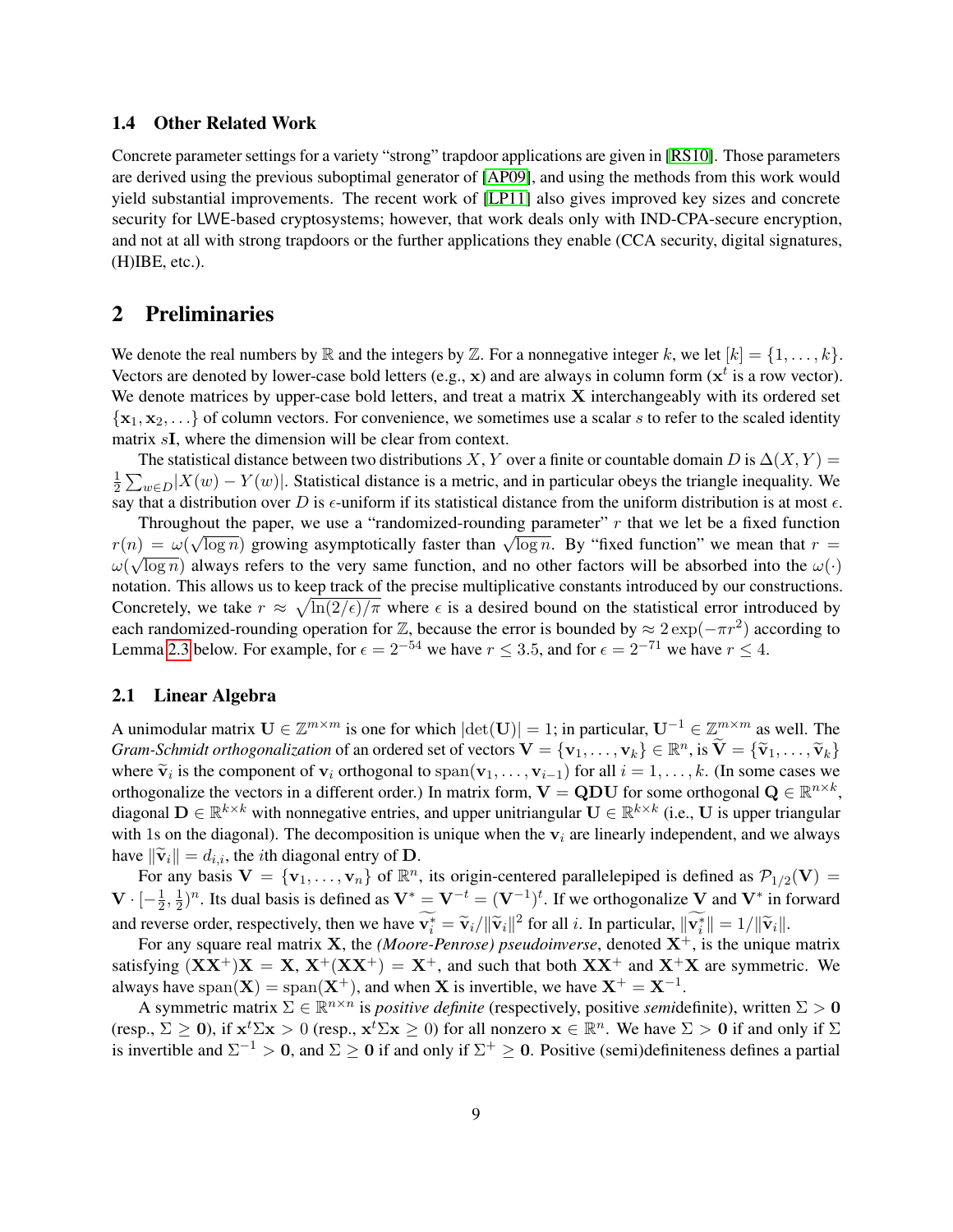ordering on symmetric matrices: we say that  $\Sigma_1 > \Sigma_2$  if  $(\Sigma_1 - \Sigma_2) > 0$ , and similarly for  $\Sigma_1 \geq \Sigma_2$ . We have  $\Sigma_1 \geq \Sigma_2 \geq 0$  if and only if  $\Sigma_2^+ \geq \Sigma_1^+ \geq 0$ , and likewise for the analogous strict inequalities.

For any matrix **B**, the symmetric matrix  $\Sigma = \mathbf{BB}^t$  is positive semidefinite, because

$$
\mathbf{x}^t \Sigma \mathbf{x} = \langle \mathbf{B}^t \mathbf{x}, \mathbf{B}^t \mathbf{x} \rangle = \|\mathbf{B}^t \mathbf{x}\|^2 \ge 0
$$

for any nonzero  $x \in \mathbb{R}^n$ , where the inequality is always strict if and only if **B** is nonsingular. We say that **B** is a *square root* of  $\Sigma > 0$ , written  $B = \sqrt{\Sigma}$ , if  $BB^t = \Sigma$ . Every  $\Sigma \ge 0$  has a square root, which can be computed efficiently, e.g., via the Cholesky decomposition.

For any matrix  $B \in \mathbb{R}^{n \times k}$ , there exists a *singular value decomposition*  $B = \text{QDP}^t$ , where  $\text{Q} \in \mathbb{R}^{n \times n}$ ,  $P \in \mathbb{R}^{k \times k}$  are orthogonal matrices, and  $D \in \mathbb{R}^{n \times k}$  is a diagonal matrix with nonnegative entries  $s_i \geq 0$  on the diagonal, in non-increasing order. The  $s_i$  are called the *singular values* of **B**. Under this convention, **D** is uniquely determined (though Q, P may not be), and  $s_1(\mathbf{B}) = \max_{\mathbf{u}} \|\mathbf{B}\mathbf{u}\| = \max_{\mathbf{u}} \|\mathbf{B}^t \mathbf{u}\| \geq \|\mathbf{B}\|, \|\mathbf{B}^t\|,$ where the maxima are taken over all unit vectors  $\mathbf{u} \in \mathbb{R}^k$ .

### 2.2 Lattices and Hard Problems

Generally defined, an m-dimensional *lattice*  $\Lambda$  is a discrete additive subgroup of  $\mathbb{R}^m$ . For some  $k \leq m$ , called the *rank* of the lattice, Λ is generated as the set of all Z-linear combinations of some k linearly independent *basis* vectors  $\mathbf{B} = \{\mathbf{b}_1, \dots, \mathbf{b}_k\}$ , i.e.,  $\Lambda = \{\mathbf{Bz} : \mathbf{z} \in \mathbb{Z}^k\}$ . In this work, we are mostly concerned with full-rank integer lattices, i.e.,  $\Lambda \subseteq \mathbb{Z}^m$  with  $k = m$ . (We work with non-full-rank lattices only in the analysis of our Gaussian sampling algorithm in Section [5.4.](#page-25-0)) The dual lattice  $\Lambda^*$  is the set of all  $\mathbf{v} \in \text{span}(\Lambda)$  such that  $\langle v, x \rangle \in \mathbb{Z}$  for every  $x \in \Lambda$ . If **B** is a basis of  $\Lambda$ , then  $\mathbf{B}^* = \mathbf{B}(\mathbf{B}^t \mathbf{B})^{-1}$  is a basis of  $\Lambda^*$ . Note that when  $\Lambda$  is full-rank, **B** is invertible and hence  $\mathbf{B}^* = \mathbf{B}^{-t}$ .

Many cryptographic applications use a particular family of so-called q*-ary* integer lattices, which contain  $q\mathbb{Z}^m$  as a sublattice for some (typically small) integer q. For positive integers n and q, let  $\mathbf{A} \in \mathbb{Z}_q^{n \times m}$  be arbitrary and define the following full-rank  $m$ -dimensional  $q$ -ary lattices:

$$
\Lambda^{\perp}(\mathbf{A}) = \{ \mathbf{z} \in \mathbb{Z}^m : \mathbf{A}\mathbf{z} = \mathbf{0} \bmod q \}
$$
  

$$
\Lambda(\mathbf{A}^t) = \{ \mathbf{z} \in \mathbb{Z}^m : \exists \mathbf{s} \in \mathbb{Z}_q^n \text{ s.t. } \mathbf{z} = \mathbf{A}^t \mathbf{s} \bmod q \}.
$$

It is easy to check that  $\Lambda^{\perp}(A)$  and  $\Lambda(A^t)$  are dual lattices, up to a q scaling factor:  $q \cdot \Lambda^{\perp}(A)^* = \Lambda(A^t)$ , and vice-versa. For this reason, it is sometimes more natural to consider the non-integral, "1-ary" lattice  $\frac{1}{q}\Lambda(\mathbf{A}^t)=\Lambda^{\perp}(\mathbf{A})^*\supseteq\mathbb{Z}^m$ . For any  $\mathbf{u}\in\mathbb{Z}_q^n$  admitting an integral solution to  $\mathbf{A}\mathbf{x}=\mathbf{u} \bmod q$ , define the coset (or "shifted" lattice)

$$
\Lambda_{\mathbf{u}}^{\perp}(\mathbf{A}) = \{ \mathbf{z} \in \mathbb{Z}^m : \mathbf{A}\mathbf{z} = \mathbf{u} \bmod q \} = \Lambda^{\perp}(\mathbf{A}) + \mathbf{x}.
$$

Here we recall some basic facts about these  $q$ -ary lattices.

<span id="page-9-1"></span>**Lemma 2.1.** Let  $A \in \mathbb{Z}_q^{n \times m}$  be arbitrary and let  $S \in \mathbb{Z}^{m \times m}$  be any basis of  $\Lambda^{\perp}(A)$ .

- *1. For any unimodular*  $\mathbf{T} \in \mathbb{Z}^{m \times m}$ , we have  $\mathbf{T} \cdot \Lambda^{\perp}(\mathbf{A}) = \Lambda^{\perp}(\mathbf{A} \cdot \mathbf{T}^{-1})$ , with  $\mathbf{T} \cdot \mathbf{S}$  *as a basis.*
- 2. [\[ABB10a,](#page-36-0) implicit] For any invertible  $\mathbf{H} \in \mathbb{Z}_q^{n \times n}$ , we have  $\Lambda^{\perp}(\mathbf{H} \cdot \mathbf{A}) = \Lambda^{\perp}(\mathbf{A})$ .
- <span id="page-9-0"></span>3. [\[CHKP10,](#page-37-0) Lemma 3.2] Suppose that the columns of  $A$  generate all of  $\mathbb{Z}_q^n$ , let  $A' \in \mathbb{Z}_q^{n \times m'}$  be arbitrary, and let  $\bf{W}\in\mathbb{Z}^{m\times m'}$  be an arbitrary solution to  $\bf{AW}=-A' \bmod q$ . Then  $\bf{S'}=\begin{bmatrix} \bf{i}& \bf{0}\\ \bf{W}&\bf{S} \end{bmatrix}$  is a basis of  $\Lambda^\perp([{\bf A}'\mid {\bf A}]),$  and when orthogonalized in appropriate order,  $\widetilde{{\bf S}}' = \left[\begin{smallmatrix} {\bf I} & {\bf 0} \\ {\bf 0} & \widetilde{\bf S} \end{smallmatrix}\right]$  $\begin{bmatrix} 1 & 0 \\ 0 & \tilde{S} \end{bmatrix}$ . In particular,  $\|\mathbf{S}'\| = \|\tilde{\mathbf{S}}\|$ .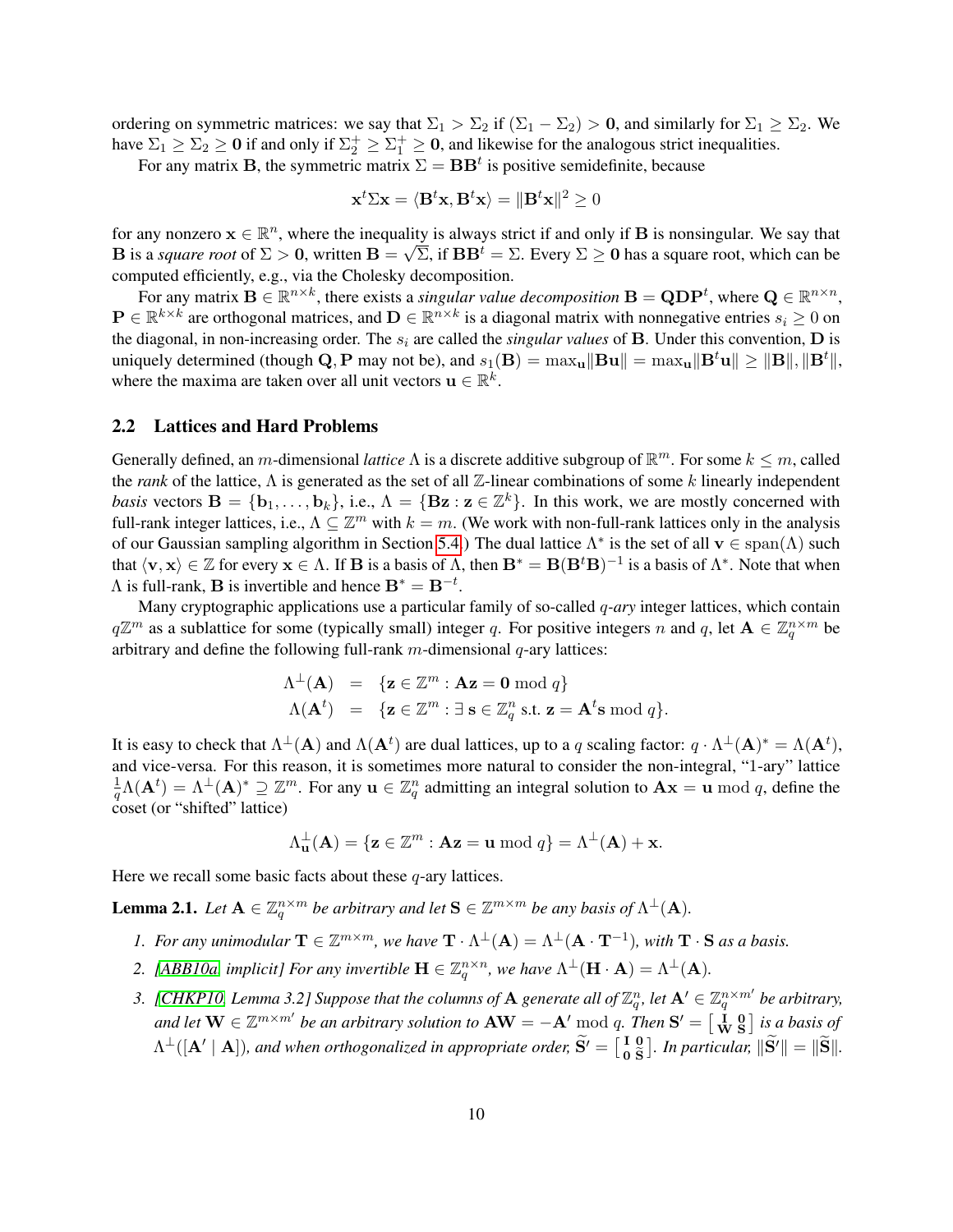**Cryptographic problems.** For  $\beta > 0$ , the *short integer solution* problem SIS<sub>q, $\beta$ </sub> is an average-case version of the approximate shortest vector problem on  $\Lambda^{\perp}(A)$ . The problem is: given uniformly random  $A \in \mathbb{Z}_q^{n \times m}$ for any desired  $m = poly(n)$ , find a relatively short nonzero  $\mathbf{z} \in \Lambda^{\perp}(\mathbf{A})$ , i.e., output a nonzero  $\mathbf{z} \in \mathbb{Z}^m$  such that  $A\mathbf{z} = \mathbf{0} \bmod q$  and  $\|\mathbf{z}\| \leq \beta$ . When  $q \geq \beta \sqrt{n} \cdot \omega$ ∤⊔י<br>∕  $\overline{\log n}$ ), solving this problem (with any non-negligible probability over the random choice of  $\bf{A}$ ) is at least as hard as (probabilistically) approximating the Shortest Independent Vectors Problem (SIVP, a classic problem in the computational study of point lattices [\[MG02\]](#page-39-12)) on *n*-dimensional lattices to within  $\tilde{O}(\beta\sqrt{n})$  factors in the *worst case* [\[Ajt96,](#page-37-10) [MR04,](#page-39-13) [GPV08\]](#page-38-0).

For  $\alpha > 0$ , the *learning with errors* problem LWE<sub>q, $\alpha$ </sub> may be seen an average-case version of the bounded-distance decoding problem on the dual lattice  $\frac{1}{q}\Lambda(\mathbf{A}^t)$ . Let  $\mathbb{T} = \mathbb{R}/\mathbb{Z}$ , the additive group of reals modulo 1, and let  $D_{\alpha}$  denote the Gaussian probability distribution over R with parameter  $\alpha$  (see Section [2.3](#page-10-0) below). For any fixed  $s \in \mathbb{Z}_q^n$ , define  $A_{s,\alpha}$  to be the distribution over  $\mathbb{Z}_q^n \times \mathbb{T}$  obtained by choosing  $\mathbf{a} \leftarrow \mathbb{Z}_q^n$  uniformly at random, choosing  $e \leftarrow D_\alpha$ , and outputting  $(\mathbf{a}, b = \langle \mathbf{a}, \mathbf{s} \rangle / q + e \mod 1)$ . The search-LWE<sub>q, $\alpha$ </sub> problem is: given any desired number  $m = \text{poly}(n)$  of independent samples from  $A_{s,\alpha}$ for some arbitrary s, find s. The decision-LWE<sub>q, $\alpha$ </sub> problem is to distinguish, with non-negligible advantage, between samples from  $A_{s,\alpha}$  for uniformly random  $s \in \mathbb{Z}_q^n$ , and uniformly random samples from  $\mathbb{Z}_q^n \times \mathbb{T}$ . There are a variety of (incomparable) search/decision reductions for LWE under certain conditions on the parameters (e.g., [\[Reg05,](#page-39-6) [Pei09b,](#page-39-3) [ACPS09\]](#page-37-5)); in Section [3](#page-14-0) we give a reduction that essentially subsumes them all. When  $q \ge 2\sqrt{n}/\alpha$ , solving search-LWE<sub>q, $\alpha$ </sub> is at least as hard as *quantumly* approximating SIVP on *n*-dimensional lattices to within  $O(n/\alpha)$  factors in the worst case [\[Reg05\]](#page-39-6). For a restricted range of parameters (e.g., when q is exponentially large) a *classical* (non-quantum) reduction is also known [\[Pei09b\]](#page-39-3), but only from a potentially easier class of problems like the decisional Shortest Vector Problem (GapSVP) and the Bounded Distance Decoding Problem (BDD) (see [\[LM09\]](#page-38-17)).

Note that the m samples  $(a_i, b_i)$  and underlying error terms  $e_i$  from  $A_{s,\alpha}$  may be grouped into a matrix  $\mathbf{A} \in \mathbb{Z}_q^{n \times m}$  and vectors  $\mathbf{b} \in \mathbb{T}^m$ ,  $\mathbf{e} \in \mathbb{R}^m$  in the natural way, so that  $\mathbf{b} = (\mathbf{A}^t \mathbf{s})/q + \mathbf{e} \bmod 1$ . In this way,  $\mathbf{b}$ may be seen as an element of  $\Lambda^{\perp}(A)^* = \frac{1}{q}\Lambda(A^t)$ , perturbed by Gaussian error. By scaling b and discretizing its entries using a form of randomized rounding (see [\[Pei10\]](#page-39-5)), we can convert it into  $\mathbf{b}' = \mathbf{A}^t \mathbf{s} + \mathbf{e}' \bmod q$ the entries using a form of randomized rounding (see [Perful]), we can convert<br>where  $e' \in \mathbb{Z}^m$  has *discrete* Gaussian distribution with parameter (say)  $\sqrt{2\alpha q}$ .

#### <span id="page-10-0"></span>2.3 Gaussians and Lattices

The *n*-dimensional Gaussian function  $\rho : \mathbb{R}^n \to (0, 1]$  is defined as

$$
\rho(\mathbf{x}) \stackrel{\Delta}{=} \exp(-\pi \cdot ||\mathbf{x}||^2) = \exp(-\pi \cdot \langle \mathbf{x}, \mathbf{x} \rangle).
$$

Applying a linear transformation given by a (not necessarily square) matrix B with linearly independent columns yields the (possibly degenerate) Gaussian function

$$
\rho_{\mathbf{B}}(\mathbf{x}) \stackrel{\Delta}{=} \begin{cases} \rho(\mathbf{B}^+\mathbf{x}) = \exp\left(-\pi \cdot \mathbf{x}^t \Sigma^+\mathbf{x}\right) & \text{if } \mathbf{x} \in \text{span}(\mathbf{B}) = \text{span}(\Sigma) \\ 0 & \text{otherwise} \end{cases}
$$

where  $\Sigma = \mathbf{BB}^t \geq 0$ . Because  $\rho_{\mathbf{B}}$  is distinguished only up to  $\Sigma$ , we usually refer to it as  $\rho_{\sqrt{\Sigma}}$ .

Normalizing  $\rho_{\sqrt{\Sigma}}$  by its total measure over  $\text{span}(\Sigma)$ , we obtain the probability distribution function of the (continuous) *Gaussian distribution* D<sup>√</sup> Σ . By linearity of expectation, this distribution has *covariance*  $\mathbb{E}_{\mathbf{x} \leftarrow D_{\sqrt{\Sigma}}}[\mathbf{x} \cdot \mathbf{x}^t] = \frac{\Sigma}{2\pi}$ . (The  $\frac{1}{2\pi}$  factor is the variance of the Gaussian  $D_1$ , due to our choice of normalization.) For convenience, we implicitly ignore the  $\frac{1}{2\pi}$  factor, and refer to  $\Sigma$  as the covariance matrix of  $D_{\sqrt{\Sigma}}$ .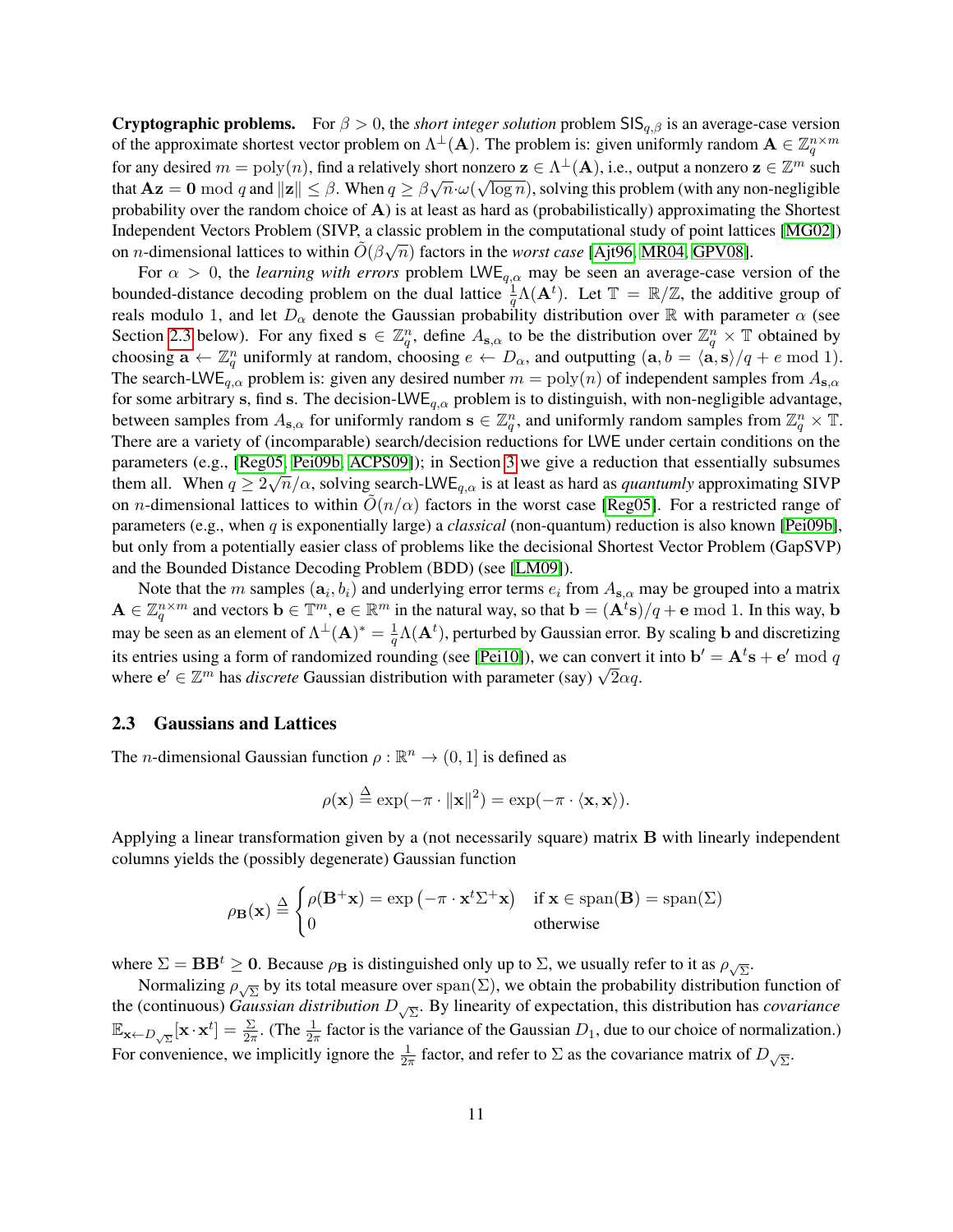Let  $\Lambda \subset \mathbb{R}^n$  be a lattice, let  $c \in \mathbb{R}^n$ , and let  $\Sigma \ge 0$  be a positive semidefinite matrix such that  $(\Lambda + c)$  ∩ span( $\Sigma$ ) is nonempty. The *discrete Gaussian distribution*  $D_{\Lambda + c, \sqrt{\Sigma}}$  is simply the Gaussian distribution  $D_{\sqrt{\Sigma}}$  restricted to have support  $\Lambda + \mathbf{c}$ . That is, for all  $\mathbf{x} \in \Lambda + \mathbf{c}$ ,

$$
D_{\Lambda+\mathbf{c},\sqrt{\Sigma}}(\mathbf{x})=\frac{\rho_{\sqrt{\Sigma}}(\mathbf{x})}{\rho_{\sqrt{\Sigma}}(\Lambda+\mathbf{c})}\propto\rho_{\sqrt{\Sigma}}(\mathbf{x}).
$$

We recall the definition of the *smoothing parameter* from [\[MR04\]](#page-39-13), generalized to non-spherical (and potentially degenerate) Gaussians. It is easy to see that the definition is consistent with the partial ordering of positive semidefinite matrices, i.e., if  $\Sigma_1 \geq \Sigma_2 \geq \eta_\epsilon(\Lambda)$ , then  $\Sigma_1 \geq \eta_\epsilon(\Lambda)$ .

**Definition 2.2.** Let  $\Sigma \ge 0$  and  $\Lambda \subset \text{span}(\Sigma)$  be a lattice. We say that  $\sqrt{\Sigma} \ge \eta_{\epsilon}(\Lambda)$  if  $\rho_{\sqrt{\Sigma^{+}}}(\Lambda^{*}) \le 1 + \epsilon$ .

The following is a bound on the smoothing parameter in terms of any orthogonalized basis. Note that for practical choices like  $n \leq 2^{14}$  and  $\epsilon \geq 2^{-80}$ , the multiplicative factor attached to  $\|\widetilde{\mathbf{B}}\|$  is bounded by 4.6.

<span id="page-11-0"></span>**Lemma 2.3** ([\[GPV08,](#page-38-0) Theorem 3.1]). Let  $\Lambda \subset \mathbb{R}^n$  be a lattice with basis B, and let  $\epsilon > 0$ . We have

$$
\eta_{\epsilon}(\Lambda) \leq \|\widetilde{\mathbf{B}}\| \cdot \sqrt{\ln(2n(1+1/\epsilon))/\pi}.
$$

*In particular, for any* ω( √  $\overline{\log n})$  *function, there is a negligible*  $\epsilon(n)$  *for which*  $\eta_{\epsilon}(\Lambda) \leq \|\mathbf{B}\| \cdot \omega(n)$ √  $\overline{\log n}$ ).

For appropriate parameters, the smoothing parameter of a random lattice  $\Lambda^{\perp}(A)$  is small, with very high probability. The following bound is a refinement and strengthening of one from [\[GPV08\]](#page-38-0), which allows for a more precise analysis of the parameters and statistical errors involved in our constructions.

<span id="page-11-2"></span>**Lemma 2.4.** Let n, m,  $q \ge 2$  be positive integers. For  $s \in \mathbb{Z}_q^n$ , let the subgroup  $\mathbb{G}_s = \{\langle a, s \rangle : a \in \mathbb{Z}_q^n\} \subseteq$  $\mathbb{Z}_q$ *, and let*  $g_s = |\mathbb{G}_s| = q/\gcd(s_1, \ldots, s_n, q)$ *. Let*  $\epsilon > 0, \eta \ge \eta_{\epsilon}(\mathbb{Z}^m)$ *, and*  $s > \eta$  be reals. Then for *uniformly random*  $\mathbf{A} \in \mathbb{Z}_q^{n \times m}$ ,

$$
\mathbb{E}\left[\rho_{1/s}(\Lambda^{\perp}(\mathbf{A})^*)\right] \le (1+\epsilon) \sum_{\mathbf{s}\in \mathbb{Z}_q^n} \max\{1/g_\mathbf{s}, \eta/s\}^m. \tag{2.1}
$$

In particular, if  $q = p^e$  is a power of a prime  $p$ , and

<span id="page-11-1"></span>
$$
m \ge \max\left\{n + \frac{\log(3 + 2/\epsilon)}{\log p}, \frac{n\log q + \log(2 + 2/\epsilon)}{\log(s/\eta)}\right\},\tag{2.2}
$$

then  $\mathbb{E}_{\bf A}\left[\rho_{1/s}(\Lambda^\perp({\bf A})^*)\right]\leq 1+2\epsilon$ , and so by Markov's inequality,  $s\geq \eta_{2\epsilon/\delta}(\Lambda^\perp({\bf A}))$  except with probability *at most* δ*.*

*Proof.* We will use the fact (which follows from the Poisson summation formula; see [\[MR04,](#page-39-13) Lemma 2.8]) that  $\rho_t(\Lambda) \leq \rho_r(\Lambda) \leq (r/t)^m \cdot \rho_t(\Lambda)$  for any rank-m lattice  $\Lambda$  and  $r \geq t > 0$ .

For any  $\mathbf{A} \in \mathbb{Z}_q^{n \times m}$ , one can check that  $\Lambda^{\perp}(\mathbf{A})^* = \mathbb{Z}^m + \{\mathbf{A}^t\mathbf{s}/q : \mathbf{s} \in \mathbb{Z}_q^n\}$ . Note that  $\mathbf{A}^t\mathbf{s}$  is uniformly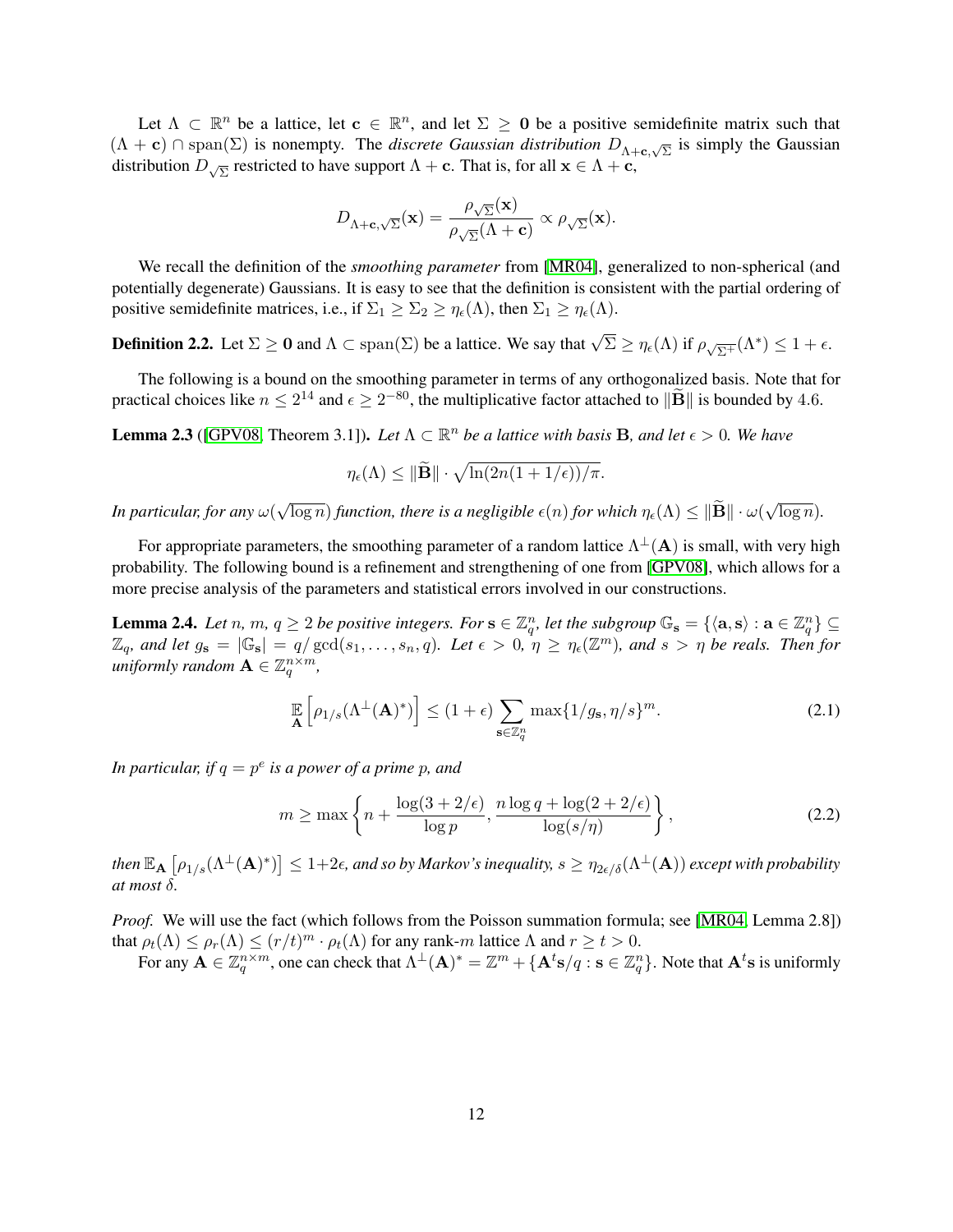random over  $\mathbb{G}_{s}^{m}$ , for uniformly random **A**. Then we have

$$
\mathbb{E}\left[\rho_{1/s}(\Lambda^{\perp}(\mathbf{A})^*)\right] \leq \sum_{\mathbf{s}\in\mathbb{Z}_q^n} \mathbb{E}\left[\rho_{1/s}(\mathbb{Z}^m + \mathbf{A}^t \mathbf{s}/q)\right]
$$
 (lin. of **E**)  
\n
$$
= \sum_{\mathbf{s}\in\mathbb{Z}_q^n} g_{\mathbf{s}}^{-m} \cdot \rho_{1/s}(g_{\mathbf{s}}^{-1} \cdot \mathbb{Z}^m)
$$
 (avg. over **A**)

$$
\leq \sum_{\mathbf{s}\in\mathbb{Z}_q^n} g_{\mathbf{s}}^{-m} \cdot \max\{1, g_{\mathbf{s}}\eta/s\}^m \cdot \rho_{1/\eta}(\mathbb{Z}^m),
$$
\n(above fact)

\n
$$
\leq (1+\epsilon) \sum_{\mathbf{s}\in\mathbb{Z}_q^n} \max\{1/g_{\mathbf{s}}, \eta/s\}^m,
$$
\n
$$
(\eta \geq \eta_{\epsilon}(\mathbb{Z}^m)).
$$

To prove the second part of the claim, observe that  $g_s = p^i$  for some  $i \ge 0$ , and that there are at most  $g^n$ values of s for which  $g_s = g$ , because each entry of s must be in  $\mathbb{G}_s$ . Therefore,

$$
\sum_{s \in \mathbb{Z}_q^n} 1/g_s^m \le \sum_{i \ge 0} p^{i(n-m)} = \frac{1}{1 - p^{n-m}} \le 1 + \frac{\epsilon}{2(1 + \epsilon)}.
$$

(More generally, for arbitrary q we have  $\sum_{s} 1/g_s^m \le \zeta(m-n)$ , where  $\zeta(\cdot)$  is the Riemann zeta function.) Similarly,  $\sum_{s} (\eta/s)^m = q^n (s/\eta)^{-m} \le \frac{\epsilon}{2(1-\epsilon)}$  $\frac{\epsilon}{2(1+\epsilon)}$ , and the claim follows.

We need a number of standard facts about discrete Gaussians.

 $\mathbf{s}$ 

<span id="page-12-0"></span>**Lemma 2.5** ([\[MR04,](#page-39-13) Lemmas 2.9 and 4.1]). Let  $\Lambda \subset \mathbb{R}^n$  be a lattice. For any  $\Sigma \ge 0$  and  $\mathbf{c} \in \mathbb{R}^n$ , **Lemma 2.5** ([MKO4, Lemmas 2.9 and 4.1]). Let  $\Lambda \subset \mathbb{R}^n$  be a lattice. For any  $\Delta \geq 0$  and  $\mathbf{c} \in \mathbb{R}^n$ ,<br>we have  $\rho_{\sqrt{\Sigma}}(\Lambda + \mathbf{c}) \leq \rho_{\sqrt{\Sigma}}(\Lambda)$ . Moreover, if  $\sqrt{\Sigma} \geq \eta_{\epsilon}(\Lambda)$  for some  $\epsilon > 0$  and  $\mathbf{c}$  $\rho_{\sqrt{\Sigma}}(\Lambda+\mathbf{c}) \geq \frac{1-\epsilon}{1+\epsilon}$  $\frac{1-\epsilon}{1+\epsilon}\cdot \rho_{\sqrt{\Sigma}}(\Lambda).$ 

Combining the above lemma with a bound of Banaszczyk [\[Ban93\]](#page-37-14), we have the following tail bound on discrete Gaussians.

<span id="page-12-2"></span>**Lemma 2.6** ([\[Ban93,](#page-37-14) Lemma 1.5]). Let  $\Lambda \subset \mathbb{R}^n$  be a lattice and  $r \geq \eta_{\epsilon}(\Lambda)$  for some  $\epsilon \in (0,1)$ . For any  $c \in \text{span}(\Lambda)$ *, we have* √

$$
\Pr\left[\|D_{\Lambda+\mathbf{c},r}\|\geq r\sqrt{n}\right]\leq 2^{-n}\cdot\tfrac{1+\epsilon}{1-\epsilon}.
$$

*Moreover, if*  $\mathbf{c} = \mathbf{0}$  *then the bound holds for* any  $r > 0$ *, with*  $\epsilon = 0$ *.* 

The next lemma bounds the predictability (i.e., probability of the most likely outcome or equivalently, min-entropy) of a discrete Gaussian.

<span id="page-12-1"></span>**Lemma 2.7** ([\[PR06,](#page-39-9) Lemma 2.11]). Let  $\Lambda \subset \mathbb{R}^n$  be a lattice and  $r \geq 2\eta_{\epsilon}(\Lambda)$  for some  $\epsilon \in (0,1)$ . For any  $\mathbf{c} \in \mathbb{R}^n$  and any  $\mathbf{y} \in \Lambda + \mathbf{c}$ , we have  $Pr[D_{\Lambda+\mathbf{c},r}=\mathbf{y}] \leq 2^{-n} \cdot \frac{1+\epsilon}{1-\epsilon}$ .

### 2.4 Subgaussian Distributions and Random Matrices

For  $\delta \geq 0$ , we say that a random variable X (or its distribution) over R is  $\delta$ -*subgaussian* with parameter s > 0 if for all  $t \in \mathbb{R}$ , the (scaled) moment-generating function satisfies

$$
\mathbb{E}\left[\exp(2\pi t X)\right] \le \exp(\delta) \cdot \exp(\pi s^2 t^2).
$$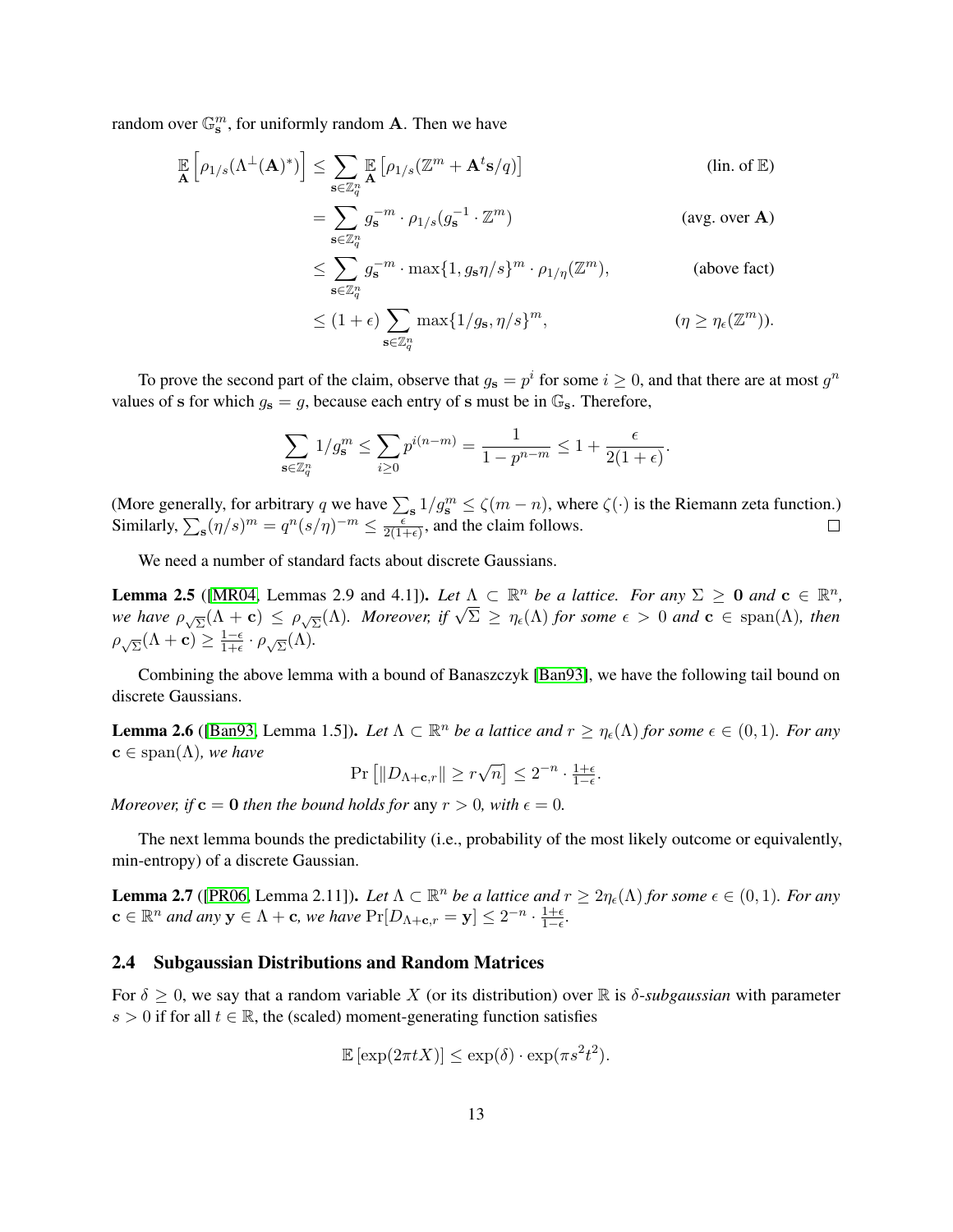Notice that the  $\exp(\pi s^2 t^2)$  term on the right is precisely the (scaled) moment-generating function of the Gaussian distribution  $D_s$ . So, our definition differs from the usual definition of subgaussian only in the additional factor of  $\exp(\delta)$ ; we need this relaxation when working with discrete Gaussians, usually taking  $\delta = \ln(\frac{1+\epsilon}{1-\epsilon}) \approx 2\epsilon$  for the same small  $\epsilon$  as in the smoothing parameter  $\eta_{\epsilon}$ .

If X is  $\delta$ -subgaussian, then its tails are dominated by a Gaussian of parameter s, i.e.,  $Pr[|X| \ge t] \le$  $2 \exp(\delta) \exp(-\pi t^2/s^2)$  for all  $t \ge 0.4$  $t \ge 0.4$  This follows by Markov's inequality: by scaling X we can assume  $s = 1$ , and we have

$$
\Pr[X \ge t] = \Pr[\exp(2\pi t X) \ge \exp(2\pi t^2)] \le \exp(\delta) \exp(\pi t^2) / \exp(2\pi t^2) = \exp(\delta) \exp(-\pi t^2).
$$

The claim follows by repeating the argument with  $-X$ , and the union bound. Using the Taylor series expansion of  $\exp(2\pi t X)$ , it can be shown that any B-bounded symmetric random variable X (i.e.,  $|X| \leq B$ always) is 0-subgaussian with parameter  $B\sqrt{2\pi}$ .

More generally, we say that a random vector x or its distribution (respectively, a random matrix  $X$ ) is  $\delta$ subgaussian (of parameter s) if all its one-dimensional marginals  $\langle u, v \rangle$  (respectively,  $u^tXv$ ) for unit vectors u, v are  $\delta$ -subgaussian (of parameter s). It follows immediately from the definition that the concatenation of independent  $\delta_i$ -subgaussian vectors with common parameter s, interpreted as either a vector or matrix, is  $(\sum \delta_i)$ -subgaussian with parameter s.

<span id="page-13-2"></span>**Lemma 2.8.** Let  $\Lambda \subset \mathbb{R}^n$  be a lattice and  $s \geq \eta_{\epsilon}(\Lambda)$  for some  $0 < \epsilon < 1$ . For any  $\mathbf{c} \in \text{span}(\Lambda)$ ,  $D_{\Lambda+\mathbf{c},s}$  is  $\ln(\frac{1+\epsilon}{1-\epsilon})$ -subgaussian with parameter s. Moreover, it is 0-subgaussian for any  $s > 0$  when  $c = 0$ .

*Proof.* By scaling  $\Lambda$  we can assume that  $s = 1$ . Let x have distribution  $D_{\Lambda + \mathbf{c}}$ , and let  $\mathbf{u} \in \mathbb{R}^n$  be any unit vector. We bound the scaled moment-generating function of the marginal  $\langle x, u \rangle$  for any  $t \in \mathbb{R}$ :

$$
\rho(\Lambda + \mathbf{c}) \cdot \mathbb{E} [\exp(2\pi \langle \mathbf{x}, t\mathbf{u} \rangle)] = \sum_{\mathbf{x} \in \Lambda + \mathbf{c}} \exp(-\pi (\langle \mathbf{x}, \mathbf{x} \rangle - 2 \langle \mathbf{x}, t\mathbf{u} \rangle))
$$
  
\n
$$
= \exp(\pi t^2) \cdot \sum_{\mathbf{x} \in \Lambda + \mathbf{c}} \exp(-\pi \langle \mathbf{x} - t\mathbf{u}, \mathbf{x} - t\mathbf{u} \rangle)
$$
  
\n
$$
= \exp(\pi t^2) \cdot \rho(\Lambda + \mathbf{c} - t\mathbf{u}).
$$

Both claims then follow by Lemma [2.5.](#page-12-0)

Here we recall a standard result from the non-asymptotic theory of random matrices; for further details, see [\[Ver11\]](#page-39-14). (The proof for δ-subgaussian distributions is a trivial adaptation of the 0-subgaussian case.)

<span id="page-13-1"></span>**Lemma 2.9.** Let  $X \in \mathbb{R}^{n \times m}$  be a  $\delta$ -subgaussian random matrix with parameter s. There exists a universal *constant*  $C > 0$  *such that for any*  $t \ge 0$ *, we have*  $s_1(\mathbf{X}) \le C \cdot s \cdot (\sqrt{m} + \sqrt{n} + t)$  *except with probability at*  $most 2 \exp(\delta) \exp(-\pi t^2)$ .

Empirically, for discrete Gaussians the universal constant  $C$  in the above lemma is very close to  $1/$ √ the universal constant C in the above lemma is very close to  $1/\sqrt{2\pi}$ . In fact, it has been proved that  $C \leq 1/\sqrt{2\pi}$  for matrices with independent identically distributed *continuous* Gaussian entries.

 $\Box$ 

<span id="page-13-0"></span><sup>&</sup>lt;sup>4</sup>The converse also holds (up to a small constant factor in the parameter s) when  $\mathbb{E}[X] = 0$ , but this will frequently not quite be the case in our applications, which is why we define subgaussian in terms of the moment-generating function.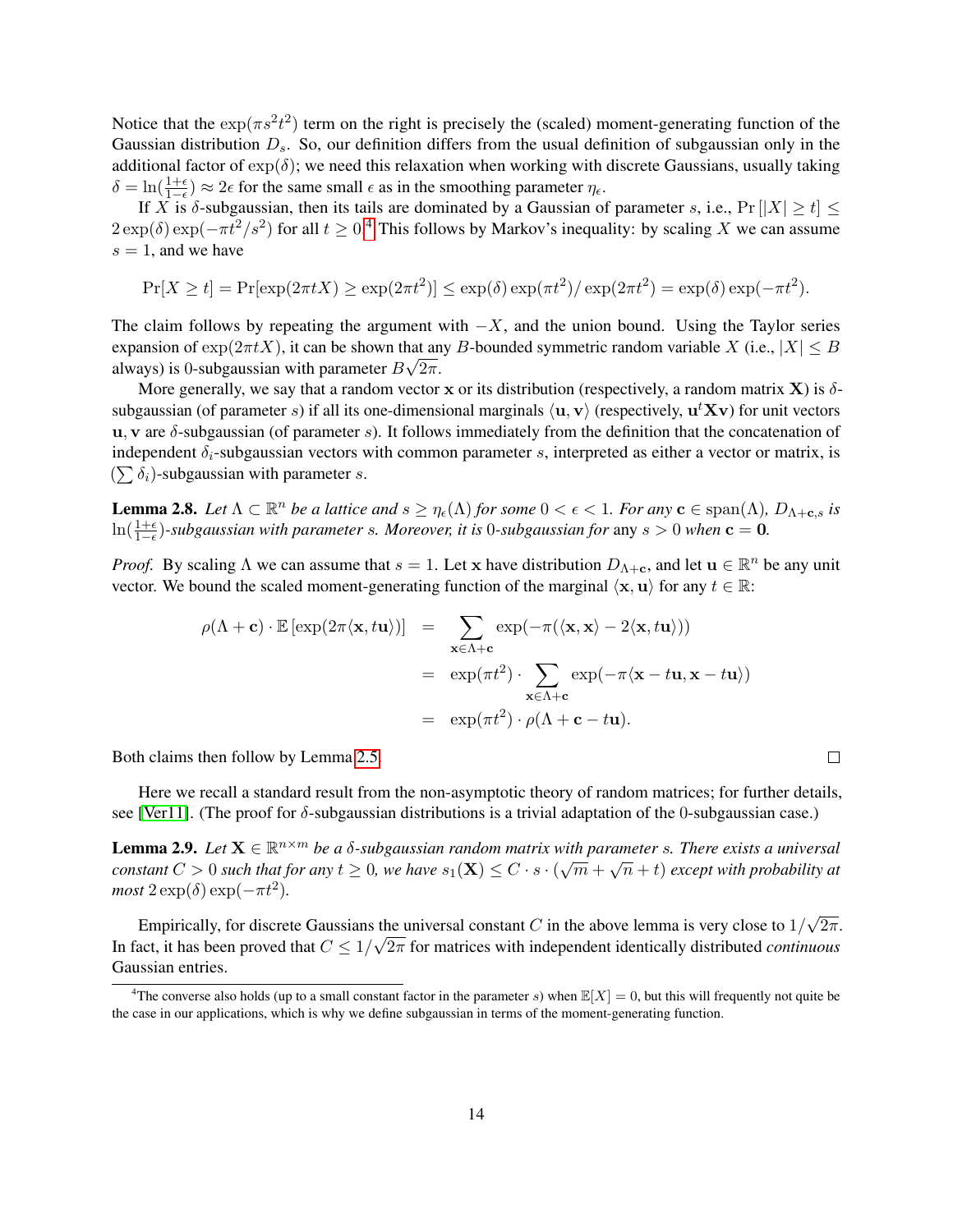# <span id="page-14-0"></span>3 Search to Decision Reduction

Here we give a new search-to-decision reduction for LWE that essentially subsumes all of the (incomparable) prior ones given in [\[BFKL93,](#page-37-11) [Reg05,](#page-39-6) [Pei09b,](#page-39-3) [ACPS09\]](#page-37-5).<sup>[5](#page-14-1)</sup> Most notably, it handles moduli q that were not covered before, specifically, those like  $q = 2<sup>k</sup>$  that are divisible by powers of very small primes. The only known reduction that ours does not subsume is a different style of *sample-preserving* reduction recently given in [\[MM11\]](#page-39-15), which works for a more limited class of moduli and error distributions; extending that reduction to the full range of parameters considered here is an interesting open problem. In what follows,  $\omega(\sqrt{\log n})$ to the fun range of parameters considered here is an interesting open problem<br>denotes some fixed function that grows faster than  $\sqrt{\log n}$ , asymptotically.

**Theorem 3.1.** Let q have prime factorization  $q = p_1^{e_1} \cdots p_k^{e_k}$  for pairwise distinct  $poly(n)$ -bounded primes  $p_i$ with each  $e_i\geq 1$ , and let  $0<\alpha\leq 1/\omega(\sqrt{\log n})$ . Let  $\ell$  be the number of prime factors  $p_i<\omega(\sqrt{\log n})/\alpha$ . *There is a probabilistic polynomial-time reduction from solving search-*LWEq,α *(in the worst case, with overwhelming probability) to solving decision-LWE<sub>q,α'</sub> (on the average, with non-negligible advantage) for*  $\alpha' \ge \alpha$  such that  $\alpha' \ge \omega(\sqrt{\log n})/p_i^{e_i}$  for every i, and  $(\alpha')^{\ell} \ge \alpha \cdot \omega(\sqrt{\log n})^{1+\ell}$ .

For example, when every  $p_i \ge \omega$ √  $\overline{\log n}/\alpha$  we have  $\ell = 0$ , and any  $\alpha' \ge \alpha$  is acceptable. (This special case, with the additional constraint that every  $e_i = 1$ , is proved in [\[Pei09b\]](#page-39-3).) As a qualitatively new example, when  $q = p^e$  is a prime power for some (possibly small) prime p, then it suffices to let  $\alpha' \geq \alpha \cdot \omega(\sqrt{\log n})^2$ . (A similar special case where  $q = p^e$  for sufficiently large p and  $\alpha' = \alpha \ll 1/p$  is proved in [\[ACPS09\]](#page-37-5).)

*Proof.* We show how to recover each entry of s modulo a large enough power of each  $p_i$ , given access to the distribution  $A_{s,\alpha}$  for some  $s \in \mathbb{Z}_q^n$  and to an oracle  $\mathcal O$  solving DLWE<sub>q, $\alpha'$ </sub>. For the parameters in the theorem statement, we can then recover the remainder of s in polynomial time by rounding and standard Gaussian elimination.

First, observe that we can transform  $A_{s,\alpha}$  into  $A_{s,\alpha'}$  simply by adding (modulo 1) an independent sample from  $D_{\sqrt{\alpha'^2-\alpha^2}}$  to the second component of each  $(\mathbf{a}, b = \langle \mathbf{a}, \mathbf{s} \rangle/q + D_\alpha \bmod 1) \in \mathbb{Z}_q^n \times \mathbb{T}$  drawn from  $A_{\mathbf{s},\alpha}$ .

We now show how to recover each entry of s modulo (powers of) any prime  $p = p_i$  dividing q. Let  $e = e_i$ , and for  $j = 0, 1, \ldots, e$  define  $A_{s, \alpha'}^j$  to be the distribution over  $\mathbb{Z}_q^n \times \mathbb{T}$  obtained by drawing  $(a, b) \leftarrow A_{s, \alpha'}$  and outputting  $(a, b + r/p^j \mod 1)$  for a fresh uniformly random  $r \leftarrow \mathbb{Z}_q$ . (Clearly, this distribution can be generated efficiently from  $A_{s,\alpha'}$ .) Note that when  $\alpha' \ge \omega(\sqrt{\log n})/p^j \ge \eta_{\epsilon}((1/p^j)\mathbb{Z})$ for some  $\epsilon = \text{negl}(n)$ ,  $A_{s,\alpha'}^j$  is negligibly far from  $U = U(\mathbb{Z}_q^n \times \mathbb{T})$ , and this holds at least for  $j = e$ by hypothesis. Therefore, by a hybrid argument there exists some minimal  $j \in [e]$  for which  $\mathcal O$  has a non-negligible advantage in distinguishing between  $A_{s,a'}^{j-1}$  and  $A_{s,a'}^j$ , over a random choice of s and all other randomness in the experiment. (This j can be found efficiently by measuring the behavior of  $\mathcal{O}$ .) Note that when  $p_i \ge \omega(\sqrt{\log n})/\alpha \ge \omega(\sqrt{\log n})/\alpha'$ , the minimal j must be 1; otherwise it may be larger, but there are at most  $\ell$  of these by hypothesis. Now by a standard random self-reduction and amplification techniques (e.g., [\[Reg05,](#page-39-6) Lemma 4.1]), we can in fact assume that O accepts (respectively, rejects) with *overwhelming* probability given  $A_{s,\alpha'}^{j-1}$  (resp.,  $A_{s,\alpha'}^j$ ), for *any*  $s \in \mathbb{Z}_q^n$ .

Given access to  $A_{s,\alpha'}^{j-1}$  and  $\mathcal{O}$ , we can test whether  $s_1 = 0 \mod p$  by invoking  $\mathcal{O}$  on samples from  $A_{s,\alpha'}^{j-1}$  $_{\mathbf{s},\alpha'}$ that have been transformed as follows (all of what follows is analogous for  $s_2, \ldots, s_n$ ): take each sample  $(\mathbf{a}, b = \langle \mathbf{a}, \mathbf{s} \rangle / q + e + r/p^{j-1} \bmod 1) \leftarrow A_{\mathbf{s}, \alpha'}^{j-1}$  to

<span id="page-14-2"></span>
$$
(\mathbf{a}' = \mathbf{a} - r' \cdot (q/p^j) \cdot \mathbf{e}_1 \quad , \quad b' = b = \langle \mathbf{a}', \mathbf{s} \rangle / q + e + (pr + r's_1) / p^j \bmod 1 \tag{3.1}
$$

<span id="page-14-1"></span><sup>&</sup>lt;sup>5</sup>We say "essentially subsumes" because our reduction is not very meaningful when q is itself a very small prime, whereas those of [\[BFKL93,](#page-37-11) [Reg05\]](#page-39-6) are meaningful. This is only because our reduction deals with the *continuous* version of LWE. If we discretize the problem, then for very small prime  $q$  our reduction specializes to those of [\[BFKL93,](#page-37-11) [Reg05\]](#page-39-6).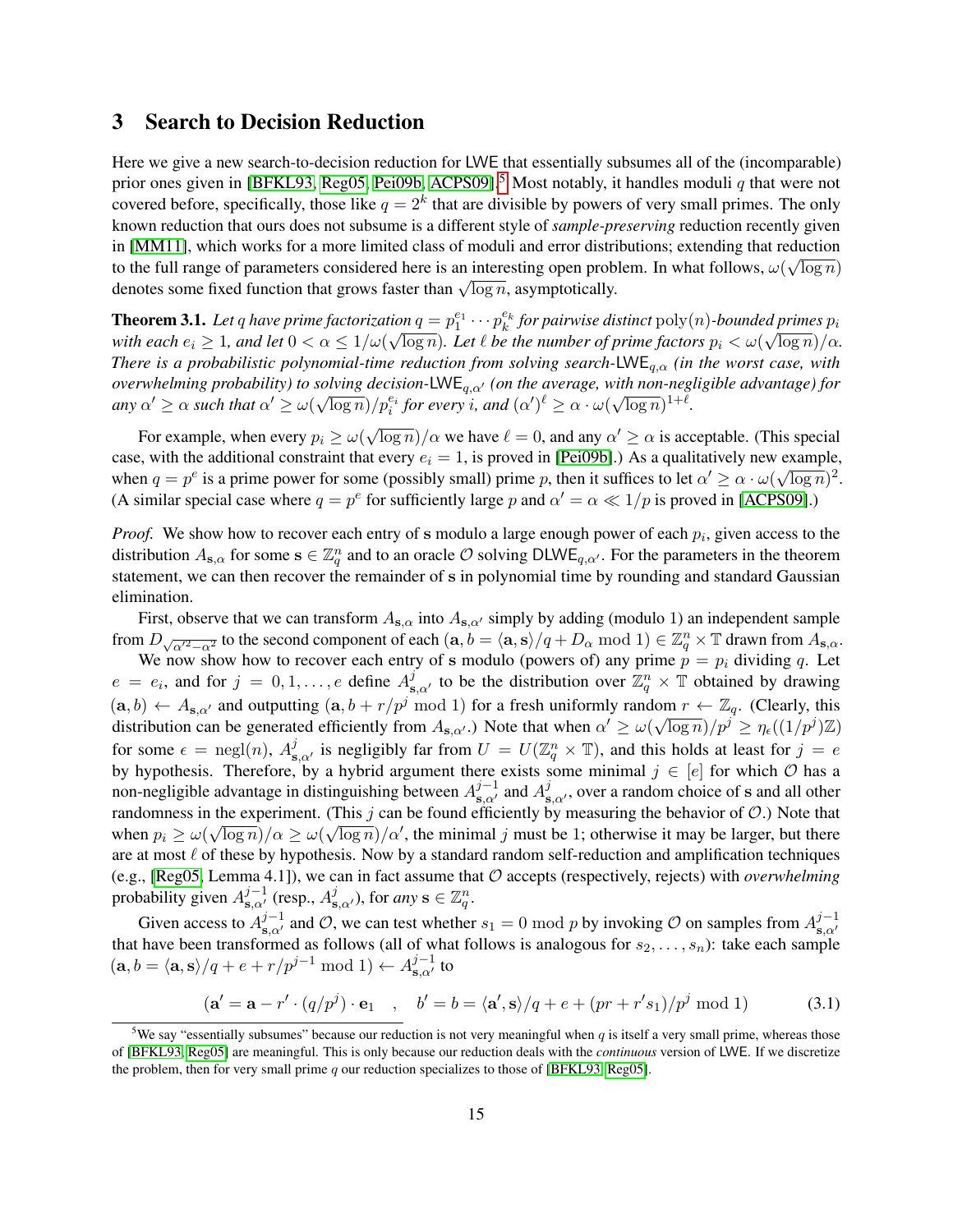for a fresh  $r' \leftarrow \mathbb{Z}_q$  (where  $e_1 = (1, 0, \dots, 0) \in \mathbb{Z}_q^n$ ). Observe that if  $s_1 = 0 \mod p$ , the transformed samples are also drawn from  $A_{s,\alpha'}^{j-1}$ , otherwise they are drawn from  $A_{s,\alpha'}^j$  because  $r's_1$  is uniformly random modulo  $p$ . Therefore,  $O$  tells us which is the case.

Using the above test, we can efficiently recover  $s_1 \mod p$  by 'shifting'  $s_1$  by each of  $0, \ldots, p - 1 \mod p$ using the standard transformation that maps  $A_{s,a'}$  to  $A_{s+t,a'}$  for any desired  $t \in \mathbb{Z}_q^n$ , by taking  $(a, b)$ to  $(a, b + \langle a, t \rangle/q \mod 1)$ . (This enumeration step is where we use the fact that every  $p_i$  is  $poly(n)$ bounded.) Moreover, we can iteratively recover  $s_1 \mod p^2, \ldots, p^{e-j+1}$  as follows: having recovered  $s_1 \mod p^i$ , first 'shift'  $A_{s,\alpha'}$  to  $A_{s',\alpha'}$  where  $s'_1 = 0 \mod p^i$ , then apply a similar procedure as above to recover  $s'_1$  mod  $p^{i+1}$ : specifically, just modify the transformation in [\(3.1\)](#page-14-2) to let  $\mathbf{a}' = \mathbf{a} - r' \cdot (q/p^{j+i}) \cdot \mathbf{e}_1$ , so that  $b' = b = \langle a', s \rangle / q + e + (pr + r'(s'_1/p^i)) / p^j$ . This procedure works as long as  $p^{j+i}$  divides q, so we can recover  $s_1 \bmod p^{e-j+1}$ .

Using the above reductions and the Chinese remainder theorem, and letting  $j_i$  be the above minimal value of j for  $p = p_i$  (of which at most  $\ell$  of these are greater than 1), from  $A_{s,\alpha}$  we can recover s modulo

$$
P = \prod_i p_i^{e_i - (j_i - 1)} = q / \prod_i p_i^{j_i - 1} \ge q \cdot \left(\frac{\alpha'}{\omega(\sqrt{\log n})}\right)^{\ell} \ge q \cdot \alpha \cdot \omega(\sqrt{\log n}),
$$

because  $\alpha' < \omega(\sqrt{\log n})/p_i^{j_i-1}$  for all i by definition of  $j_i$  and by hypothesis on  $\alpha'$ . By applying the 'shift' transformation to  $A_{s,\alpha}$  we can assume that  $s = 0 \mod P$ . Now every  $\langle a, s' \rangle / q$  is an integer multiple of  $P/q \ge \alpha \cdot \omega(\sqrt{\log n})$ , and since every noise term  $e \leftarrow D_\alpha$  has magnitude  $\lt (\alpha/2) \cdot \omega(\sqrt{\log n})$  with overwhelming probability, we can round the second component of every  $(a, b) \leftarrow A_{s,\alpha}$  to the exact value of  $\langle a, s \rangle / q$  mod 1. From these we can solve for s by Gaussian elimination, and we are done.  $\Box$ 

# <span id="page-15-2"></span>4 Primitive Lattices

At the heart of our new trapdoor generation algorithm (described in Section [5\)](#page-21-0) is the construction of a very special family of lattices which have excellent geometric properties, and admit very fast and parallelizable decoding algorithms. The lattices are defined by means of what we call a *primitive matrix*. We say that a matrix  $\mathbf{G} \in \mathbb{Z}_q^{n \times m}$  is primitive if its columns generate all of  $\mathbb{Z}_q^n$ , i.e.,  $\mathbf{G} \cdot \mathbb{Z}^m = \mathbb{Z}_q^n$ .

The main results of this section are summarized in the following theorem.

<span id="page-15-1"></span>**Theorem 4.1.** For any integers  $q \geq 2$ ,  $n \geq 1$ ,  $k = \lceil \log_2 q \rceil$  and  $m = nk$ , there is a primitive matrix  $\mathbf{G} \in \mathbb{Z}_q^{n \times m}$  such that

- *The lattice*  $\Lambda^{\perp}(\mathbf{G})$  *has a known basis*  $\mathbf{S} \in \mathbb{Z}^{m \times m}$  *with*  $\|\widetilde{\mathbf{S}}\| \leq \sqrt{5}$  *and*  $\|\mathbf{S}\| \leq \max\{0, 1\}$ √ 5, √ k}*. Moreover, when*  $q = 2^k$ *, we have*  $\widetilde{\mathbf{S}} = 2\mathbf{I}$  *(so*  $\|\widetilde{\mathbf{S}}\| = 2$ *) and*  $\|\mathbf{S}\| =$ √ 5*.*
- *Both* **G** and **S** *require little storage. In particular, they are sparse (with only*  $O(m)$  *nonzero entries) and highly structured.*
- Inverting  $g_{G}(s, e) := s^{t}G + e^{t} \mod q$  can be performed in quasilinear  $O(n \cdot \log^c n)$  time for any  $\mathbf{s} \in \mathbb{Z}_q^n$  and any  $\mathbf{e} \in \mathcal{P}_{1/2}(q \cdot \mathbf{B}^{-t})$ , where  $\mathbf{B}$  can denote either  $\mathbf{S}$  or  $\widetilde{\mathbf{S}}$ . Moreover, the algorithm is perfectly parallelizable, running in polylogarithmic  $O(\log^c n)$  time using n processors. When  $q=2^k$ , *the polylogarithmic term*  $O(\log^c n)$  *is essentially just the cost of* k *additions and shifts on* k-bit integers.

<span id="page-15-0"></span><sup>&</sup>lt;sup>6</sup>We do not say that G is "full-rank," because  $\mathbb{Z}_q$  is not a field when q is not prime, and the notion of rank for matrices over  $\mathbb{Z}_q$  is not well defined.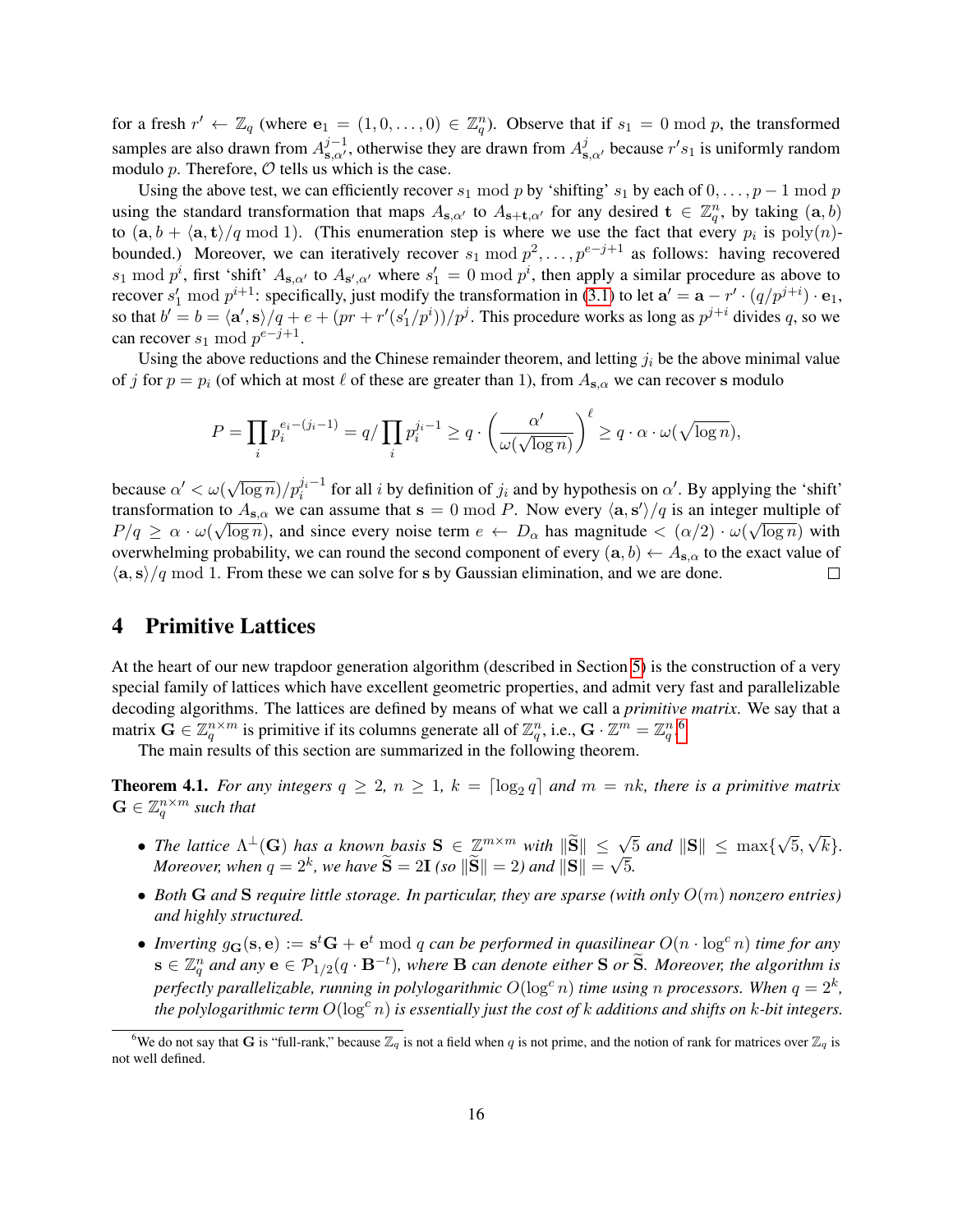• *Preimage sampling for*  $f_{\mathbf{G}}(\mathbf{x}) = \mathbf{G}\mathbf{x} \bmod q$  *with Gaussian parameter*  $s \geq ||\mathbf{S}|| \cdot \omega$ √ log n) *can be performed in quasilinear*  $O(n \cdot \log^c n)$  *time, or parallel polylogarithmic*  $O(\log^c n)$  *time using* n  $p$ rocessors. When  $q=2^k$ , the polylogarithmic term is essentially just the cost of  $k$  additions and shifts *on* k-bit integers, plus the (offline) generation of about m random integers drawn from  $D_{\mathbb{Z},s}$ .

*More generally, for any integer*  $b \geq 2$ *, all of the above statements hold with*  $k = \left[\log_b q\right]$ ,  $\left\|\widetilde{S}\right\| \leq \sqrt{b^2 + 1}$ , *and*  $\|\mathbf{S}\| \leq \max\{$  $\frac{r}{4}$ any integer  $b \ge 2$ , all of the above statements hold with  $\kappa = |\log_b b^2 + 1$ ,  $(b-1)\sqrt{k}$ ; and when  $q = b^k$ , we have  $\widetilde{S} = bI$  and  $||S|| =$  $q_{\parallel}$  $\overline{b^2+1}$ .

The rest of this section is dedicated to the proof of Theorem [4.1.](#page-15-1) In the process, we also make several important observations regarding the implementation of the inversion and sampling algorithms associated with G, showing that our algorithms are not just asymptotically fast, but also quite practical.

Let  $q > 2$  be an integer modulus and  $k > 1$  be an integer dimension. Our construction starts with a *primitive vector*  $g \in \mathbb{Z}_q^k$ , i.e., a vector such that  $gcd(g_1, \ldots, g_k, q) = 1$ . The vector g defines a k-dimensional lattice  $\Lambda^{\perp}(\mathbf{g}^t) \subset \mathbb{Z}^k$  having determinant  $|\mathbb{Z}^k/\Lambda^{\perp}(\mathbf{g}^t)| = q$ , because the residue classes of  $\mathbb{Z}^k/\Lambda^{\perp}(\mathbf{g}^t)$  are in bijective correspondence with the possible values of  $\langle g, x \rangle \mod q$  for  $x \in \mathbb{Z}^k$ , which cover all of  $\mathbb{Z}_q$ since g is primitive. Concrete primitive vectors g will be described in the next subsections. Notice that when  $q = \text{poly}(n)$ , we have  $k = O(\log q) = O(\log n)$  and so  $\Lambda^{\perp}(\mathbf{g}^t)$  is a very low-dimensional lattice. Let  $\mathbf{S}_k \in \mathbb{Z}^{k \times k}$  be a basis of  $\Lambda^{\perp}(\mathbf{g}^t)$ , that is,  $\mathbf{g}^t \cdot \mathbf{S}_k = \mathbf{0} \in \mathbb{Z}_q^{1 \times k}$  and  $|\text{det}(\mathbf{S}_k)| = q$ .

The primitive vector g and associated basis  $S_k$  are used to define the parity-check matrix G and basis  $S \in \mathbb{Z}_q$  as  $\mathbf{G} := \mathbf{I}_n \otimes \mathbf{g}^t \in \mathbb{Z}_q^{n \times nk}$  and  $\mathbf{S} := \mathbf{I}_n \otimes \mathbf{S}_k \in \mathbb{Z}^{nk \times nk}$ . That is,

$$
\mathbf{G}:=\begin{bmatrix} \cdots \mathbf{g}^t \cdots & & & \\ & \cdots \mathbf{g}^t \cdots & & \\ & & \ddots & \\ & & & \cdots \mathbf{g}^t \cdots \end{bmatrix}\in\mathbb{Z}_q^{n\times nk}, \qquad \mathbf{S}:=\begin{bmatrix} \mathbf{S}_k & & & \\ & \mathbf{S}_k & & \\ & & \ddots & \\ & & & \mathbf{S}_k \end{bmatrix}\in\mathbb{Z}^{nk\times nk}.
$$

Equivalently,  $G,$   $\Lambda^\perp(G)$ , and  $S$  are the direct sums of  $n$  copies of  $g^t,$   $\Lambda^\perp(g^t)$ , and  $S_k$ , respectively. It follows that G is a primitive matrix, the lattice  $\Lambda^{\perp}(G) \subset \mathbb{Z}^{nk}$  has determinant  $q^n$ , and S is a basis for this lattice. It also follows (and is clear by inspection) that  $||S|| = ||S_k||$  and  $||S|| = ||S_k||$ .

By this direct sum construction, it is immediate that inverting  $g_G(s, e)$  and sampling preimages of  $f_{\bf G}({\bf x})$  can be accomplished by performing the same operations n times in parallel for  $g_{\bf g}t$  and  $f_{\bf g}t$  on the corresponding portions of the input, and concatenating the results. For preimage sampling, if each of the  $f_{\mathbf{g}^t}$ corresponding portions of the mput, and concatenating the results. For prefinage sampling, if each of the  $J_{\mathbf{g}^t}$  preimages has Gaussian parameter  $\sqrt{\Sigma}$ , then by independence, their concatenation has parameter  $\math$ Likewise, inverting  $g_G$  will succeed whenever all the n independent  $g_{\mathbf{g}^t}$ -inversion subproblems are solved correctly.

In the next two subsections we study concrete instantiations of the primitive vector g, and give optimized algorithms for inverting  $g_{\mathbf{g}^t}$  and sampling preimages for  $f_{\mathbf{g}^t}$ . In both subsections, we consider primitive lattices  $\Lambda^{\perp}(\mathbf{g}^t) \subset \mathbb{Z}^k$  defined by the vector

<span id="page-16-0"></span>
$$
\mathbf{g}^t := \begin{bmatrix} 1 & 2 & 4 & \cdots & 2^{k-1} \end{bmatrix} \in \mathbb{Z}_q^{1 \times k}, \qquad k = \lceil \log_2 q \rceil,
$$
 (4.1)

whose entries form a geometrically increasing sequence. (We focus on powers of 2, but all our results trivially extend to other integer powers, or even mixed-integer products.) The only difference between the two subsections is in the form of the modulus q. We first study the case when the modulus  $q = 2^k$ is a power of 2, which leads to especially simple and fast algorithms. Then we discuss how the results can be generalized to arbitrary moduli q. Notice that in both cases, the syndrome  $\langle g, x \rangle \in \mathbb{Z}_q$  of a binary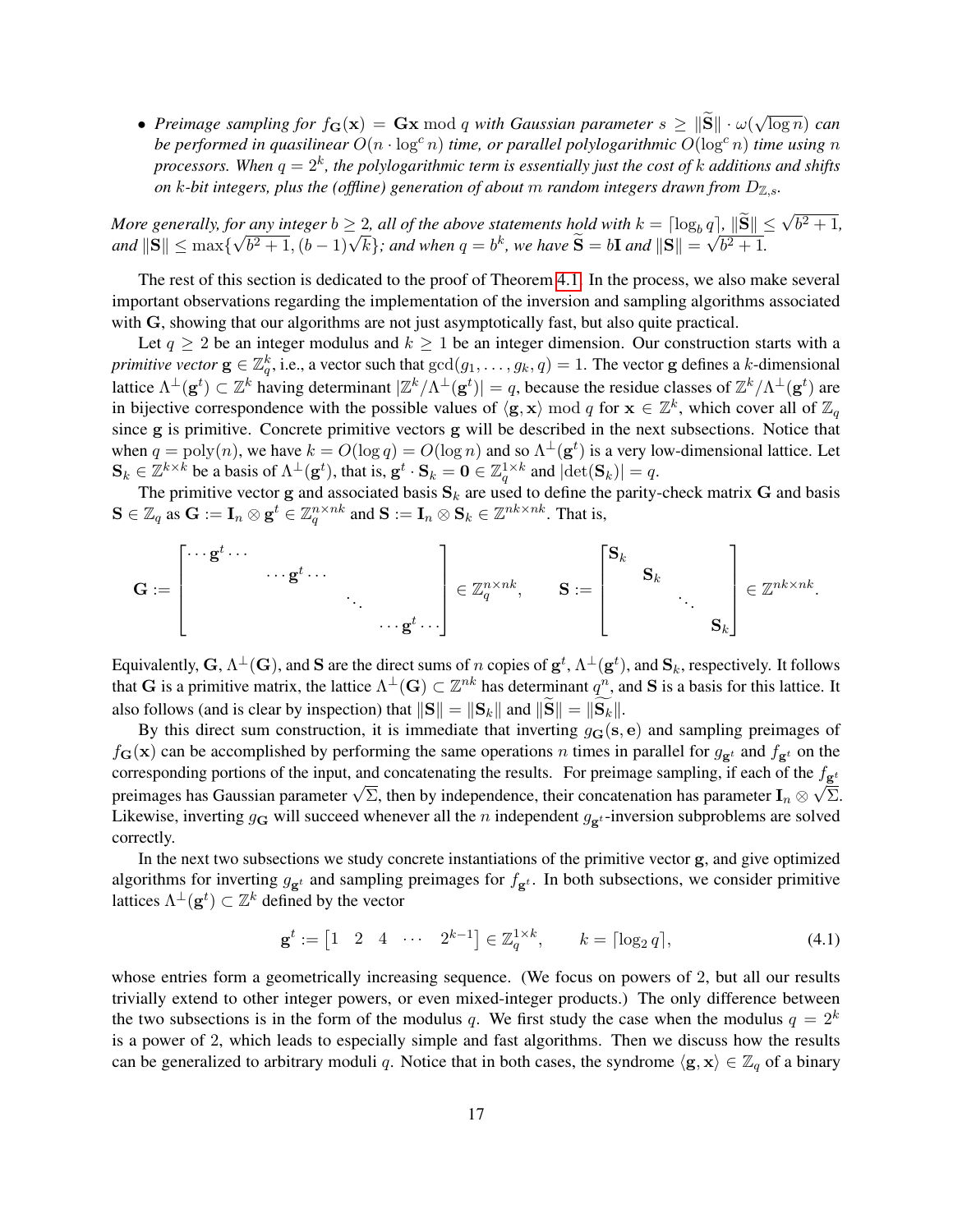vector  $\mathbf{x} = (x_0, \dots, x_{k-1}) \in \{0,1\}^k$  is just the positive integer with binary expansion x. In general, for arbitrary  $x \in \mathbb{Z}^k$  the syndrome  $\langle g, x \rangle \in \mathbb{Z}_q$  can be computed very efficiently by a sequence of k additions and binary shifts, and a single reduction modulo q, which is also trivial when  $q = 2^k$  is a power of 2. The syndrome computation is also easily parallelizable, leading to  $O(\log k) = O(\log \log n)$  computation time using  $O(k) = O(\log n)$  processors.

### 4.1 Power-of-Two Modulus

Let  $q = 2^k$  be a power of 2, and let g be the geometric vector defined in Equation [\(4.1\)](#page-16-0). Define the matrix

$$
\mathbf{S}_k := \begin{bmatrix} 2 \\ -1 & 2 \\ & -1 & \ddots \\ & & 2 \\ & & -1 & 2 \end{bmatrix} \in \mathbb{Z}^{k \times k}.
$$

This is a basis for  $\Lambda^{\perp}(\mathbf{g}^t)$ , because  $\mathbf{g}^t \cdot \mathbf{S}_k = \mathbf{0} \bmod q$  and  $\det(\mathbf{S}_k) = 2^k = q$ . Clearly, all the basis vectors are short. Moreover, by orthogonalizing  $S_k$  in reverse order, we have  $\widetilde{S_k} = 2 \cdot I_k$ . This construction is summarized in the following proposition. (It generalizes in the obvious way to any integer base, not just 2.)

<span id="page-17-0"></span>**Proposition 4.2.** For  $q = 2^k$  and  $\mathbf{g} = (1, 2, \ldots, 2^{k-1}) \in \mathbb{Z}_q^k$ , the lattice  $\Lambda^{\perp}(\mathbf{g}^t)$  has a basis S such that  $\widetilde{\mathbf{S}} = 2\mathbf{I}$  *and*  $\|\mathbf{S}\| \le \sqrt{5}$ . In particular,  $\eta_{\epsilon}(\Lambda^{\perp}(\mathbf{g}^t)) \le 2r = 2 \cdot \omega(n)$ √  $\overline{\log n}$ *) for some*  $\epsilon(n) = \text{negl}(n)$ *.* 

Using Proposition [4.2](#page-17-0) and known generic algorithms [\[Bab85,](#page-37-9) [Kle00,](#page-38-7) [GPV08\]](#page-38-0), it is possible to invert  $g_{\mathbf{g}^t}(\mathbf{s}, \mathbf{e})$  correctly whenever  $\mathbf{e} \in \mathcal{P}_{1/2}((q/2) \cdot \mathbf{I})$ , and sample preimages under  $f_{\mathbf{g}^t}$  with Gaussian parameter  $s \ge 2r = 2 \cdot \omega(\sqrt{\log n})$ . In what follows we show how the special structure of the basis **S** leads to simpler, faster, and more practical solutions to these general lattice problems.

**Inversion.** Here we show how to efficiently find an unknown scalar  $s \in \mathbb{Z}_q$  given  $\mathbf{b}^t = [b_0, b_1, \dots, b_{k-1}] =$  $s \cdot \mathbf{g}^t + \mathbf{e}^t = [s + e_0, 2s + e_1, \dots, 2^{k-1}s + e_{k-1}] \bmod q$ , where  $\mathbf{e} \in \mathbb{Z}^k$  is a short error vector.

An iterative algorithm works by recovering the binary digits  $s_0, s_1, \ldots, s_{k-1} \in \{0, 1\}$  of  $s \in \mathbb{Z}_q$ , from least to most significant, as follows: first, determine  $s_0$  by testing whether

$$
b_{k-1} = 2^{k-1}s + e_{k-1} = (q/2)s_0 + e_{k-1} \bmod q
$$

is closer to 0 or to  $q/2$  (modulo q). Then recover  $s_1$  from  $b_{k-2} = 2^{k-2}s + e_{k-2} = 2^{k-1}s_1 + 2^{k-2}s_0 +$  $e_{k-2}$  mod q, by subtracting  $2^{k-2} s_0$  and testing proximity to 0 or  $q/2$ , etc. It is easy to see that the algorithm produces correct output if every  $e_i \in \left[-\frac{q}{4}\right]$  $\frac{q}{4}, \frac{q}{4}$  $\left(\frac{q}{4}\right)$ , i.e., if  $\mathbf{e} \in \mathcal{P}_{1/2}(q \cdot \mathbf{I}_k/2) = \mathcal{P}_{1/2}(q \cdot (\widetilde{\mathbf{S}_k})^{-t})$ . It can also be seen that this algorithm is exactly Babai's "nearest-plane" algorithm [\[Bab85\]](#page-37-9), specialized to the scaled dual  $q(S_k)^{-t}$  of the basis  $S_k$  of  $\Lambda^{\perp}(g^t)$ , which is a basis for  $\Lambda(g)$ .

Formally, the iterative algorithm is: given a vector  $\mathbf{b}^t = [b_0, \dots, b_{k-1}] \in \mathbb{Z}_q^{1 \times k}$ , initialize  $s \leftarrow 0$ .

- 1. For  $i = k-1, ..., 0$ : let  $s \leftarrow s+2^{k-1-i} \cdot [b_i 2^i \cdot s \notin [-\frac{q}{4}]$  $\frac{q}{4}, \frac{q}{4}$  $\left(\frac{q}{4}\right) \bmod q$ , where  $[E]=1$  if expression E is true, and 0 otherwise. Also let  $e_i \leftarrow \overline{b}_i - 2^i \cdot s \in \left[-\frac{q}{4}\right]$  $\frac{q}{4}$ ,  $\frac{q}{4}$  $\frac{q}{4}$ .
- 2. Output  $s \in \mathbb{Z}_q$  and  $e = (e_0, \dots, e_{k-1}) \in \left[ -\frac{q}{4} \right]$  $\frac{q}{4}, \frac{q}{4}$  $\left(\frac{q}{4}\right)^k \subset \mathbb{Z}^k$ .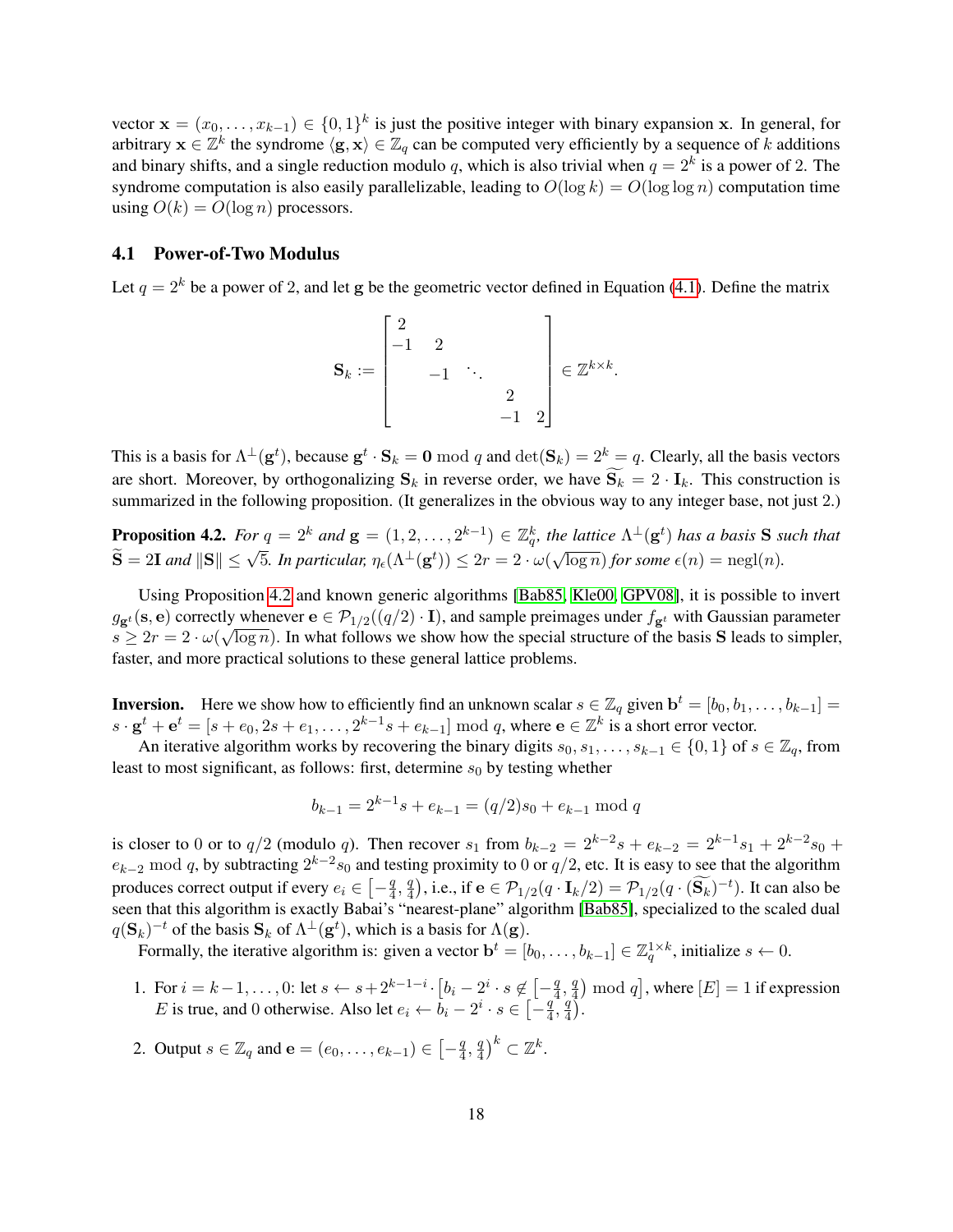Note that for  $x \in \{0, \ldots, q-1\}$  with binary representation  $(x_{k-1}x_{k-2} \cdots x_0)_2$ , we have

$$
[x \notin \left[-\frac{q}{4}, \frac{q}{4}\right) \mod q] = x_{k-1} \oplus x_{k-2}.
$$

There is also a non-iterative approach to decoding using a lookup table, and a hybrid approach between the two extremes. Notice that rounding each entry  $b_i$  of b to the nearest multiple of  $2^i$  (modulo q, breaking ties upward) before running the above algorithm does not change the value of s that is computed. This lets us precompute a lookup table that maps the  $2^{k(k+1)/2} = q^{O(\lg q)}$  possible rounded values of b to the correct values of s. The size of this table grows very rapidly for  $k > 3$ , but in this case we can do better if we assume slightly smaller error terms  $e_i \in \left[-\frac{q}{8}\right]$  $\frac{q}{8}, \frac{q}{8}$  $\frac{q}{8}$ ): simply round each  $b_i$  to the nearest multiple of  $\max\{\frac{q}{8}\}$  $\frac{q}{8}, 2^i\},$  thus producing one of exactly  $8^{k-1} = q^3/8$  possible results, whose solutions can be stored in a lookup table. Note that the result is correct, because in each coordinate the total error introduced by  $e_i$  and rounding to a multiple of  $\frac{q}{8}$  is in the range  $\left[-\frac{q}{4}\right]$  $\frac{q}{4}, \frac{q}{4}$  $\frac{q}{4}$ ). A hybrid approach combining the iterative algorithm with table lookups of  $\ell$ bits of s at a time is potentially the most efficient option in practice, and is easy to devise from the above discussion.

**Gaussian sampling.** We now consider the preimage sampling problem for function  $f_{g<sup>t</sup>}$ , i.e., the task of Gaussian sampling over a desired coset of  $\Lambda^{\perp}(\mathbf{g}^t)$ . More specifically, we want to sample a vector from the set  $\Lambda_u^{\perp}(\mathbf{g}^t) = \{\mathbf{x} \in \mathbb{Z}^k : \langle \mathbf{g}, \mathbf{x} \rangle = u \bmod q\}$  for a desired syndrome  $u \in \mathbb{Z}_q$ , with probability proportional to  $\rho_s(\mathbf{x})$ . We wish to do so for any fixed Gaussian parameter  $s \ge ||\mathbf{S}_k|| \cdot r = 2 \cdot \omega$ √  $\overline{\log n}$ ), which is an optimal bound on the smoothing parameter of  $\Lambda^{\perp}(\mathbf{G})$ .

As with inversion, there are two main approaches to Gaussian sampling, which are actually opposite extremes on a spectrum of storage/parallelism trade-offs. The first approach is essentially to precompute and store many independent samples  $\mathbf{x} \leftarrow D_{\mathbb{Z}^k, s}$ , 'bucketing' them based on the value of  $\langle \mathbf{g}, \mathbf{x} \rangle \in \mathbb{Z}_q$  until there is at least one sample per bucket. Because each  $\langle g, x \rangle$  is statistically close to uniform over  $\mathbb{Z}_q$  (by the smoothing parameter bound for  $\Lambda^{\perp}(\mathbf{g}^t)$ ), a coupon-collecting argument implies that we need to generate about q log q samples to occupy every bucket. The online part of the sampling algorithm for  $\Lambda^{\perp}(\mathbf{g}^t)$  is trivial, merely taking a fresh x from the appropriate bucket. The downside is that the storage and precomputation requirements are rather high: in many applications, q (while polynomial in the security parameter) can be in the many thousands or more.

The second approach exploits the niceness of the orthogonalized basis  $\widetilde{S_k} = 2I_k$ . Using this basis, the randomized nearest-plane algorithm of [\[Kle00,](#page-38-7) [GPV08\]](#page-38-0) becomes very simple and efficient, and is equivalent to the following: given a syndrome  $u \in \{0, \ldots, q-1\}$  (viewed as an integer),

- 1. For  $i = 0, \ldots, k 1$ : choose  $x_i \leftarrow D_{2\mathbb{Z}+\mu,s}$  and let  $u \leftarrow (u x_i)/2 \in \mathbb{Z}$ .
- 2. Output  $\mathbf{x} = (x_0, \dots, x_{k-1}).$

Observe that every Gaussian  $x_i$  in the above algorithm is chosen from one of only two possible cosets of  $2\mathbb{Z}$ , determined by the least significant bit of  $u$  at that moment. Therefore, we may precompute and store several independent Gaussian samples from each of  $2\mathbb{Z}$  and  $2\mathbb{Z}+1$ , and consume one per iteration when executing the algorithm. (As above, the individual samples may be generated by choosing several  $x \leftarrow D_{\mathbb{Z},s}$  and bucketing each one according to its least-significant bit.) Such presampling makes the algorithm deterministic during its online phase, and because there are only two cosets, there is almost no wasted storage or precomputation. Notice, however, that this algorithm requires  $k = \lg(q)$  sequential iterations.

Between the extremes of the two algorithms described above, there is a hybrid algorithm that chooses  $\ell \geq 1$  entries of x at a time. (For simplicity, we assume that  $\ell$  divides k exactly, though this is not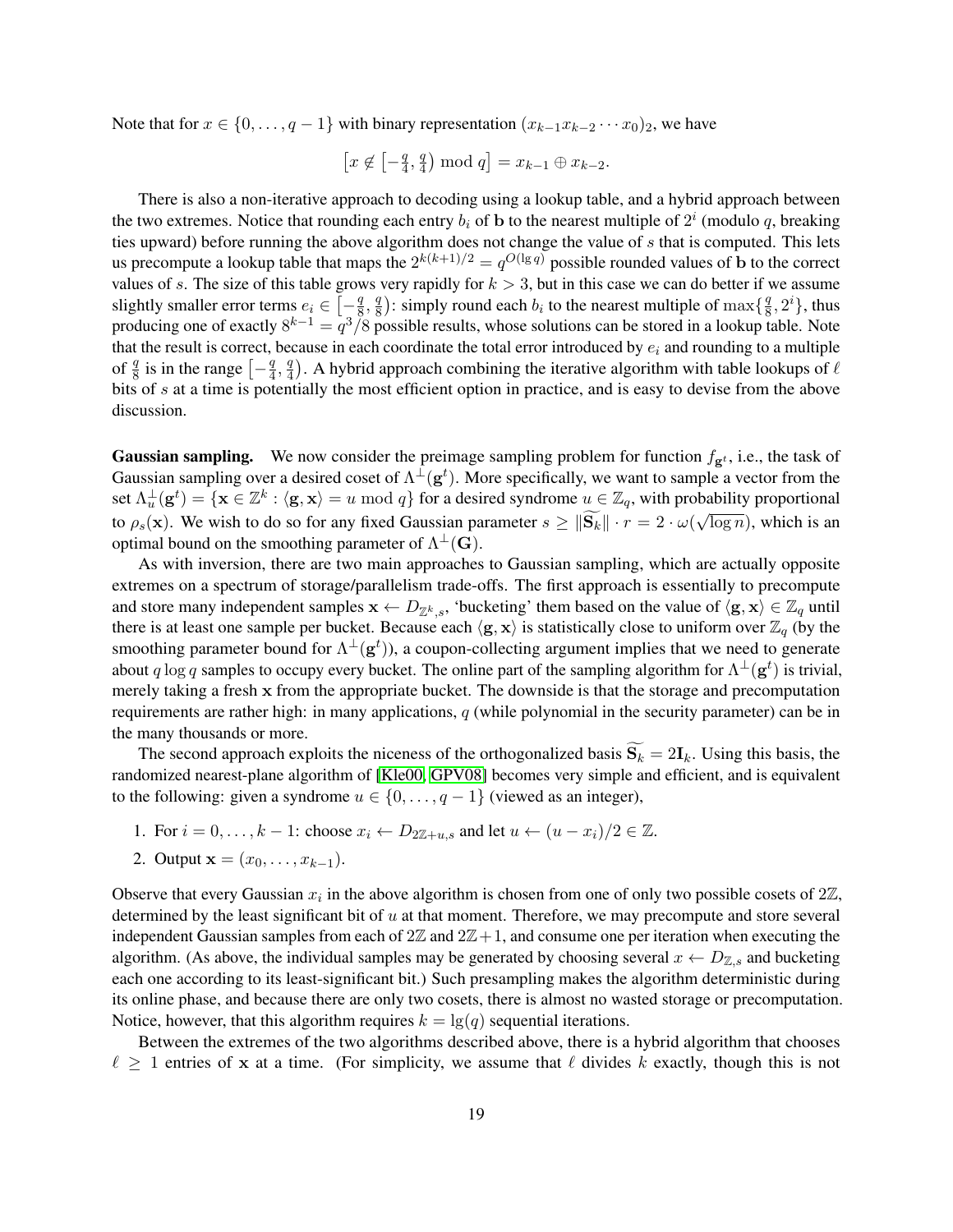strictly necessary.) Let  $h^t = [1, 2, ..., 2^{\ell-1}] \in \mathbb{Z}_{2^{\ell}}^{1 \times \ell}$  $2^{\ell}$  be a parity-check matrix defining the  $2^{\ell}$ -ary lattice  $\Lambda^{\perp}(\mathbf{h}^t) \subseteq \mathbb{Z}^{\ell}$ , and observe that  $\mathbf{g}^t = [\mathbf{h}^t, 2^{\ell} \cdot \mathbf{h}^t, \dots, 2^{k-\ell} \cdot \mathbf{h}^t]$ . The hybrid algorithm then works as follows:

- 1. For  $i = 0, \ldots, k/\ell 1$ , choose  $(x_{i\ell}, \ldots, x_{(i+1)\ell-1}) \leftarrow D_{\Lambda_{u \mod 2^{\ell}}}$  (ht),s and let  $u \leftarrow (u-x)/2^{\ell}$ , where  $x = \sum_{j=0}^{\ell-1} x_{i\ell+j} \cdot 2^j \in \mathbb{Z}$ .
- 2. Output  $x = (x_0, \ldots, x_{k-1}).$

As above, we can precompute samples  $x \leftarrow D_{\mathbb{Z}^{\ell},s}$  and store them in a lookup table having  $2^{\ell}$  buckets, indexed by the value  $\langle \mathbf{h}, \mathbf{x} \rangle \in \mathbb{Z}_{2^{\ell}}$ , thereby making the algorithm deterministic in its online phase.

### 4.2 Arbitrary Modulus

For a modulus  $q$  that is not a power of 2, most of the above ideas still work, with slight adaptations. Let  $k = \lceil \lg(q) \rceil$ , so  $q < 2^k$ . As above, define  $\mathbf{g}^t := [1, 2, \ldots, 2^{k-1}] \in \mathbb{Z}_q^{1 \times k}$ , but now define the matrix

$$
\mathbf{S}_k := \begin{bmatrix} 2 & & & q_0 \\ -1 & 2 & & q_1 \\ & -1 & & q_2 \\ & & \ddots & & \vdots \\ & & & 2 & q_{k-2} \\ & & & & -1 & q_{k-1} \end{bmatrix} \in \mathbb{Z}^{k \times k}
$$

where  $(q_0, \ldots, q_{k-1}) \in \{0,1\}^k$  is the binary expansion of  $q = \sum_i 2^i \cdot q_i$ . Again, S is a basis of  $\Lambda^{\perp}(\mathbf{g}^t)$ because  $\mathbf{g}^t \cdot \mathbf{S}_k = \mathbf{0} \bmod q$ , and  $\det(\mathbf{S}_k) = q$ . Moreover, the basis vectors have squared length  $\|\mathbf{s}_i\|^2 = 5$ for  $i < k$  and  $||\mathbf{s}_k||^2 = \sum_i q_i \leq k$ . The next lemma shows that  $\mathbf{S}_k$  also has a good Gram-Schmidt orthogonalization.

<span id="page-19-0"></span>**Lemma 4.3.** With  $S = S_k$  defined as above and orthogonalized in forward order, we have  $\|\tilde{s_i}\|^2 = \frac{4-4^{-i}}{1-4^{-i}} \in$  $(4, 5]$  *for*  $1 \le i < k$ *, and*  $\|\widetilde{\mathbf{s}_{k}}\|^{2} = \frac{3q^{2}}{4^{k}-1}$  $\frac{3q^2}{4^k-1} < 3.$ 

*Proof.* Notice that the the vectors  $\mathbf{s}_1, \ldots, \mathbf{s}_{k-1}$  are all orthogonal to  $\mathbf{g}_k = (1, 2, 4, \ldots, 2^{k-1}) \in \mathbb{Z}^k$ . Thus, the orthogonal component of  $s_k$  has squared length

$$
\|\widetilde{\mathbf{s}}_k\|^2 = \frac{\langle \mathbf{s}_k, \mathbf{g}_k \rangle^2}{\|\mathbf{g}_k\|^2} = \frac{q^2}{\sum_{j < k} 4^j} = \frac{3q^2}{4^k - 1}.
$$

Similarly, the squared length of  $\tilde{s_i}$  for  $i < k$  can be computed as

$$
\|\tilde{\mathbf{s}}_i\|^2 = 1 + \frac{4^i}{\sum_{j
$$

This concludes the description and analysis of the primitive lattice  $\Lambda^{\perp}(\mathbf{g}^t)$  when q is not a power of 2. Specialized inversion algorithms can also be adapted as well, but some care is needed. Of course, since the lattice dimension  $k = O(\log n)$  is very small, one could simply use the general methods of [\[Bab85,](#page-37-9) [Kle00,](#page-38-7) [GPV08,](#page-38-0) [Pei10\]](#page-39-5) without worrying too much about optimizations, and satisfy all the claims made in Theorem [4.1.](#page-15-1) Below we briefly discuss alternatives for Gaussian sampling.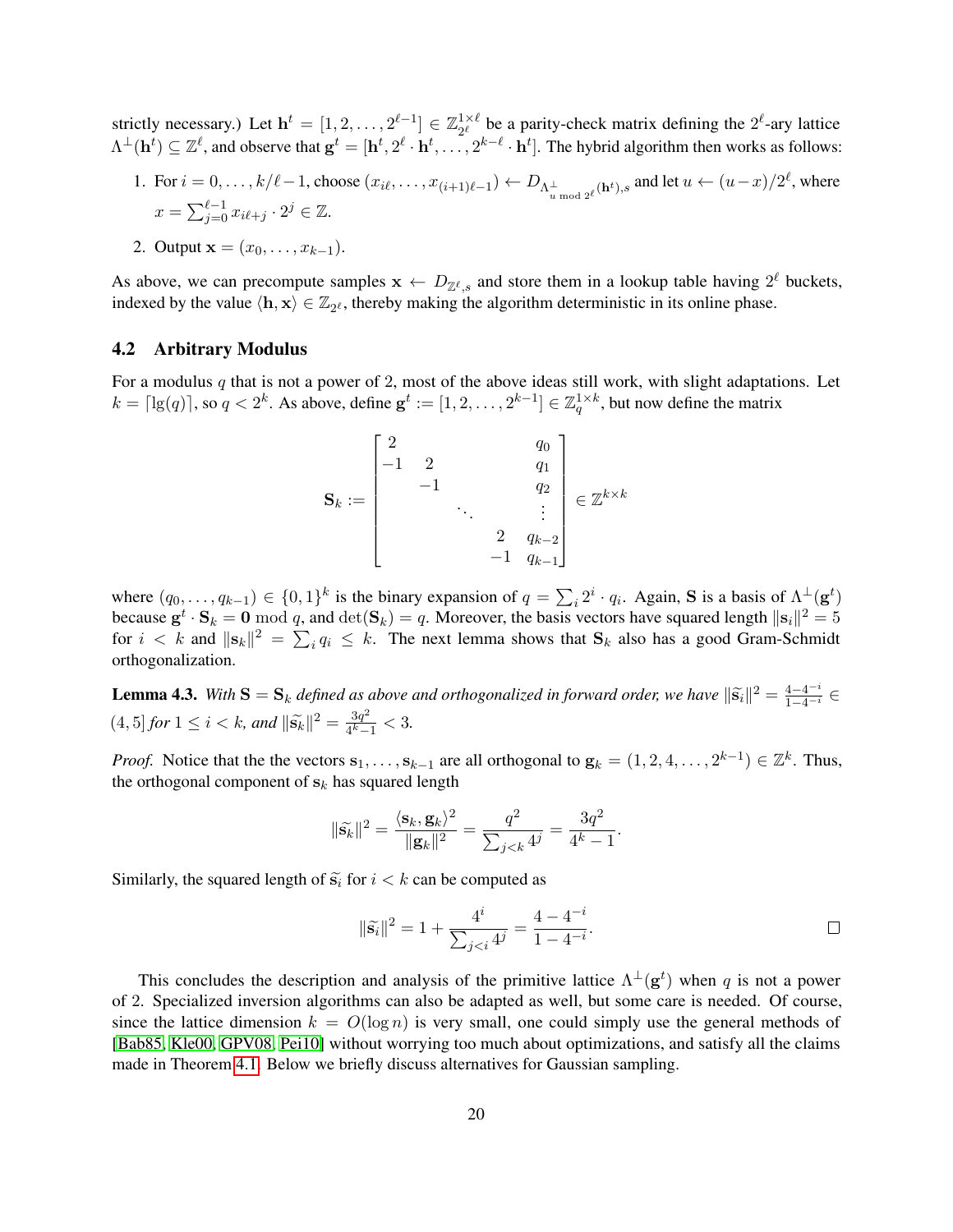The offline 'bucketing' approach to Gaussian sampling works without any modification for arbitrary modulus, with just slighly larger Gaussian parameter  $s \ge \sqrt{5} \cdot r$ , because it relies only on the smoothing parameter bound of  $\eta_{\epsilon}(\Lambda^{\perp}(\mathbf{g}^t)) \leq ||\mathbf{S}_k|| \cdot \omega(\sqrt{\log n})$  and the fact that the number of buckets is q. The randomized nearest-plane approach to sampling does not admit a specialization as simple as the one we have described for  $q = 2^k$ . The reason is that while the basis **S** is sparse, its orthogonalization **S** is not sparse in general. (This is in contrast to the case when  $q = 2<sup>k</sup>$ , for which orthogonalizing in reverse order leads to the sparse matrix  $\hat{S} = 2I$ .) Still,  $\hat{S}$  is "almost triangular," in the sense that the off-diagonal entries decrease geometrically as one moves away from the diagonal. This may allow for optimizing the sampling algorithm by performig "truncated" scalar product computations, and still obtain an almost-Gaussian distribution on the resulting samples. An interesting alternative is to use a hybrid approach, where one first performs a single iteration of randomized nearest-plane algorithm to take care of the last basis vector  $s_k$ , and then performs some variant of the convolution algorithm from [\[Pei10\]](#page-39-5) to deal with the first  $k-1$  basis vectors  $[s_1, \ldots, s_{k-1}],$ which have very small lengths and singular values. Notice that the orthogonalized component of the last vector  $s_k$  is simply a scalar multiple of the primitive vector g, so the scalar product  $\langle s_k, t \rangle$  (for any vector t with syndrome  $u = \langle g, t \rangle$  can be immediately computed from u as  $u/q$  (see Lemma [4.3\)](#page-19-0).

### <span id="page-20-0"></span>4.3 The Ring Setting

The above constructions and algorithms all transfer easily to compact lattices defined over polynomial rings (i.e., number rings), as used in the representative works [\[Mic02,](#page-39-8) [PR06,](#page-39-9) [LM06,](#page-38-9) [LPR10\]](#page-38-11). A commonly used example is the cyclomotic ring  $R = \mathbb{Z}[x]/(\Phi_m(x))$  where  $\Phi_m(x)$  denotes the mth cyclotomic polynomial, which is a monic, degree- $\varphi(m)$ , irreducible polynomial whose zeros are all the *primitive* mth roots of unity in  $\mathbb C$ . The ring R is a Z-module of rank n, i.e., it is generated as the additive integer combinations of the "power basis" elements  $1, x, x^2, \ldots, x^{\varphi(m)-1}$ . We let  $R_q = R/qR$ , the ring modulo the ideal generated by an integer q. For geometric concepts like error vectors and Gaussian distributions, it is usually nicest to work with the "canonical embedding" of R, which roughly (but not exactly) corresponds with the "coefficient embedding," which just considers the vector of coefficients relative to the power basis.

Let  $g \in R_q^k$  be a primitive vector modulo q, i.e., one for which the ideal generated by  $q, g_1, \ldots, g_k$  is the full ring R. As above, the vector g defines functions  $f_{g^t}: R^k \to R_q$  and  $g_{g^t}: R_q \times R^k \to R_q^{1 \times k}$ , defined as  $f_{\mathbf{g}^t}(\mathbf{x}) = \langle \mathbf{g}, \mathbf{x} \rangle = \sum_{i=1}^k g_i \cdot x_i \bmod q$  and  $g_{\mathbf{g}^t}(s, \mathbf{e}) = s \cdot \mathbf{g}^t + \mathbf{e}^t \bmod q$ , and the related R-module

$$
qR^k \quad \subseteq \quad \Lambda^{\perp}(\mathbf{g}^t):=\{\mathbf{x}\in R^k: f_{\mathbf{g}^t}(\mathbf{x})=\langle \mathbf{g}, \mathbf{x}\rangle=0 \bmod q\} \quad \subsetneq \quad R^k,
$$

which has index (determinant)  $q^n = |R_q|$  as an additive subgroup of  $R^k$  because g is primitive. Concretely, we can use the exact same primitive vector  $g^t = [1, 2, ..., 2^{k-1}] \in R_q^k$  as in Equation [\(4.1\)](#page-16-0), interpreting its entries in the ring  $R_q$  rather than  $\mathbb{Z}_q$ .

Inversion and preimage sampling algorithms for  $g_{\mathbf{g}^t}$  and  $f_{\mathbf{g}^t}$  (respectively) are relatively straightforward to obtain, by adapting the basic approaches from the previous subsections. These algorithms are simplest when the power basis elements  $1, x, x^2, \ldots, x^{\varphi(m)-1}$  are *orthogonal* under the canonical embedding (which is the case exactly when m is a power of 2, and hence  $\Phi_m(x) = x^{m/2} + 1$ , because the inversion operations reduce to parallel operations relative to each of the power basis elements. We defer the details to the full version.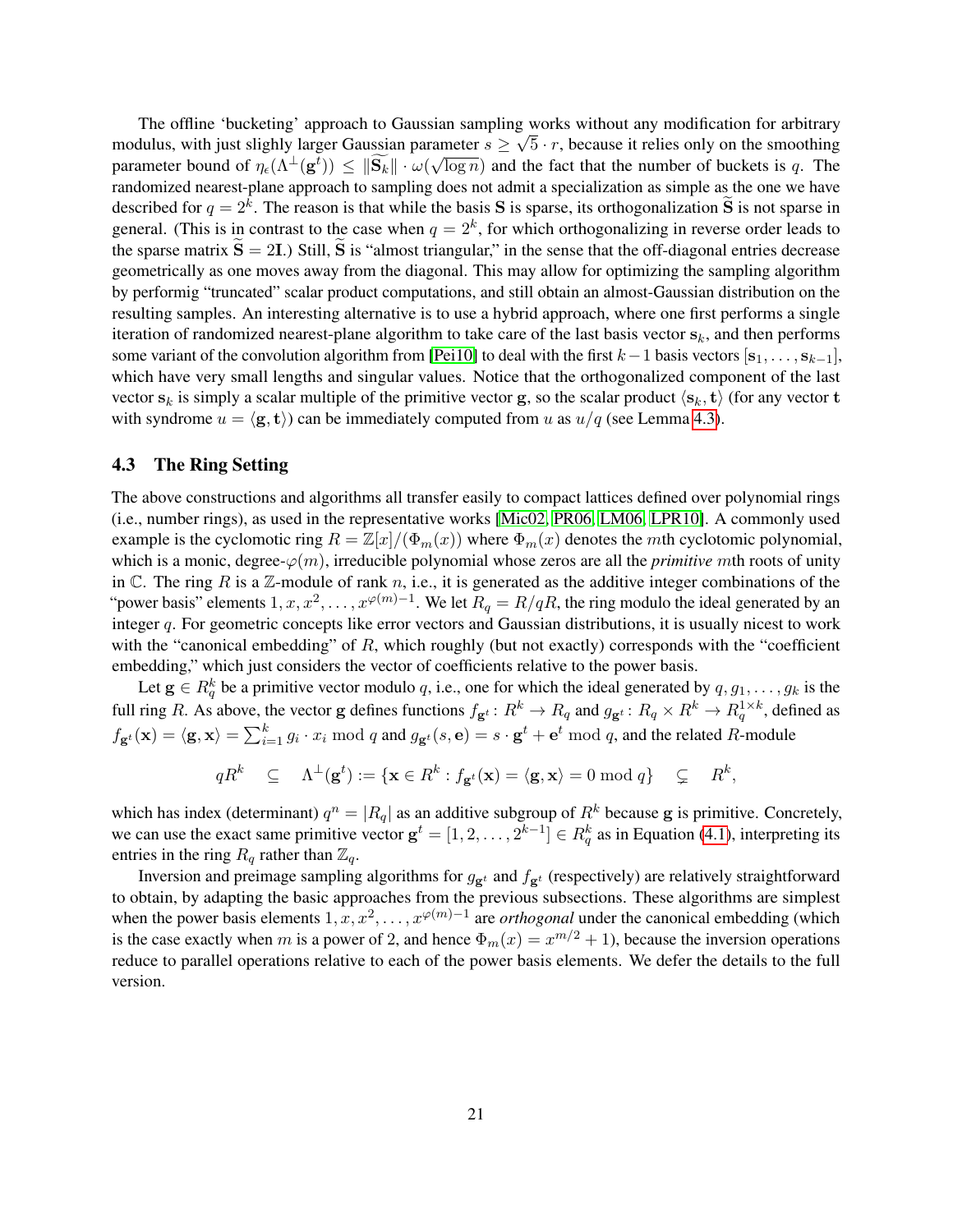# <span id="page-21-0"></span>5 Trapdoor Generation and Operations

In this section we describe our new trapdoor generation, inversion and sampling algorithms for hard random lattices. Recall that these are lattices  $\Lambda^{\perp}(A)$  defined by an (almost) uniformly random matrix  $A \in \mathbb{Z}_q^{n \times m}$ , and that the standard notion of a "strong" trapdoor for these lattices (put forward in [\[GPV08\]](#page-38-0) and used in a large number of subsequent applications) is a short lattice basis  $S \in \mathbb{Z}^{m \times m}$  for  $\Lambda^{\perp}(A)$ . There are several measures of quality for the trapdoor S, the most common ones being (in nondecreasing order): the maximal Gram-Schmidt length  $||S||$ ; the maximal Euclidean length  $||S||$ ; and the maximal singular value  $s_1(S)$ . Algorithms for generating random lattices together with high-quality trapdoor bases are given in [\[Ajt99,](#page-37-7) [AP09\]](#page-37-8). In this section we give much simpler, faster and tighter algorithms to generate a hard random lattice with a trapdoor, and to use a trapdoor for performing standard tasks like inverting the LWE function  $g_A$  and sampling preimages for the SIS function  $f_A$ . We also give a new, simple algorithm for delegating a trapdoor, i.e., using a trapdoor for A to obtain one for a matrix  $[A \mid A']$  that extends A, in a secure and non-reversible way.

The following theorem summarizes the main results of this section. Here we state just one typical instantiation with only asymptotic bounds. More general results and exact bounds are presented throughout the section.

**Theorem 5.1.** There is an efficient randomized algorithm GenTrap $(1^n, 1^m, q)$  that, given any integers  $n \geq 1$ ,  $q\geq 2$ , and sufficiently large  $m=O(n\log q)$ , outputs a parity-check matrix  $\mathbf{A}\in \mathbb{Z}_q^{n\times m}$  and a 'trapdoor'  $\mathbf{R}$ *such that the distribution of*  $\bf{A}$  *is* negl(n)-far from uniform. Moreover, there are efficient algorithms Invert *and* SampleD *that with overwhelming probability over all random choices, do the following:*

- For  $\mathbf{b}^t = \mathbf{s}^t \mathbf{A} + \mathbf{e}^t$ , where  $\mathbf{s} \in \mathbb{Z}_q^n$  is arbitrary and either  $\|\mathbf{e}\| < q/O($ √  $\overline{n \log q})$   $or$   ${\bf e} \leftarrow D_{{\mathbb Z}^m, \alpha q}$  for  $1/\alpha \geq$ √  $\overline{n \log q} \cdot \omega($ w!  $\overline{\log n}$ )*, the deterministic algorithm*  ${\sf Invert}({\bf R},{\bf A},{\bf b})$  *outputs* **s** and **e**.
- For any  $\mathbf{u} \in \mathbb{Z}_q^n$  and large enough  $s = O(n)$ √  $\overline{n \log q}$ )*, the randomized algorithm* <code>SampleD( $\mathbf{R}, \mathbf{A}, \mathbf{u}, s)$ </code>  $samples$  *from a distribution within*  $\mathrm{negl}(n)$  *statistical distance of*  $D_{\Lambda_{\mathbf{u}}^{\perp}(\mathbf{A}),s\cdot\omega(\sqrt{\log n})}$ .

Throughout this section, we let  $G \in \mathbb{Z}_q^{n \times w}$  denote some fixed primitive matrix that admits efficient inversion and preimage sampling algorithms, as described in Theorem [4.1.](#page-15-1) (Recall that typically,  $w =$  $n\lceil \log q \rceil$  for some appropriate base of the logarithm.) All our algorithms and efficiency improvements are based on the primitive matrix G and associated algorithms described in Section [4,](#page-15-2) and a new notion of trapdoor that we define next.

#### 5.1 A New Trapdoor Notion

We begin by defining the new notion of trapdoor, establish some of its most important properties, and give a simple and efficient algorithm for generating hard random lattices together with high-quality trapdoors.

<span id="page-21-1"></span>**Definition 5.2.** Let  $A \in \mathbb{Z}_q^{n \times m}$  and  $G \in \mathbb{Z}_q^{n \times w}$  be matrices with  $m \geq w \geq n$ . A G-trapdoor for A is a matrix  $\mathbf{R} \in \mathbb{Z}^{(m-w)\times w}$  such that  $\mathbf{A}[\begin{bmatrix} \mathbf{R} \\ \mathbf{I} \end{bmatrix}]=\dot{\mathbf{H}}\mathbf{G}$  for some invertible matrix  $\mathbf{H} \in \mathbb{Z}_q^{n\times n}$ . We refer to  $\mathbf{H}$  as the *tag* or *label* of the trapdoor. The *quality* of the trapdoor is measured by its largest singular value  $s_1(\mathbf{R})$ .

We remark that, by definition of  $G$ -trapdoor, if  $G$  is a primitive matrix and  $A$  admits a  $G$  trapdoor, then A is primitive as well. In particular,  $\det(\Lambda^{\perp}(A)) = q^n$ . Since the primitive matrix G is typically fixed and public, we usually omit references to it, and refer to G-trapdoors simply as trapdoors. We remark that since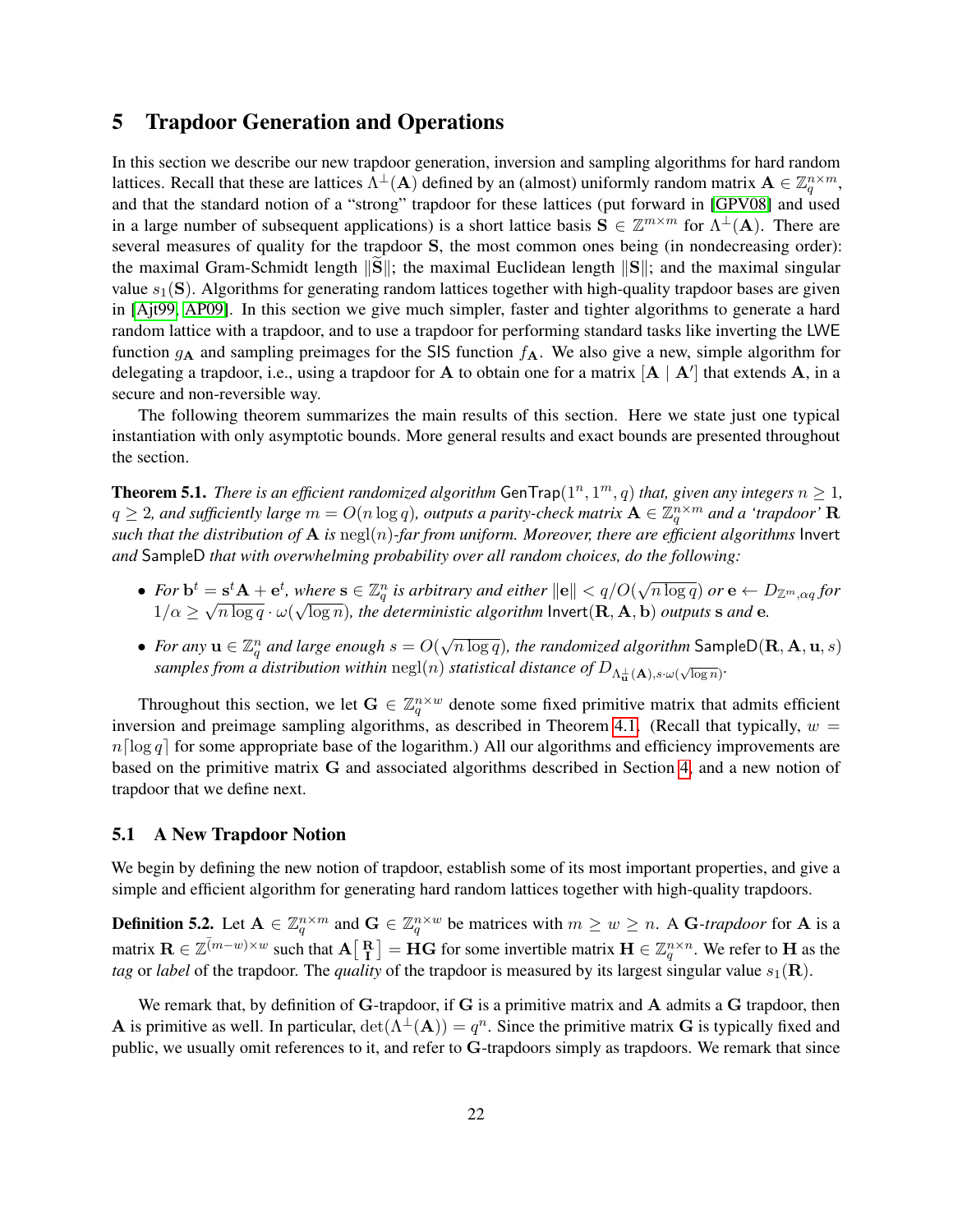G is primitive, the tag H in the above definition is uniquely determined by (and efficiently computable from) A and the trapdoor R.

The following lemma says that a good basis for  $\Lambda^{\perp}(A)$  may be obtained from knowledge of R. We do not use the lemma anywhere in the rest of the paper, but include it here primarily to show that our new definition of trapdoor is at least as powerful as the traditional one of a short basis. Our algorithms for Gaussian sampling and LWE inversion do not need a full basis, and make direct (and more efficient) use of our new notion of trapdoor.

<span id="page-22-0"></span>**Lemma 5.3.** Let  $S \in \mathbb{Z}^{w \times w}$  be any basis for  $\Lambda^{\perp}(G)$ . Let  $A \in \mathbb{Z}_q^{n \times m}$  have trapdoor  $R \in \mathbb{Z}^{(m-w) \times w}$  with tag  $\mathbf{H} \in \mathbb{Z}_q^{n \times n}$ . Then the lattice  $\Lambda^\perp(\mathbf{A})$  is generated by the basis

$$
\mathbf{S_A} = \begin{bmatrix} \mathbf{I} & \mathbf{R} \\ \mathbf{0} & \mathbf{I} \end{bmatrix} \begin{bmatrix} \mathbf{I} & \mathbf{0} \\ \mathbf{W} & \mathbf{S} \end{bmatrix},
$$

where  $\bf W\in\mathbb Z^{w\times\bar m}$  is an arbitrary solution to  $\bf GW=-H^{-1}A[I \mid 0]^T$  mod q. Moreover, the basis  $\bf S_A$  $satisfies$   $\|\widetilde{\bf S}_{\bf A}\| \leq s_1(\begin{bmatrix} {\bf I} \ {\bf B} \ {\bf I} \end{bmatrix}) \cdot \|\widetilde{\bf S}\| \leq (s_1({\bf R})+1) \cdot \|\widetilde{\bf S}\|$ , when  ${\bf S}_{\bf A}$  is orthogonalized in suitable order.

*Proof.* It is immediate to check that  $\mathbf{A} \cdot \mathbf{S_A} = \mathbf{0} \bmod q$ , so  $\mathbf{S_A}$  generates a sublattice of  $\Lambda^{\perp}(\mathbf{A})$ . In fact, it generates the entire lattice because  $\det(S_A) = \det(S) = q^n = \det(\Lambda^{\perp}(A)).$ 

The bound on  $\|\tilde{S_A}\|$  follows by simple linear algebra. Recall by Item [3](#page-9-0) of Lemma [2.1](#page-9-1) that  $\|\tilde{B}\| = \|\tilde{S}\|$ when the columns of  $B = \begin{bmatrix} I & 0 \\ W & S \end{bmatrix}$  are reordered appropriately. So it suffices to show that  $\|\mathbf{T}\mathbf{B}\| \leq$  $s_1(T)$  ·  $\|\tilde{\mathbf{B}}\|$  for any T, B. Let  $\mathbf{B} = \mathbf{Q} \mathbf{D} \mathbf{U}$  and  $\mathbf{T} \mathbf{B} = \mathbf{Q}' \mathbf{D}' \mathbf{U}'$  be Gram-Schmidt decompositions of B and TB, respectively, with  $\mathbf{Q}, \mathbf{Q}'$  orthogonal,  $\mathbf{D}, \mathbf{D}'$  diagonal with nonnegative entries, and  $\mathbf{U}, \mathbf{U}'$  upper unitriangular. We have

$$
\mathbf{TQDU}=\mathbf{Q}'\mathbf{D}'\mathbf{U}' \Longrightarrow \mathbf{T}'\mathbf{D}=\mathbf{D}'\mathbf{U}'',
$$

where  $T = Q'T'Q^{-1} \Rightarrow s_1(T') = s_1(T)$ , and U'' is upper unitriangular because such matrices form a multiplicative group. Now every row of T'D has Euclidean norm at most  $s_1(T) \cdot ||D|| = s_1(T) \cdot ||B||$ , while the *i*th row of D'U" has norm at least  $d'_{i,i}$ , the *i*th diagonal of D'. We conclude that  $\|\mathbf{T}\mathbf{B}\| = \|\mathbf{D}\| \leq \frac{1}{2}$  $s_1(\mathbf{T}) \cdot ||\mathbf{B}||$ , as desired.

We also make the following simple but useful observations:

- The rows of  $\begin{bmatrix} R \\ I \end{bmatrix}$  in Definition [5.2](#page-21-1) can appear in any order, since this just induces a permutation of  $A$ 's columns.
- If  $\bf{R}$  is a trapdoor for  $\bf{A}$ , then it can be made into an equally good trapdoor for any extension  $\bf{[A \mid B]}$ , by padding **R** with zero rows; this leaves  $s_1(\mathbf{R})$  unchanged.
- If **R** is a trapdoor for **A** with tag **H**, then **R** is also a trapdoor for  $A' = A [0 | H'G]$  with tag  $(H - H')$  for any  $H' \in \mathbb{Z}_q^{n \times n}$ , as long as  $(H - H')$  is invertible modulo q. This is the main idea behind the compact IBE of [\[ABB10a\]](#page-36-0), and can be used to give a family of "tag-based" trapdoor functions [\[KMO10\]](#page-38-15). In Section [6](#page-29-0) we give explicit families of matrices H having suitable properties for applications.

#### 5.2 Trapdoor Generation

We now give an algorithm to generate a (pseudo)random matrix **A** together with a **G**-trapdoor. The algorithm is straightforward, and in fact it can be easily derived from the definition of G-trapdoor itself. A random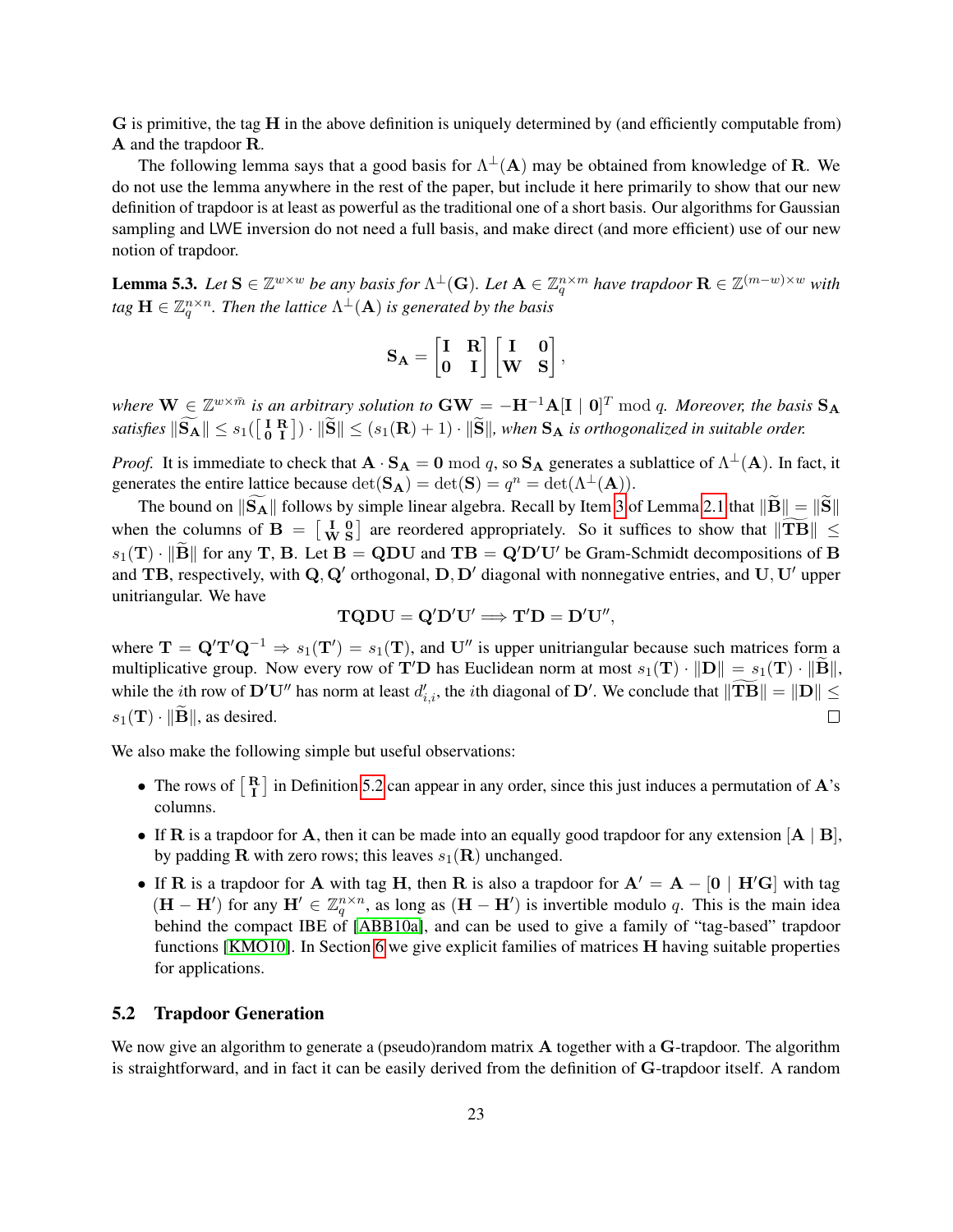lattice is built by first extending the primitive matrix G into a semi-random matrix  $A' = [\bar{A} \mid HG]$ (where  $\bar{\mathbf{A}} \in \mathbb{Z}_q^{n \times \bar{m}}$  is chosen at random, and  $\mathbf{H} \in \mathbb{Z}_q^{n \times n}$  is the desired tag), and then applying a random transformation  $\mathbf{T} = \begin{bmatrix} \mathbf{I} & \mathbf{R} \\ \mathbf{0} & \mathbf{I} \end{bmatrix} \in \mathbb{Z}^{m \times m}$  to the semi-random lattice  $\Lambda^{\perp}(\mathbf{A}')$ . Since T is unimodular with inverse  $T^{-1} = \begin{bmatrix} I & -R \\ 0 & I \end{bmatrix}$ , by Lemma [2.1](#page-9-1) this yields the lattice  $T \cdot \Lambda^{\perp}(A') = \Lambda^{\perp}(A' \cdot T^{-1})$  associated with the parity-check matrix  $\mathbf{A} = \mathbf{A}' \cdot \mathbf{T}^{-1} = [\bar{\mathbf{A}} \mid \mathbf{H}\mathbf{G} - \bar{\mathbf{A}}\mathbf{R}]$ . Moreover, the distribution of  $\mathbf{A}$  is close to uniform (either statistically, or computationally) as long as the distribution of  $\begin{bmatrix} \bar{\mathbf{A}} & 0 \end{bmatrix} \mathbf{T}^{-1} = \begin{bmatrix} \bar{\mathbf{A}} & -\bar{\mathbf{A}} \mathbf{R} \end{bmatrix}$  is. For details, see Algorithm [1,](#page-23-0) whose correctness is immediate.

**Algorithm 1** Efficient algorithm GenTrap<sup> $\mathcal{D}(\bar{\mathbf{A}}, \mathbf{H})$  for generating a parity-check matrix **A** with trapdoor **R**.</sup> **Input:** Matrix  $\bar{\mathbf{A}} \in \mathbb{Z}_q^{n \times \bar{m}}$  for some  $\bar{m} \geq 1$ , invertible matrix  $\mathbf{H} \in \mathbb{Z}_q^{n \times n}$ , and distribution  $\mathcal{D}$  over  $\mathbb{Z}^{\bar{m} \times w}$ .

<span id="page-23-0"></span>(If no particular  $\vec{A}$ , H are given as input, then the algorithm may choose them itself, e.g., picking  $\bar{\mathbf{A}} \in \mathbb{Z}_q^{n \times \bar{m}}$  uniformly at random, and setting  $\mathbf{H} = \mathbf{I}$ .)

**Output:** A parity-check matrix  $\mathbf{A} = [\bar{\mathbf{A}} \mid \mathbf{A}_1] \in \mathbb{Z}_q^{n \times m}$ , where  $m = \bar{m} + w$ , and trapdoor  $\mathbf{R}$  with tag  $\mathbf{H}$ . 1: Choose a matrix  $\mathbf{R} \in \mathbb{Z}^{\bar{m} \times w}$  from distribution  $\mathcal{D}$ .

2: Output  ${\bf A}=[\bar{\bf A}\mid {\bf H} {\bf G}-\bar{\bf A} {\bf R}]\in \mathbb{Z}_q^{n\times m}$  and trapdoor  ${\bf R}\in \mathbb{Z}^{\bar{m}\times w}.$ 

We next describe two types of GenTrap instantiations. The first type generates a trapdoor R for a statistically near-uniform output matrix **A** using dimension  $\bar{m} \approx n \log q$  or less (there is a trade-off between  $\bar{m}$  and the trapdoor quality  $s_1(\mathbf{R})$ ). The second types generates a computationally *pseudorandom* **A** (under the LWE assumption) using dimension  $\bar{m}=2n$ ; this pseudorandom construction is the first of its kind in the literature. Certain applications allow for an optimization that decreases  $\bar{m}$  by an additive n term; this is most significant in the computationally secure construction because it yields  $\bar{m} = n$ .

**Statistical instantiation.** This instantiation works for any parameter  $\bar{m}$  and distribution D over  $\mathbb{Z}^{\bar{m}\times w}$ having the following two properties:

- 1. *Subgaussianity*:  $\mathcal{D}$  is subgaussian with some parameter  $s > 0$  (or  $\delta$ -subgaussian for some small  $\delta$ ). Subguissiantly. D is subgaussian with some parameter  $s > 0$  (or o-subgaussian for some small of  $s$ ).<br>This implies by Lemma [2.9](#page-13-1) that  $\mathbf{R} \leftarrow \mathcal{D}$  has  $s_1(\mathbf{R}) = s \cdot O(\sqrt{\bar{m}} + \sqrt{w})$ , except with probability  $2^{-\Omega(\bar{m}+w)}$ . (Recall that the constant factor hidden in the  $O(\cdot)$  expression is  $\approx 1/$ √  $2\pi$ .)
- 2. *Regularity*: for  $\bar{\mathbf{A}} \leftarrow \mathbb{Z}_q^{n \times \bar{m}}$  and  $\mathbf{R} \leftarrow \mathcal{D}$ ,  $\mathbf{A} = [\bar{\mathbf{A}} \mid \bar{\mathbf{A}} \mathbf{R}]$  is  $\delta$ -uniform for some  $\delta = \text{negl}(n)$ .

In fact, there is no loss in security if  $A$  contains an identity matrix  $I$  as a submatrix and is otherwise uniform, since this corresponds with the Hermite normal form of the SIS and LWE problems. See, e.g., [\[MR09,](#page-39-7) Section 5] for further details.

For example, let  $\mathcal{D} = \mathcal{P}^{\bar{m} \times w}$  where  $\mathcal P$  is the distribution over  $\mathbb Z$  that outputs 0 with probability 1/2, and  $\pm 1$ For example, let  $D = P^{m+1}$  where P is the distribution over  $\mathbb Z$  that outputs 0 with probability  $1/2$ , and  $\pm 1$  each with probability  $1/4$ . Then P (and hence D) is 0-subgaussian with parameter  $\sqrt{2\pi}$ , and satisf regularity condition (for any q) for  $\delta \leq \frac{w}{2}$  $\frac{w}{2}\sqrt{q^n/2^{\bar m}}$ , by a version of the leftover hash lemma (see, e.g., [\[AP09,](#page-37-8) Section 2.2.1]). Therefore, we can use any  $\bar{m} \ge n \lg q + 2 \lg \frac{w}{2\delta}$ .

As another important example, let  $\mathcal{D} = D_{\mathbb{Z},s}^{\pi \times w}$  be a discrete Gaussian distribution for some  $s \geq \eta_{\epsilon}(\mathbb{Z})$ and  $\epsilon = \text{negl}(n)$ . Then D is 0-subgaussian with parameter s by Lemma [2.8,](#page-13-2) and satisfies the regularity condition when  $\bar{m}$  satisfies the bound [\(2.2\)](#page-11-1) from Lemma [2.4.](#page-11-2) For example, letting  $s = 2\eta_{\epsilon}(\mathbb{Z})$  we can use any  $\bar{m} = n \lg q + \omega(\log n)$ . (Other tradeoffs between s and  $\bar{m}$  are possible, potentially using a different choice of G, and more exact bounds on the error probabilities can be worked out from the lemma statements.) Moreover, by Lemmas [2.4](#page-11-2) and [2.8](#page-13-2) we have that with overwhelming probability over the choice of  $\bf{A}$ , the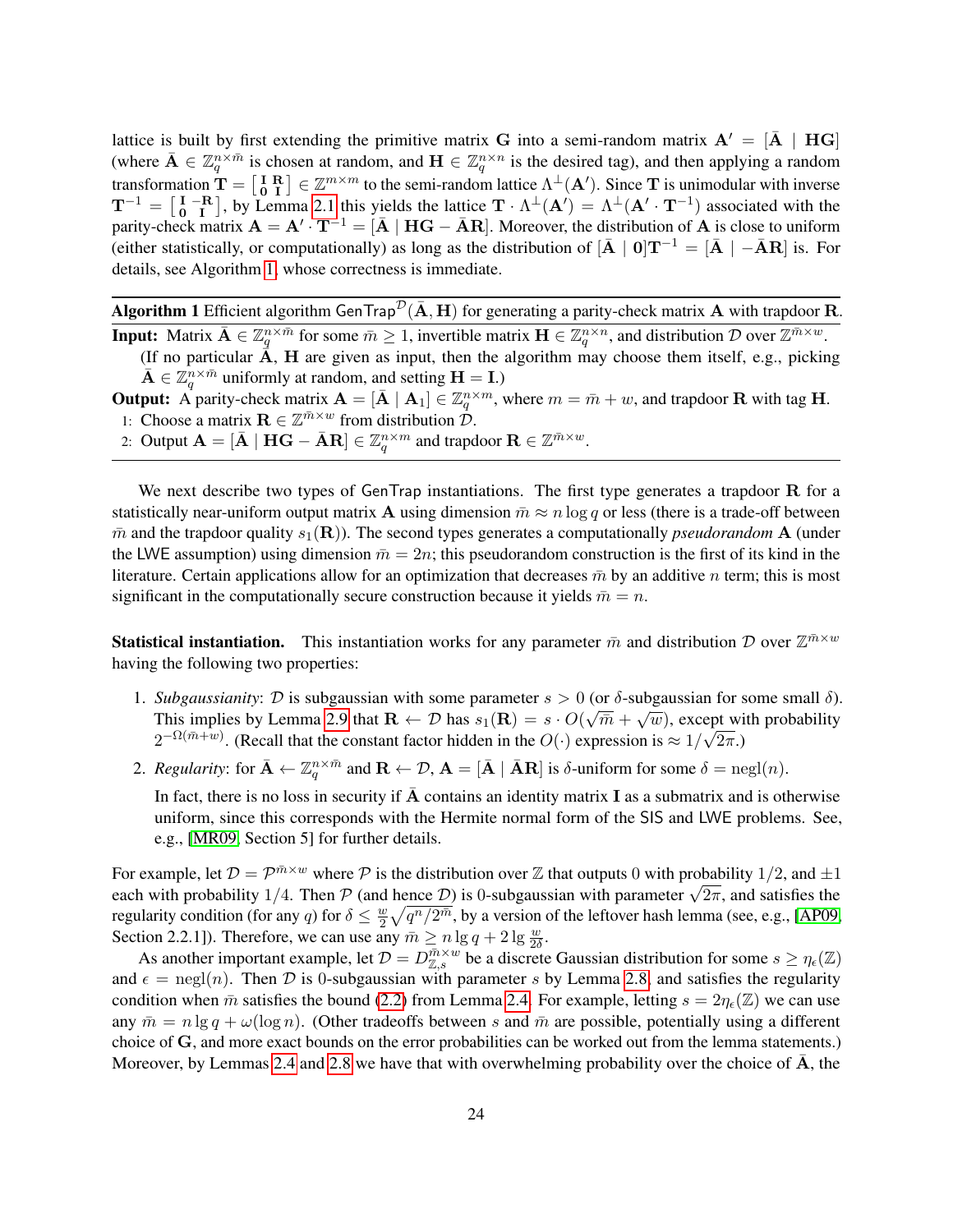conditional distribution of R given  $A = [\overline{A} \mid \overline{A}R]$  is negl(n)-subgaussian with parameter s. We will use this fact in some of our applications in Section [6.](#page-29-0)

**Computational instantiation.** Let  $\bar{\mathbf{A}} = [\mathbf{I} \mid \hat{\mathbf{A}}] \in \mathbb{Z}_q^{n \times \bar{m}}$  for  $\bar{m} = 2n$ , and let  $\mathcal{D} = D_{\mathbb{Z},s}^{\bar{m} \times w}$  for some  $s = \alpha q$ , where  $\alpha > 0$  is an LWE relative error rate (and typically  $\alpha q > \sqrt{n}$ ). Clearly, *D* is 0-subgaussian with parameter  $\alpha q$ . Also,  $[\bar{\mathbf{A}} \mid \bar{\mathbf{A}} \mathbf{R} = \hat{\mathbf{A}} \mathbf{R}_2 + \mathbf{R}_1]$  for  $\mathbf{R} = \begin{bmatrix} \mathbf{R}_1 \\ \mathbf{R}_2 \end{bmatrix}$  $\left\{\mathbf{R}_{1} \atop \mathbf{R}_{2}\right\} \leftarrow \mathcal{D}$  is exactly an instance of decision-LWE<sub>n,q, $\alpha$ </sub> (in its normal form), and hence is pseudorandom (ignoring the identity submatrix) assuming that the problem is hard.

**Further optimizations.** If an application only uses a single tag  $H = I$  (as is the case with, for example, GPV signatures [\[GPV08\]](#page-38-0)), then we can save an additive n term in the dimension  $\bar{m}$  (and hence in the total dimension m): instead of putting an identity submatrix in A, we can instead use the identity submatrix from G (which exists without loss of generality, since G is primitive) and conceal the remainder of G using either of the above methods.

All of the above ideas also translate immediately to the ring setting (see Section [4.3\)](#page-20-0), using an appropriate regularity lemma (e.g., the one in [\[LPR10\]](#page-38-11)) for a statistical instantiation, and the ring-LWE problem for a computationally secure instantiation.

### 5.3 LWE Inversion

Algorithm [2](#page-24-0) below shows how to use a trapdoor to solve LWE relative to A. Given a trapdoor R for  $\mathbf{A} \in \mathbb{Z}_q^{n \times m}$  and an LWE instance  $\mathbf{b}^t = \mathbf{s}^t \mathbf{A} + \mathbf{e}^t \bmod q$  for some short error vector  $\mathbf{e} \in \mathbb{Z}^m$ , the algorithm recovers s (and e). This naturally yields an inversion algorithm for the injective trapdoor function  $g_{\mathbf{A}}(\mathbf{s}, \mathbf{e}) =$  $\mathbf{s}^t \mathbf{A} + \mathbf{e}^t \bmod q$ , which is hard to invert (and whose output is pseudorandom) if LWE is hard.

Algorithm 2 Efficient algorithm Invert<sup> $\mathcal{O}(\mathbf{R}, \mathbf{A}, \mathbf{b})$  for inverting the function  $g_{\mathbf{A}}(\mathbf{s}, \mathbf{e})$ .</sup>

<span id="page-24-0"></span>**Input:** An oracle  $\hat{\mathcal{O}}$  for inverting the function  $g_{\mathbf{G}}(\hat{\mathbf{s}}, \hat{\mathbf{e}})$  when  $\hat{\mathbf{e}} \in \mathbb{Z}^w$  is suitably small.

- parity-check matrix  $\mathbf{A} \in \mathbb{Z}_q^{n \times m}$ ;
- G-trapdoor  $\mathbf{R} \in \mathbb{Z}^{\bar{m} \times kn}$  for A with invertible tag  $\mathbf{H} \in \mathbb{Z}_q^{n \times n}$ ;
- vector  $\mathbf{b}^t = g_\mathbf{A}(\mathbf{s}, \mathbf{e}) = \mathbf{s}^t \mathbf{A} + \mathbf{e}^t$  for any  $\mathbf{s} \in \mathbb{Z}_q^n$  and suitably small  $\mathbf{e} \in \mathbb{Z}^m$ .

Output: The vectors s and e.

- 1: Compute  $\hat{\mathbf{b}}^t = \mathbf{b}^t \begin{bmatrix} \mathbf{R} \\ \mathbf{I} \end{bmatrix}$ .
- 2: Get  $(\hat{\mathbf{s}}, \hat{\mathbf{e}}) \leftarrow \mathcal{O}(\hat{\mathbf{b}})$ .

3: **return**  $\mathbf{s} = \mathbf{H}^{-t}\hat{\mathbf{s}}$  and  $\mathbf{e} = \mathbf{b} - \mathbf{A}^t\mathbf{s}$  (interpreted as a vector in  $\mathbb{Z}^m$  with entries in  $\begin{bmatrix} -\frac{q}{2} \end{bmatrix}$  $\frac{q}{2}, \frac{q}{2}$  $\frac{q}{2})$ ).

Theorem 5.4. *Suppose that oracle*  $\mathcal O$  *in Algorithm* [2](#page-24-0) *correctly inverts*  $g_G(\hat{\mathbf{s}}, \hat{\mathbf{e}})$  *for any error vector*  $\hat{\mathbf{e}} \in$  $\mathcal{P}_{1/2}(q\cdot\mathbf{B}^{-t})$  for some **B**. Then for any **s** and **e** of length  $\|\mathbf{e}\| < q/(2\|\mathbf{B}\|s)$  where  $s = \sqrt{s_1(\mathbf{R})^2+1}$ , *Algorithm* [2](#page-24-0) *correctly inverts*  $g_{\mathbf{A}}(\mathbf{s}, \mathbf{e})$ *. Moreover, for any* **s** *and random*  $\mathbf{e} \leftarrow D_{\mathbb{Z}^m, \alpha q}$  *where*  $1/\alpha \geq 0$  $2\|{\bf B}\|$ s  $\cdot$   $\omega(\sqrt{\log n})$ , the algorithm inverts successfully with overwhelming probability over the choice of  ${\bf e}$ .

Note that using our constructions from Section [4,](#page-15-2) we can implement  $\mathcal O$  so that either  $\|\mathbf{B}\| = 2$  (for q a power of 2, where **B** = **S** = 2**I**) or  $\|\mathbf{B}\| = \sqrt{5}$  (for arbitrary *q*).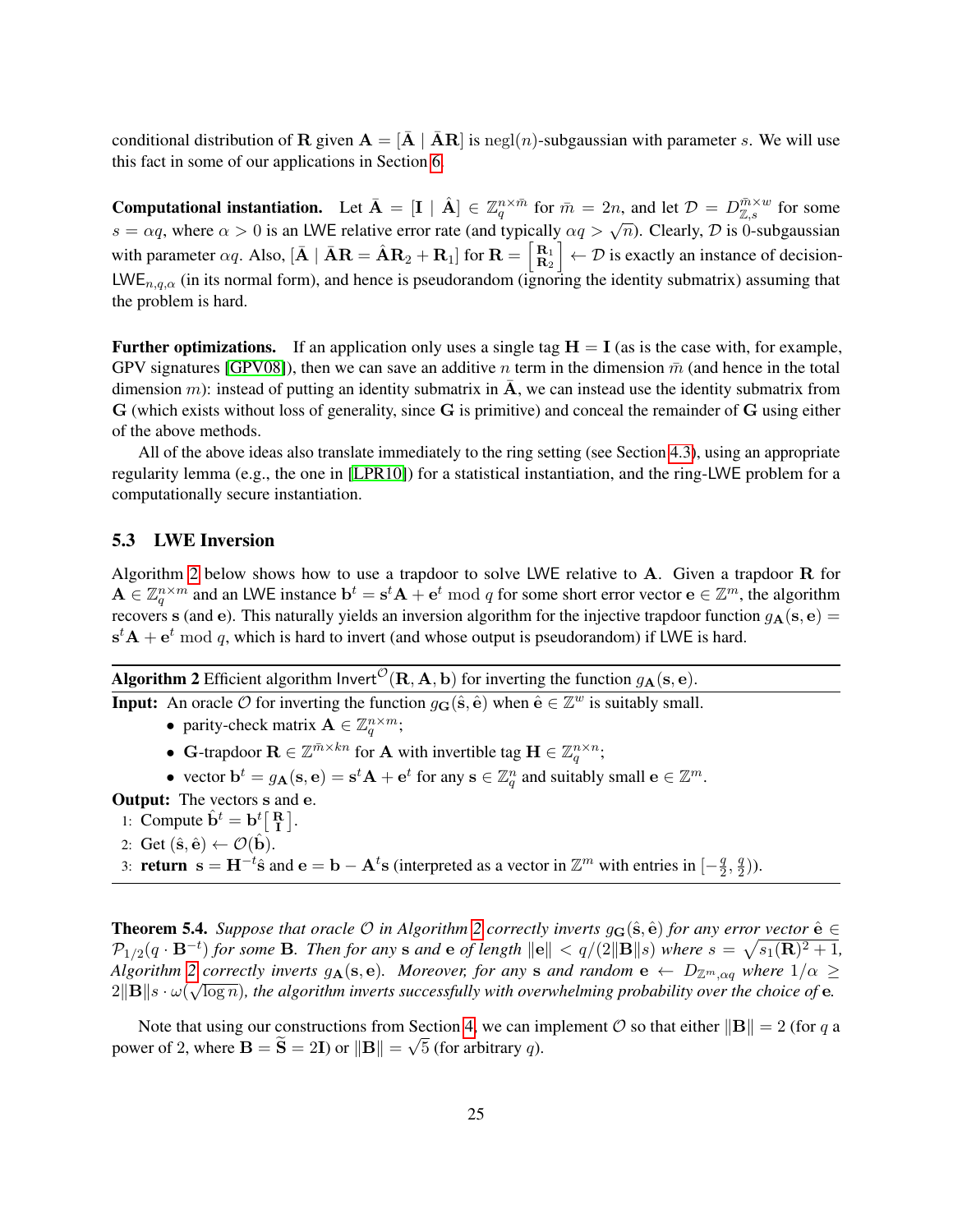*Proof.* Let  $\bar{\mathbf{R}} = [\mathbf{R}^t \mathbf{I}]$ , and note that  $s = s_1(\bar{\mathbf{R}})$ . By the above description, the algorithm works correctly when  $\bar{\mathbf{R}}\mathbf{e} \in \mathcal{P}_{1/2}(q \cdot \mathbf{B}^{-t})$ ; equivalently, when  $(\mathbf{b}_i^t \bar{\mathbf{R}})\mathbf{e}/q \in [-\frac{1}{2}]$  $\frac{1}{2}, \frac{1}{2}$  $\frac{1}{2}$ ) for all *i*. By definition of *s*, we have  $\|\mathbf{b}_i^t\overline{\mathbf{R}}\| \leq s \|\mathbf{B}\|$ . If  $\|\mathbf{e}\| < q/(2\|\mathbf{B}\|s)$ , then  $|(\mathbf{b}_i^t\overline{\mathbf{R}})\mathbf{e}/q| < 1/2$  by Cauchy-Schwarz. Moreover, if e is chosen at random from  $D_{\mathbb{Z}^m,\alpha q}$ , then by the fact that e is 0-subgaussian (Lemma [2.8\)](#page-13-2) with parameter  $\alpha q$ , the probability that  $|(\mathbf{b}_i^t \bar{\mathbf{R}})\mathbf{e}/q| \geq 1/2$  is negligible, and the second claim follows by the union bound.  $\Box$ 

#### <span id="page-25-0"></span>5.4 Gaussian Sampling

Here we show how to use a trapdoor for efficient Gaussian preimage sampling for the function  $f_{\mathbf{A}}$ , i.e., sampling from a discrete Gaussian over a desired coset of  $\Lambda^{\perp}(A)$ . Our precise goal is, given a G-trapdoor R (with tag H) for matrix **A** and a syndrome  $\mathbf{u} \in \mathbb{Z}_q^n$ , to sample from the spherical discrete Gaussian  $D_{\Lambda_{\mathbf{u}}^{\perp}}(\mathbf{A})$ , s for relatively small parameter s. As we show next, this task can be reduced, via some efficient pre- and post-processing, to sampling from any sufficiently narrow (not necessarily spherical) Gaussian over the primitive lattice  $\Lambda^{\perp}(\mathbf{G})$ .

The main ideas behind our algorithm, which is described formally in Algorithm [3,](#page-27-0) are as follows. For simplicity, suppose that **R** has tag  $H = I$ , so  $A \begin{bmatrix} R \\ I \end{bmatrix} = G$ , and suppose we have a subroutine for Gaussian simplicity, suppose that **K** has tag **H** = **1**, so  $A[\begin{bmatrix} 1 \end{bmatrix}] = G$ , and suppose we have a subfolding from any desired coset of  $\Lambda^{\perp}(G)$  with some small, fixed parameter  $\sqrt{\Sigma_G} \ge \eta_{\epsilon}(\Lambda^{\perp}(G))$ . For exampling from any desired coset of  $\Lambda^-(G)$  with some small, fixed parameter  $\sqrt{\Sigma_G} \ge \eta_{\epsilon}(\Lambda^-(G))$ . For example, Section [4](#page-15-2) describes algorithms for which  $\sqrt{\Sigma_G}$  is either 2 or  $\sqrt{5}$ . (Throughout this summary we omit the small rounding factor  $r = \omega(\sqrt{\log n})$  from all Gaussian parameters.) The algorithm for sampling from a coset  $\Lambda_{\mathbf{u}}^{\perp}(\mathbf{A})$  follows from two main observations:

1. If we sample a Gaussian z with parameter  $\sqrt{\Sigma_{\mathbf{G}}}$  from  $\Lambda_{\mathbf{u}}^{\perp}(\mathbf{G})$  and produce  $\mathbf{y} = \begin{bmatrix} \mathbf{R} \\ \mathbf{I} \end{bmatrix}$ z, then y is If we sample a Gaussian z with parameter  $\sqrt{2}$  from  $\Lambda_{\mathbf{u}}(\mathbf{G})$  and produce  $\mathbf{y} = [\mathbf{T}] \mathbf{z}$ , then y is Gaussian over the (non-full-rank) set  $[\mathbf{R}]\Lambda_{\mathbf{u}}^{\perp}(\mathbf{G}) \subsetneq \Lambda_{\mathbf{u}}^{\perp}(\mathbf{A})$  with parameter  $\begin{bmatrix} \mathbf{R} \\ \mathbf{I} \end{bmatrix} \Sigma_{\mathbf{G}}[\mathbf{R}^t \mathbf{I}].$  The (strict) inclusion holds because for any  $\mathbf{y} = \begin{bmatrix} \mathbf{R} \\ \mathbf{I} \end{bmatrix} \mathbf{z}$  where  $\mathbf{z} \in \Lambda_{\mathbf{u}}^{\perp}(\mathbf{G})$ , we have

$$
\mathbf{A}\mathbf{y} = (\mathbf{A}\begin{bmatrix} \mathbf{R} \\ \mathbf{I} \end{bmatrix})\mathbf{z} = \mathbf{G}\mathbf{z} = \mathbf{u}.
$$

Note that  $s_1(\begin{bmatrix} \mathbf{R} \\ \mathbf{I} \end{bmatrix}$ . √  $(\overline{\Sigma_{\mathbf{G}}}) \leq s_1(\begin{bmatrix} \mathbf{R} \\ \mathbf{I} \end{bmatrix}) \cdot s_1(\$ √  $\overline{\Sigma_{\mathbf{G}}}) \leq \sqrt{s_1(\mathbf{R})^2 + 1} \cdot s_1(\sqrt{\}$  $(\overline{\Sigma_{\mathbf{G}}})$ , so y's distribution is only about an  $s_1(\mathbf{R})$  factor wider than that of z over  $\Lambda_{\mathbf{u}}^{\perp}(\mathbf{G})$ . However, y lies in a non-full-rank subset of  $\Lambda_{\mathbf{u}}^{\perp}(\mathbf{A})$ , and its distribution is 'skewed' (non-spherical). This leaks information about the trapdoor R, so we cannot just output y.

2. To sample from a *spherical* Gaussian over all of  $\Lambda_u^{\perp}(A)$ , we use the 'convolution' technique from [\[Pei10\]](#page-39-5) to correct for the above-described problems with the distribution of y. Specifically, we first choose a Gaussian perturbation  $p \in \mathbb{Z}^m$  having covariance  $s^2 - \begin{bmatrix} R \\ I \end{bmatrix} \Sigma_{\mathbf{G}} [\mathbf{R}^t \mathbf{I}]$ , which is well-defined as long as  $s \geq s_1(\begin{bmatrix} \mathbf{R} \\ \mathbf{I} \end{bmatrix} \cdot \sqrt{\Sigma_{\mathbf{G}}})$ . We then sample  $\mathbf{y} = \begin{bmatrix} \mathbf{R} \\ \mathbf{I} \end{bmatrix} \mathbf{z}$  as above for an adjusted syndrome  $\mathbf{v} = \mathbf{u} - \mathbf{A}\mathbf{p}$ , and output  $x = p + y$ . Now the support of x is all of  $\Lambda_u^{\perp}(A)$ , and because the covariances of p and y are additive (subject to some mild hypotheses), the overall distribution of x is spherical with Gaussian parameter s that can be as small as  $s \approx s_1(\mathbf{R}) \cdot s_1(\sqrt{\Sigma_{\mathbf{G}}})$ .

**Quality analysis.** Algorithm [3](#page-27-0) can sample from a discrete Gaussian with parameter  $s \cdot \omega$ √  $\overline{\log n}$ ) where s can be as small as  $\sqrt{s_1(R)^2 + 1} \cdot \sqrt{s_1(\Sigma_G) + 2}$ . We stress that this is only very slightly larger — a factor of at most  $\sqrt{6/4} \le 1.23$  — than the bound  $(s_1(\mathbf{R}) + 1) \cdot ||\mathbf{S}||$  from Lemma [5.3](#page-22-0) on the largest Gram-Schmidt norm of a lattice basis derived from the trapdoor R. (Recall that our constructions from Section [4](#page-15-2) give  $s_1(\Sigma_{\mathbf{G}}) = ||\widetilde{\mathbf{S}}||^2 = 4$  or 5.) In the iterative "randomized nearest-plane" sampling algorithm of [\[Kle00,](#page-38-7) [GPV08\]](#page-38-0), the Gaussian parameter s is lower-bounded by the largest Gram-Schmidt norm of the orthogonalized input basis (times the same  $\omega(\sqrt{\log n})$  factor used in our algorithm). Therefore, the efficiency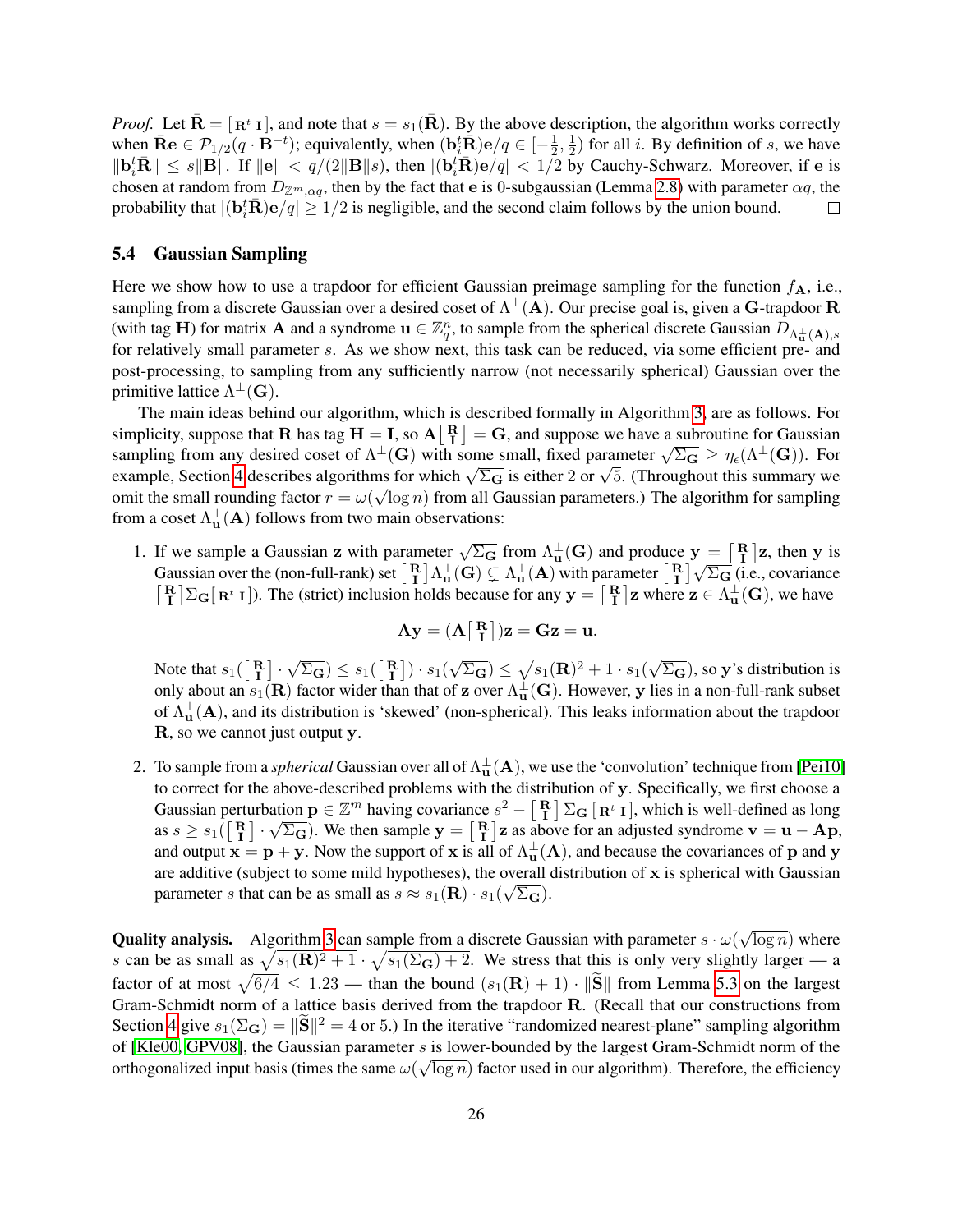and parallelism of Algorithm [3](#page-27-0) comes at almost no cost in quality versus slower, iterative algorithms that use high-precision arithmetic. (It seems very likely that the corresponding small loss in security can easily be mitigated with slightly larger parameters, while still yielding a significant net gain in performance.)

Runtime analysis. We now analyze the computational cost of Algorithm [3,](#page-27-0) with a focus on optimizing the online runtime and parallelism (sometimes at the expense of the offline phase, which we do not attempt to optimize).

The offline phase is dominated by sampling from  $D_{\mathbb{Z}^m,r\sqrt{\Sigma}}$  for some fixed (typically non-spherical) covariance matrix  $\Sigma > I$ . By [\[Pei10,](#page-39-5) Theorem 3.1], this can be accomplished (up to any desired statistical distance) simply by sampling a continuous Gaussian  $D_{r\sqrt{\Sigma-1}}$  with sufficient precision, then independently randomized-rounding each entry of the sampled vector to Z using Gaussian parameter  $r \ge \eta_{\epsilon}(\mathbb{Z})$ .

Naively, the online work is dominated by the computation of  $H^{-1}(u - \bar{w})$  and Rz (plus the call to  $\mathcal{O}(\mathbf{v})$ , which as described in Section [4](#page-15-2) requires only  $O(\log^c n)$  work, or one table lookup, by each of n processors in parallel). In general, the first computation takes  $O(n^2)$  scalar multiplications and additions in  $\mathbb{Z}_q$ , while the latter takes  $O(\bar{m} \cdot w)$ , which is typically  $\Theta(n^2 \log^2 q)$ . (Obviously, both computations are perfectly parallelizable.) However, the special form of z, and often of H, allow for some further asymptotic and practical optimizations: since z is typically produced by concatenating n independent dimension- $k$ subvectors that are sampled offline, we can precompute much of Rz by pre-multiplying each subvector by each of the n blocks of k columns in R. This reduces the online computation of Rz to the summation of n dimension- $\bar{m}$  vectors, or  $O(n^2 \log q)$  scalar additions (and no multiplications) in  $\mathbb{Z}_q$ . As for multiplication by  $H^{-1}$ , in some applications (like GPV signatures) H is always the identity I, in which case multiplication is unnecessary; in all other applications we know of, H actually represents multiplication in a certain extension field/ring of  $\mathbb{Z}_q$ , which can be computed in  $O(n \log n)$  scalar operations and depth  $O(\log n)$ . In conclusion, the asymptotic cost of the online phase is still dominated by computing Rz, which takes  $\tilde{O}(n^2)$  work, but the hidden constants are small and many practical speedups are possible.

#### <span id="page-26-0"></span>Theorem 5.5. *Algorithm [3](#page-27-0) is correct.*

To prove the theorem we need the following fact about products of Gaussian functions.

<span id="page-26-1"></span>Fact 5.6 (Product of degenerate Gaussians). Let  $\Sigma_1, \Sigma_2 \in \mathbb{R}^{m \times m}$  be symmetric positive semidefinite matrices, *let*  $V_i = \text{span}(\Sigma_i)$  *for*  $i = 1, 2$  *and*  $V_3 = V_1 \cap V_2$ *, let*  $\mathbf{P} = \mathbf{P}^t \in \mathbb{R}^{m \times m}$  *be the symmetric matrix that projects orthogonally onto*  $V_3$ , and let  $c_1, c_2 \in \mathbb{R}^m$  be arbitrary. Supposing it exists, let **v** be the unique point in  $(V_1 + c_1) ∩ (V_2 + c_2) ∩ V_3^{\perp}$ . Then

$$
\rho_{\sqrt{\Sigma_1}}(\mathbf{x}-\mathbf{c}_1)\cdot\rho_{\sqrt{\Sigma_2}}(\mathbf{x}-\mathbf{c}_2)=\rho_{\sqrt{\Sigma_1+\Sigma_2}}(\mathbf{c}_1-\mathbf{c}_2)\cdot\rho_{\sqrt{\Sigma_3}}(\mathbf{x}-\mathbf{c}_3),
$$

*where*  $\Sigma_3$  *and*  $\mathbf{c}_3 \in \mathbf{v} + V_3$  *are such that* 

$$
\Sigma_3^+ = \mathbf{P}(\Sigma_1^+ + \Sigma_2^+) \mathbf{P}
$$
  

$$
\Sigma_3^+ (\mathbf{c}_3 - \mathbf{v}) = \Sigma_1^+ (\mathbf{c}_1 - \mathbf{v}) + \Sigma_2^+ (\mathbf{c}_2 - \mathbf{v}).
$$

*Proof of Theorem* [5.5.](#page-26-0) We adopt the notation from the algorithm, let  $V = \text{span}(\begin{bmatrix} \mathbf{R} \\ \mathbf{I} \end{bmatrix}) \subset \mathbb{R}^m$ , let **P** be the *Froof of Theorem 5.5.* We adopt the notation from the argorithm, let  $V = \text{span}(\begin{bmatrix} \mathbf{R} \\ \mathbf{I} \end{bmatrix}) \subset \mathbb{R}^n$ , let  $\mathbf{I}$  be the matrix that projects orthogonally onto V, and define the lattice  $\Lambda = \mathbb{Z}^m \cap V = \mathcal{$ We analyze the output distribution of SampleD. Clearly, it always outputs an element of  $\Lambda_u^{\perp}(A)$ , so let  $\bar{x} \in$  $\Lambda_{\bf u}^\perp({\bf A})$  be arbitrary. Now SampleD outputs  $\bar{\bf x}$  exactly when it chooses in Step [1](#page-27-1) some  $\bar{\bf p}\in V+{\bf \bar x}$ , followed in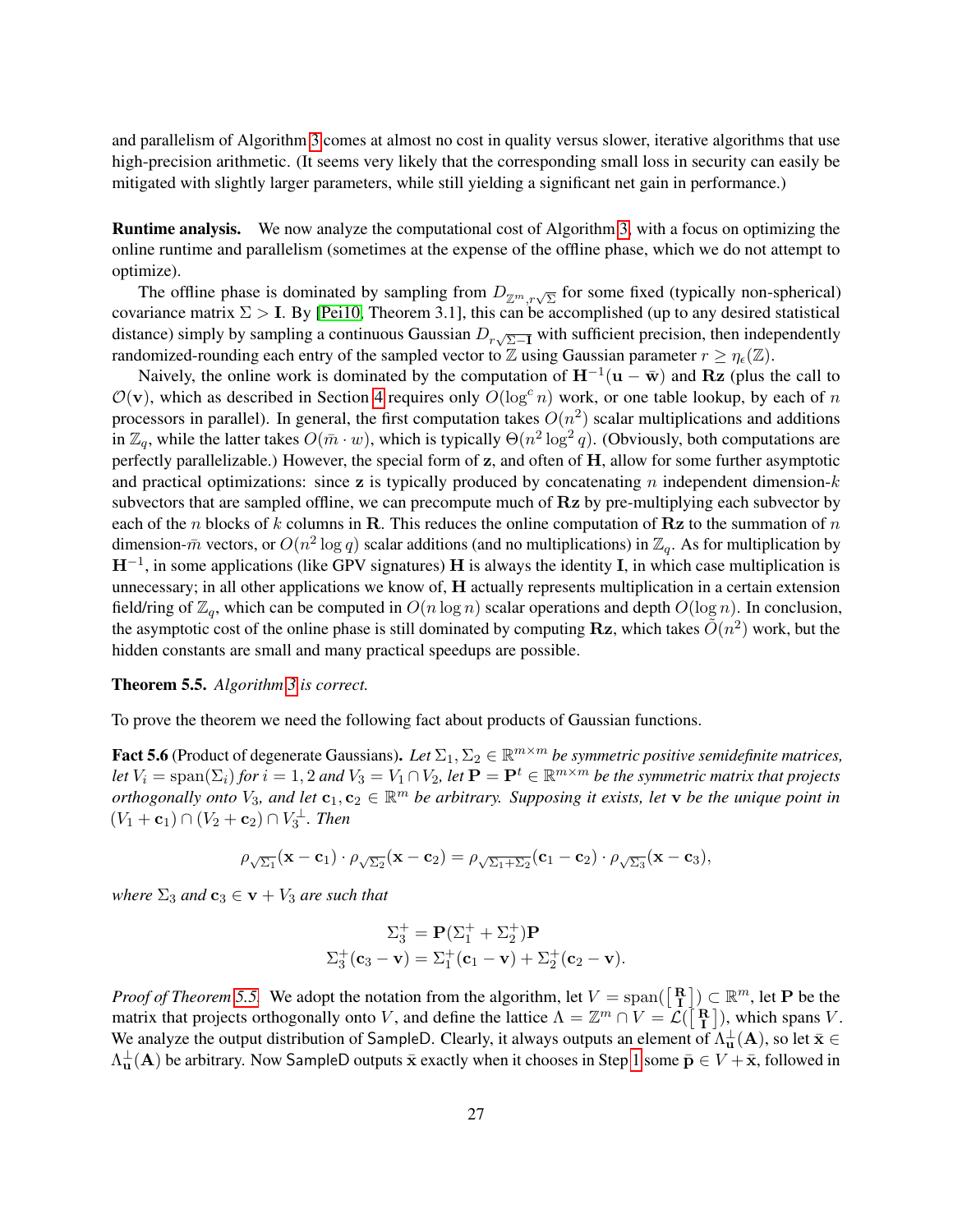**Algorithm 3** Efficient algorithm SampleD<sup>O</sup>(R,  $\bar{A}$ , H, u, s) for sampling a discrete Gaussian over  $\Lambda_u^{\perp}(A)$ . √

<span id="page-27-0"></span>**Input:** An oracle  $\mathcal{O}(\mathbf{v})$  for Gaussian sampling over a desired coset  $\Lambda_{\mathbf{v}}^{\perp}(\mathbf{G})$  with fixed parameter  $r$  $\Sigma_{\mathbf{G}} \geq$  $\eta_{\epsilon}(\Lambda^{\perp}(\mathbf{G}))$ , for some  $\Sigma_{\mathbf{G}} \geq 2$  and  $\epsilon \leq 1/2$ .

*Offline phase:*

- partial parity-check matrix  $\bar{\mathbf{A}} \in \mathbb{Z}_q^{n \times \bar{m}}$ ;
- trapdoor matrix  $\mathbf{R} \in \mathbb{Z}^{\bar{m} \times w}$ ;
- positive definite  $\Sigma \geq \begin{bmatrix} R \\ I \end{bmatrix} (2 + \Sigma_{\mathbf{G}}) [\mathbf{R}^t \mathbf{I}],$  e.g., any  $\Sigma = s^2 \geq (s_1(\mathbf{R})^2 + 1)(s_1(\Sigma_{\mathbf{G}}) + 2)$ .

*Online phase:*

- invertible tag  $\mathbf{H} \in \mathbb{Z}_q^{n \times n}$  defining  $\mathbf{A} = [\bar{\mathbf{A}} \mid \mathbf{H}\mathbf{G} \bar{\mathbf{A}}\mathbf{R}] \in \mathbb{Z}_q^{n \times m}$ , for  $m = \bar{m} + w$ (H may instead be provided in the offline phase, if it is known then);
- syndrome  $\mathbf{u} \in \mathbb{Z}_q^n$ .

**Output:** A vector x drawn from a distribution within  $O(\epsilon)$  statistical distance of  $D_{\Lambda_{\mathbf{u}}^{\perp}(\mathbf{A}), r \cdot \sqrt{\Sigma}}$ .

*Offline phase:*

- <span id="page-27-1"></span>1: Choose a fresh perturbation  $\mathbf{p} \leftarrow D_{\mathbb{Z}^m, r\sqrt{\Sigma_{\mathbf{p}}}}$ , where  $\Sigma_{\mathbf{p}} = \Sigma - \begin{bmatrix} \mathbf{R} \\ \mathbf{I} \end{bmatrix} \Sigma_{\mathbf{G}} [\mathbf{R}^t \mathbf{I}] \geq 2 \begin{bmatrix} \mathbf{R} \\ \mathbf{I} \end{bmatrix} [\mathbf{R}^t \mathbf{I}]$ .
- 2: Let  $\mathbf{p} = \begin{bmatrix} \mathbf{p}_1 \\ \mathbf{p}_2 \end{bmatrix}$  for  $\mathbf{p}_1 \in \mathbb{Z}^{\bar{m}}$ ,  $\mathbf{p}_2 \in \mathbb{Z}^w$ , and compute  $\bar{\mathbf{w}} = \bar{\mathbf{A}}(\mathbf{p}_1 \mathbf{R}\mathbf{p}_2) \in \mathbb{Z}_q^n$  and  $\mathbf{w} = \mathbf{G}\mathbf{p}_2 \in \mathbb{Z}_q^n$ . *Online phase:*
- <span id="page-27-2"></span>3: Let  $\mathbf{v} \leftarrow \mathbf{H}^{-1}(\mathbf{u} - \bar{\mathbf{w}}) - \mathbf{w} = \mathbf{H}^{-1}(\mathbf{u} - \mathbf{A}\mathbf{p}) \in \mathbb{Z}_q^n$ , and choose  $\mathbf{z} \leftarrow D_{\Lambda_{\mathbf{v}}^{\perp}(\mathbf{G}), r\sqrt{\Sigma_{\mathbf{G}}}}$  by calling  $\mathcal{O}(\mathbf{v})$ . 4: **return**  $\mathbf{x} \leftarrow \mathbf{p} + \begin{bmatrix} \mathbf{R} \\ \mathbf{I} \end{bmatrix} \mathbf{z}.$

Step [3](#page-27-2) by the unique  $\bar{\mathbf{z}} \in \Lambda_{\mathbf{v}}^{\perp}(\mathbf{G})$  such that  $\bar{\mathbf{x}} - \bar{\mathbf{p}} = \begin{bmatrix} \mathbf{R} \\ \mathbf{I} \end{bmatrix} \bar{\mathbf{z}}$ . It is easy to check that  $\rho_{\sqrt{\Sigma_{\mathbf{G}}}}(\bar{\mathbf{z}}) = \rho_{\sqrt{\Sigma_{\mathbf{y}}}}(\bar{\mathbf{x}} - \bar{\mathbf{p}})$ , where

$$
\Sigma_{\mathbf{y}} = \begin{bmatrix} \mathbf{R} \\ \mathbf{I} \end{bmatrix} \Sigma_{\mathbf{G}} [\mathbf{R}^t \mathbf{I}] \ge 2 \begin{bmatrix} \mathbf{R} \\ \mathbf{I} \end{bmatrix} [\mathbf{R}^t \mathbf{I}]
$$

is the covariance matrix with span( $\Sigma_y$ ) = V. Note that  $\Sigma_p + \Sigma_y = \Sigma$  by definition of  $\Sigma_p$ , and that  $\text{span}(\Sigma_{\mathbf{p}}) = \mathbb{R}^m$  because  $\Sigma_{\mathbf{p}} > 0$ . Therefore, we have (where C denotes a normalizing constant that may vary from line to line, but does not depend on  $\bar{x}$ ):

$$
p_{\bar{\mathbf{x}}} = \Pr[\mathsf{SampleD outputs } \bar{\mathbf{x}}]
$$

$$
= \sum_{\bar{\mathbf{p}} \in \mathbb{Z}^m \cap (V + \bar{\mathbf{x}})} D_{\mathbb{Z}^m, r\sqrt{\Sigma_{\mathbf{p}}}}(\bar{\mathbf{p}}) \cdot D_{\Lambda_{\mathbf{v}}^{\perp}(\mathbf{G}), r\sqrt{\Sigma_{\mathbf{y}}}}(\bar{\mathbf{z}})
$$
(def. of SampleD)

$$
= C \sum_{\bar{\mathbf{p}}} \rho_{r\sqrt{\Sigma_{\mathbf{p}}}}(\bar{\mathbf{p}}) \cdot \rho_{r\sqrt{\Sigma_{\mathbf{y}}}}(\bar{\mathbf{p}} - \bar{\mathbf{x}}) / \rho_{r\sqrt{\Sigma_{\mathbf{G}}}}(\Lambda_{\mathbf{v}}^{\perp}(\mathbf{G}))
$$
 (def. of *D*)

$$
= C \cdot \rho_{r\sqrt{\Sigma}}(\bar{\mathbf{x}}) \cdot \sum_{\bar{\mathbf{p}}} \rho_{r\sqrt{\Sigma_{3}}}(\bar{\mathbf{p}} - \mathbf{c}_{3}) / \rho_{r\sqrt{\Sigma_{\mathbf{G}}}}(\Lambda_{\mathbf{v}}^{\perp}(\mathbf{G}))
$$
(Fact 5.6)

$$
\in C[1, \frac{1+\epsilon}{1-\epsilon}] \cdot \rho_{r\sqrt{\Sigma}}(\bar{\mathbf{x}}) \cdot \sum_{\bar{\mathbf{p}}} \rho_{r\sqrt{\Sigma_3}}(\bar{\mathbf{p}} - \mathbf{c}_3)
$$
 (Lemma 2.5 and  $r\sqrt{\Sigma_{\mathbf{G}}} \ge \eta_{\epsilon}(\Lambda^{\perp}(\mathbf{G})))$   
=  $C[1, \frac{1+\epsilon}{1-\epsilon}] \cdot \rho_{r\sqrt{\Sigma}}(\bar{\mathbf{x}}) \cdot \rho_{r\sqrt{\Sigma_3}}(\mathbb{Z}^m \cap (V + \bar{\mathbf{x}}) - \mathbf{c}_3),$  (5.1)

where  $\Sigma_3^+ = \mathbf{P}(\Sigma_{\mathbf{p}}^+ + \Sigma_{\mathbf{y}}^+) \mathbf{P}$  and  $\mathbf{c}_3 \in \mathbf{v} + V = \bar{\mathbf{x}} + V$ , because the component of  $\bar{\mathbf{x}}$  orthogonal to V is the unique point  $\mathbf{v} \in (V + \bar{\mathbf{x}}) \cap V^{\perp}$ . Therefore,

<span id="page-27-3"></span>
$$
\mathbb{Z}^m \cap (V + \bar{\mathbf{x}}) - \mathbf{c}_3 = (\mathbb{Z}^m \cap V) + (\bar{\mathbf{x}} - \mathbf{c}_3) \subset V
$$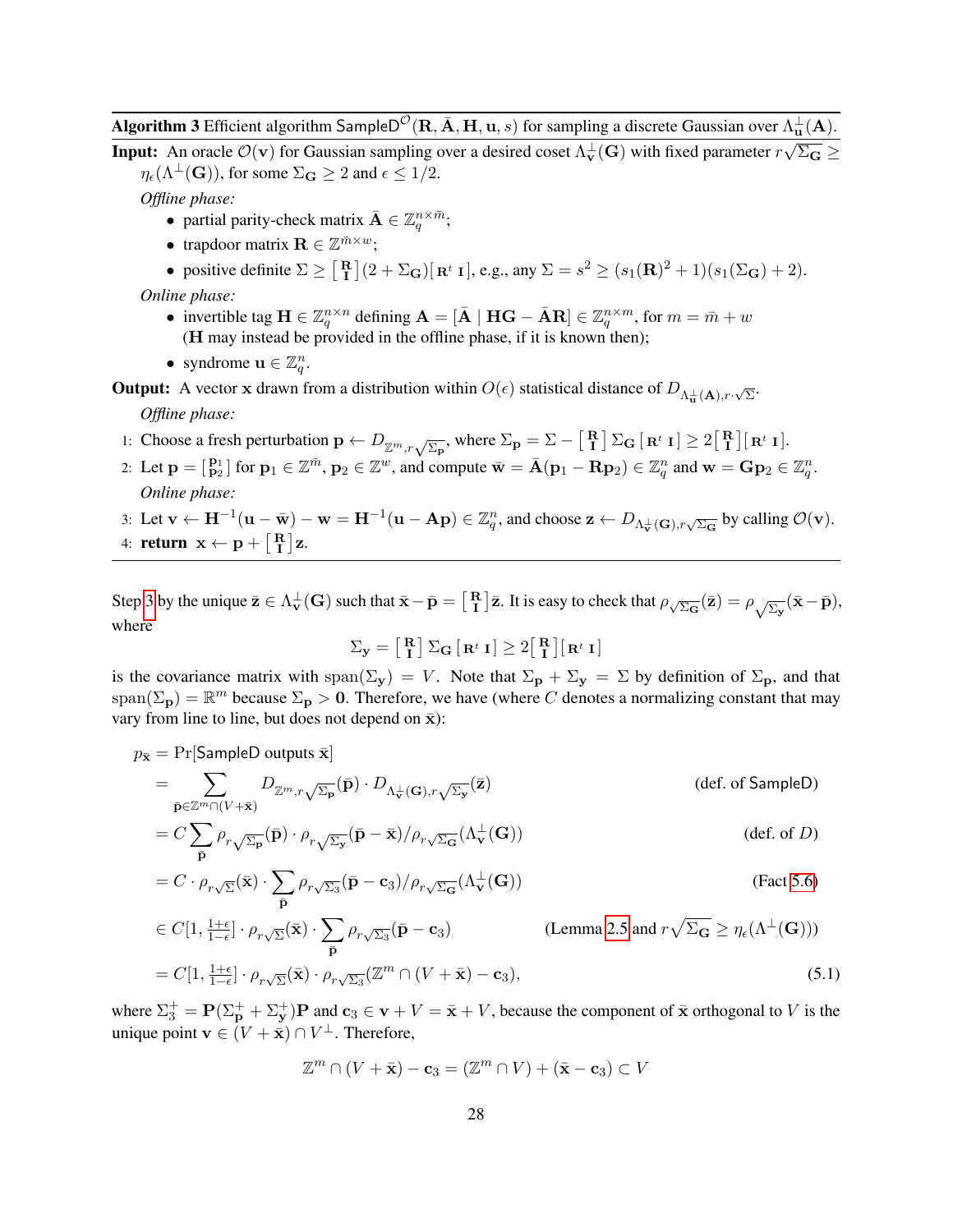is a coset of the lattice  $\Lambda = \mathcal{L}(\begin{bmatrix} \mathbf{R} \\ \mathbf{I} \end{bmatrix})$ . It remains to show that r √  $\overline{\Sigma_3} \ge \eta_\epsilon(\Lambda)$ , so that the rightmost term in [\(5.1\)](#page-27-3) above is essentially a constant (up to some factor in  $\left[\frac{1-\epsilon}{1+\epsilon}\right]$  $\frac{1-\epsilon}{1+\epsilon}$ , 1]) independent of  $\bar{\mathbf{x}}$ , by Lemma [2.5.](#page-12-0) Then we can conclude that  $p_{\bar{\mathbf{x}}} \in [\frac{1-\epsilon}{1+\epsilon}]$ at  $p_{\bar{\mathbf{x}}} \in \left[\frac{1-\epsilon}{1+\epsilon}, \frac{1+\epsilon}{1-\epsilon}\right] \cdot \rho_{r\sqrt{\Sigma}}(\bar{\mathbf{x}})$ , from which the theorem follows.

To show that  $r\sqrt{\Sigma_3} \geq \eta_\epsilon(\Lambda)$ , note that since  $\Lambda^* \subset V$ , for any covariance  $\Pi$  we have  $\rho_{\mathbf{P}\sqrt{\Pi}}(\Lambda^*) =$ Fo show that  $\gamma \sqrt{2}$   $\leq \eta_{\epsilon}(x)$ , hole that since  $\Lambda \subset \mathcal{V}$ , for any covariance  $\Lambda$  we have  $p_{\mathbf{P}\sqrt{\Pi}}(\Lambda^*) =$ <br> $\rho_{\sqrt{\Pi}}(\Lambda^*)$ , and so  $\mathbf{P}\sqrt{\Pi} \geq \eta_{\epsilon}(\Lambda)$  if and only if  $\sqrt{\Pi} \geq \eta_{\epsilon}(\Lambda)$ . Now because both have

$$
\Sigma_{\mathbf{p}}^+ + \Sigma_{\mathbf{y}}^+ \leq (\begin{bmatrix} \mathbf{R} \\ \mathbf{I} \end{bmatrix} [\mathbf{R}^t \mathbf{I} ])^+.
$$

√  $\overline{\Sigma_3} = r \sqrt{(\Sigma_P^+ + \Sigma_Y^+)^+} \ge \eta_\epsilon(\Lambda)$ , as Because  $r\begin{bmatrix} \mathbf{R} \\ \mathbf{I} \end{bmatrix} \geq \eta_{\epsilon}(\Lambda)$  for  $\epsilon = \text{negl}(n)$  by Lemma [2.3,](#page-11-0) we have  $r$ desired.  $\Box$ 

### 5.5 Trapdoor Delegation

Here we describe very simple and efficient mechanism for securely delegating a trapdoor for  $A \in \mathbb{Z}_q^{n \times m}$ to a trapdoor for an extension  $A' \in \mathbb{Z}_q^{n \times m'}$  of A. Our method has several advantages over the previous basis delegation algorithm of [\[CHKP10\]](#page-37-0): first and most importantly, the size of the delegated trapdoor grows only linearly with the dimension m' of  $\Lambda^{\perp}(A')$ , rather than quadratically. Second, the algorithm is much more efficient, because it does not require testing linear independence of Gaussian samples, nor computing the expensive ToBasis and Hermite normal form operations. Third, the resulting trapdoor R has a 'nice' Gaussian distribution that is easy to analyze and may be useful in applications. We do note that while the delegation algorithm from [\[CHKP10\]](#page-37-0) works for *any* extension  $A'$  of A (including A itself), ours requires  $m' \ge m + w$ . Fortunately, this is frequently the case in applications such as HIBE and others that use delegation.

| <b>Algorithm 4</b> Efficient algorithm DelTrap <sup><math>\mathcal{O}(\mathbf{A}' = [\mathbf{A}   \mathbf{A}_1], \mathbf{H}', s')</math> for delegating a trapdoor.</sup> |  |  |  |  |
|---------------------------------------------------------------------------------------------------------------------------------------------------------------------------|--|--|--|--|
|---------------------------------------------------------------------------------------------------------------------------------------------------------------------------|--|--|--|--|

<span id="page-28-0"></span>**Input:** an oracle  $\mathcal O$  for discrete Gaussian sampling over cosets of  $\Lambda = \Lambda^{\perp}(\mathbf A)$  with parameter  $s' \ge \eta_{\epsilon}(\Lambda)$ .

- parity-check matrix  $\mathbf{A}' = [\mathbf{A} | \mathbf{A}_1] \in \mathbb{Z}_q^{n \times m} \times \mathbb{Z}_q^{n \times w}$ ;
- invertible matrix  $\mathbf{H}' \in \mathbb{Z}_q^{n \times n}$ ;

**Output:** a trapdoor  $\mathbf{R}' \in \mathbb{Z}^{m \times w}$  for  $\mathbf{A}'$  with tag  $\mathbf{H} \in \mathbb{Z}_q^{n \times n}$ .

1: Using  $O$ , sample each column of R' independently from a discrete Gaussian with parameter s' over the appropriate coset of  $\Lambda^{\perp}(A)$ , so that  $AR' = H'G - A_1$ .

Usually, the oracle  $\mathcal O$  needed by Algorithm [4](#page-28-0) would be implemented (up to negl(n) statistical distance) by Algorithm [3](#page-27-0) above, using a trapdoor **R** for **A** where  $s_1(\mathbf{R})$  is sufficiently small relative to s'. The following is immediate from Lemma [2.9](#page-13-1) and the fact that the columns of  $\mathbb{R}^{\prime}$  are independent and  $\text{negl}(n)$ -subgaussian. A relatively tight bound on the hidden constant factor can also be derived from Lemma [2.9.](#page-13-1)

**Lemma 5.7.** For any valid inputs  $A'$  and  $H'$ , Algorithm [4](#page-28-0) outputs a trapdoor  $R'$  for  $A'$  with tag  $H'$ , whose *distribution is the same for any valid implementation of O, and s***<sub>1</sub>(** $\mathbb{R}'$ **)**  $\leq$  **s' · O(** $\sqrt{m} + \sqrt{w}$ **) except with dightribution is the same for any valid implementation of O, and s<sub>1</sub>(** $\mathbb{R}'$ **)**  $\leq$  **s' · O(\sqrt{m}** *negligible probability.*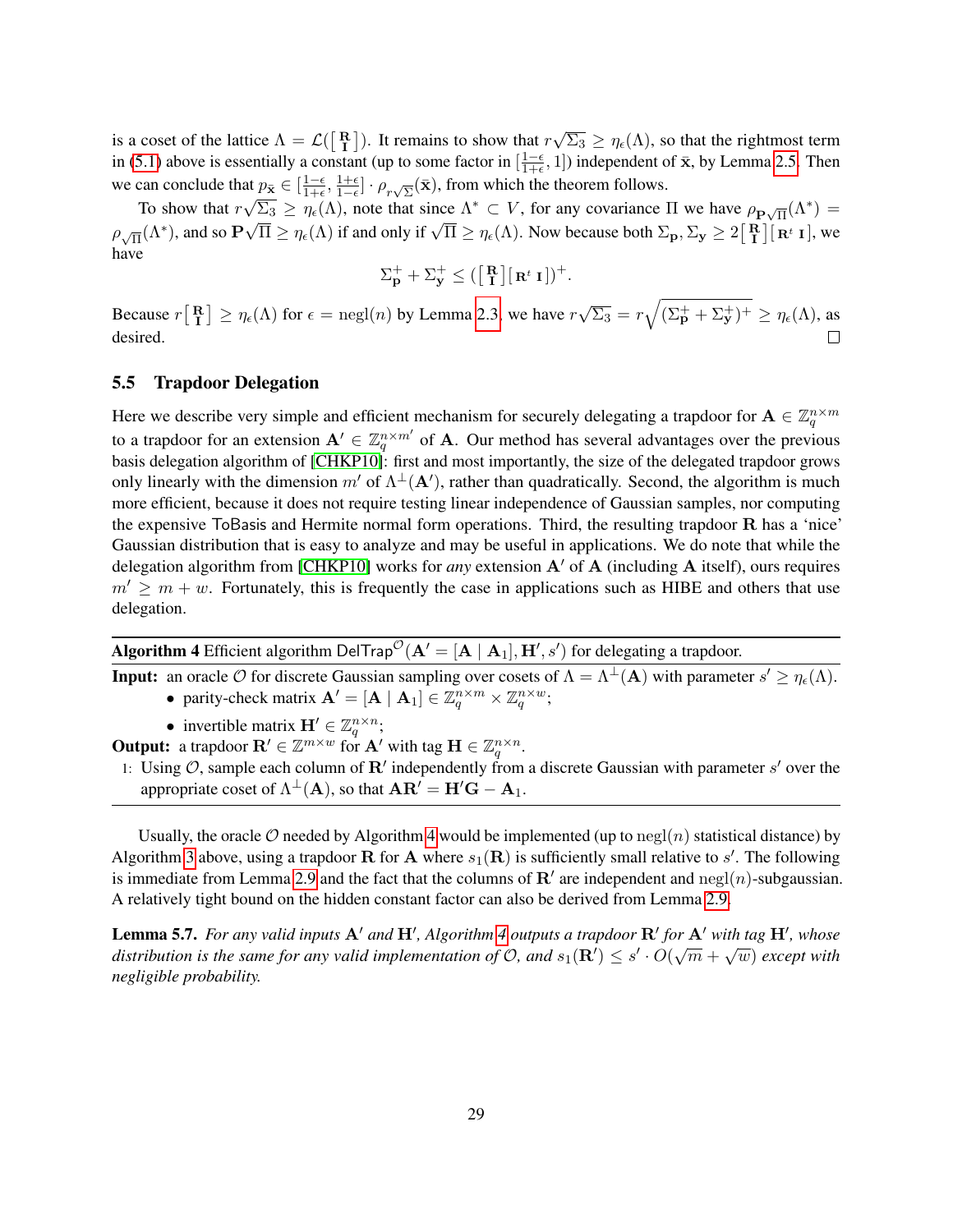# <span id="page-29-0"></span>6 Applications

The main applications of "strong" trapdoors have included digital signature schemes in both the randomoracle and standard models, encryption secure under chosen-ciphertext attack (CCA), and (hierarchical) identity-based encryption. Here we focus on signature schemes and CCA-secure encryption, where our techniques lead to significant new improvements (beyond what is obtained by plugging in our trapdoor generator as a "black box"). Where appropriate, we also briefly mention the improvements that are possible in the remaining applications.

### <span id="page-29-1"></span>6.1 Algebraic Background

In our applications we need a special collection of elements from a certain ring  $\mathcal{R}$ , which induce invertible matrices  $\mathbf{H} \in \mathbb{Z}_q^{n \times n}$  as required by our trapdoor construction. We construct such a ring using ideas from the literature on secret sharing over groups and modules, e.g., [\[DF94,](#page-37-15) [Feh98\]](#page-37-16). Define the ring  $\mathcal{R} = \mathbb{Z}_q[x]/(f(x))$ for some monic degree-n polynomial  $f(x) = x^n + f_{n-1}x^{n-1} + \cdots + f_0 \in \mathbb{Z}[x]$  that is irreducible modulo every prime p dividing q. (Such an  $f(x)$  can be constructed by finding monic irreducible degreen polynomials in  $\mathbb{Z}_p[x]$  for each prime p dividing q, and using the Chinese remainder theorem on their coefficients to get  $f(x)$ .) Recall that R is a free  $\mathbb{Z}_q$ -module of rank n, i.e., the elements of R can be represented as vectors in  $\mathbb{Z}_q^n$  relative to the standard basis of monomials  $1, x, \ldots, x^{n-1}$ . Multiplication by any fixed element of R then acts as a linear transformation on  $\mathbb{Z}_q^n$  according to the rule  $x\cdot (a_0,\ldots,a_{n-1})^t$  $(0, a_0, \ldots, a_{n-2})^t - a_{n-1}(f_0, f_1, \ldots, f_{n-1})^t$ , and so can be represented by an (efficiently computable) matrix in  $\mathbb{Z}_q^{n\times n}$  relative to the standard basis. In other words, there is an injective ring homomorphism  $h\colon\mathcal{R}\to\mathbb{Z}_q^{n\times n}$ that maps any  $a \in \mathcal{R}$  to the matrix  $H = h(a)$  representing multiplication by a. In particular, H is invertible if and only if  $a \in \mathcal{R}^*$ , the set of units in  $\mathcal{R}$ . By the Chinese remainder theorem, and because  $\mathbb{Z}_p[x]/(f(x))$ is a field by construction of  $f(x)$ , an element  $a \in \mathcal{R}$  is a unit exactly when it is nonzero (as a polynomial residue) modulo every prime  $p$  dividing  $q$ . We use this fact quite essentially in the constructions that follow.

### 6.2 Signature Schemes

### 6.2.1 Definitions

A signature scheme SIG for a message space  $\mathcal M$  (which may depend on the security parameter n) is a tuple of PPT algorithms as follows:

- Gen( $1^n$ ) outputs a verification key vk and a signing key sk.
- Sign(sk,  $\mu$ ), given a signing key sk and a message  $\mu \in \mathcal{M}$ , outputs a signature  $\sigma \in \{0,1\}^*$ .
- Ver( $vk, µ, σ$ ), given a verification key vk, a message  $µ$ , and a signature  $σ$ , either accepts or rejects.

The correctness requirement is: for any  $\mu \in \mathcal{M}$ , generate  $(vk, sk) \leftarrow$  Gen $(1^n)$  and  $\sigma \leftarrow$  Sign $(sk, \mu)$ . Then  $\text{Ver}(vk, \mu, \sigma)$  should accept with overwhelming probability (over all the randomness in the experiment).

We recall two standard notions of security for signatures. An intermediate notion is strong unforgeability under *static* chosen-message attack, or su-scma security, is defined as follows: first, the forger F outputs a list of *distinct* query messages  $\mu^{(1)}, \ldots, \mu^{(Q)}$  for some Q. (The distinctness condition simplifies our construction, and does not affect the notion's usefulness.) Next, we generate  $(vk, sk) \leftarrow Gen(1^n)$ and  $\sigma^{(i)} \leftarrow$  Sign $(sk, \mu^{(i)} )$  for each  $i \in [Q]$ , then give vk and each  $\sigma^{(i)}$  to F. Finally, F outputs an attempted forgery  $(\mu^*, \sigma^*)$ . The forger's advantage  $\mathbf{Adv}_{\text{SIG}}^{\text{su-scma}}(\mathcal{F})$  is the probability that  $\mathsf{Ver}(vk, \mu^*, \sigma^*)$ accepts and  $(\mu^*, \sigma^*) \neq (\mu^{(i)}, \sigma^{(i)})$  for all  $i \in [Q]$ , taken over all the randomness of the experiment. The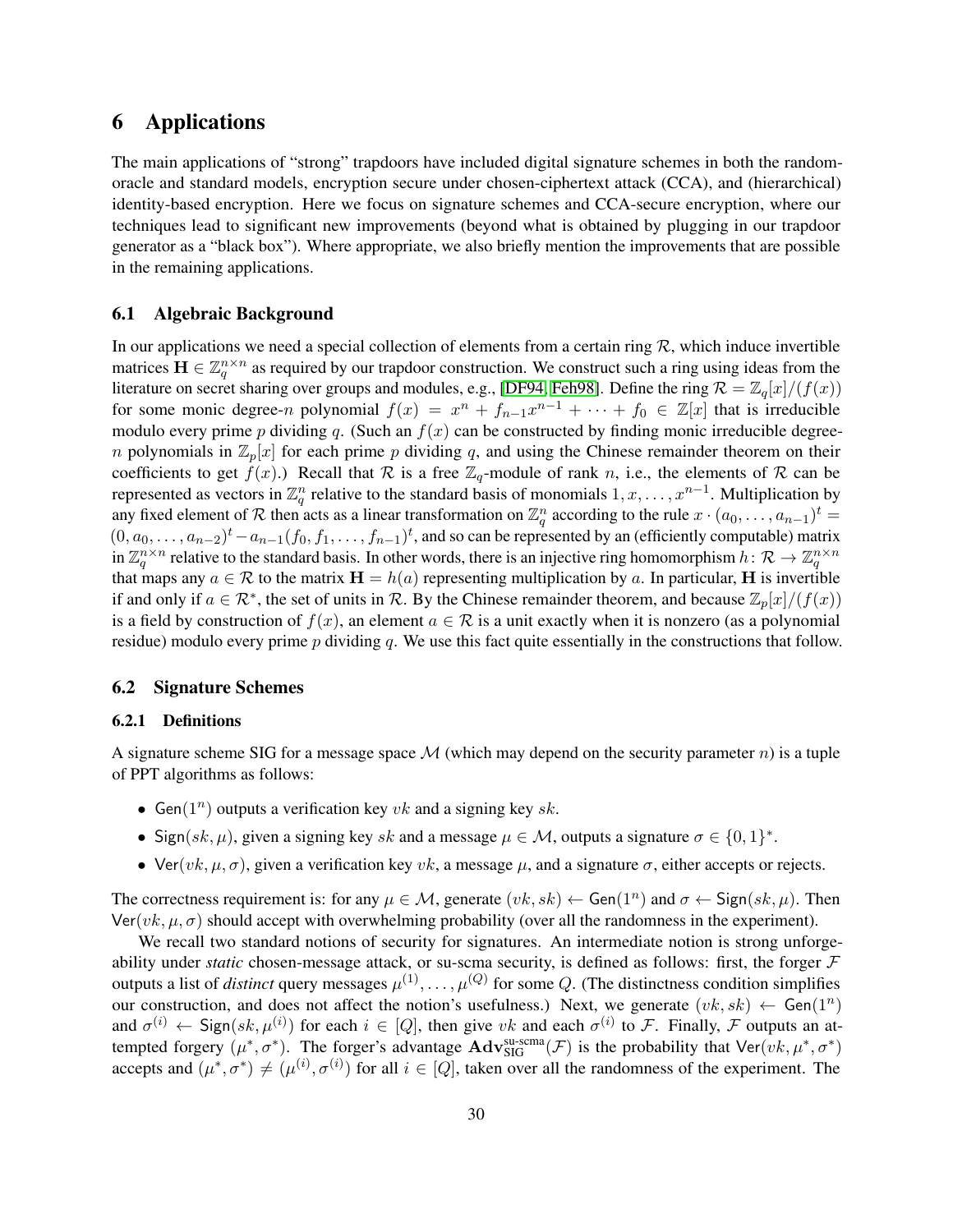scheme is su-scma-secure if  $\text{Adv}_{\text{SIG}}^{\text{su-scma}}(\mathcal{F}) = \text{negl}(n)$  for every nonuniform probabilistic polynomial-time algorithm  $F$ .

Another notion, called strong existential unforgeability under *adaptive* chosen-message attack, or su-acma security, is defined similarly, except that F is first given vk and may adaptively choose the messages  $\mu^{(i)}$  to be signed, which need not be distinct.

Using a family of *chameleon* hash functions, there is a generic transformation from eu-scma- to eu-acmasecurity; see, e.g., [\[KR00\]](#page-38-13). Furthermore, the transformation results in an *offline/online* scheme in which the Sign algorithm can be precomputed before the message to be signed is known; see [\[ST01\]](#page-39-16). The basic idea is that the signer chameleon hashes the true message, then signs the hash value using the eu-scma-secure scheme (and includes the randomness used in the chameleon hash with the final signature). A suitable type of chameleon hash function has been constructed under a weak hardness-of-SIS assumption; see [\[CHKP10\]](#page-37-0).

#### 6.2.2 Standard Model Scheme

Here we give a signature scheme that is statically secure in the standard model. The scheme itself is essentially identical (up to the improved and generalized parameters) to the one of [\[Boy10\]](#page-37-6), which is a lattice analogue of the pairing-based signature of [\[Wat05\]](#page-40-1). We give a new proof with an improved security reduction that relies on a weaker assumption. The proof uses a variant of the "prefix technique" [\[HW09\]](#page-38-14) also used in [\[CHKP10\]](#page-37-0).

Our scheme involves a number of parameters. For simplicity, we give some exemplary asymptotic bounds here. (Other slight trade-offs among the parameters are possible, and more precise values can be obtained using the more exact bounds from earlier in the paper and the material below.) In what follows,  $\omega(\sqrt{\log n})$ dising the more exact bounds from earlier in the paper and the material terms of represents a fixed function that asymptotically grows faster than  $\sqrt{\log n}$ .

- $G \in \mathbb{Z}_q^{n \times nk}$  is a gadget matrix for large enough  $q = \text{poly}(n)$  and  $k = \lceil \log q \rceil = O(\log n)$ , with the  $\mathbf{G} \in \mathbb{Z}_q$  is a gauged matrix for large enough  $q = \text{poly}(n)$  and  $\kappa = |\log q| = O(\log n)$ , while the ability to sample from cosets of  $\Lambda^{\perp}(\mathbf{G})$  with Gaussian parameter  $O(1) \cdot \omega(\sqrt{\log n}) \ge \eta_{\epsilon}(\Lambda^{\perp}(\mathbf{G}))$ . (See for example the constructions from Section [4.](#page-15-2))
- $\bar{m} = O(nk)$  and  $\mathcal{D} = D_{\mathbb{Z},\omega(\sqrt{\log n})}^{\bar{m}\times nk}$  so that  $(\bar{\mathbf{A}}, \bar{\mathbf{A}}\mathbf{R})$  is negl(n)-far from uniform for  $\bar{\mathbf{A}} \leftarrow \mathbb{Z}_q^{n\times \bar{m}}$  and  $\mathbf{R} \leftarrow \mathcal{D}$ , and  $m = \bar{m} + 2nk$  is the total dimension of the signatures. √
- $\ell$  is a suitable message length (see below), and  $s = O(\ell)$  $\ell nk) \cdot \omega($ √  $\overline{\log n}$ )<sup>2</sup> is a sufficiently large Gaussian parameter.

The legal values of  $\ell$  are influenced by the choice of q and n. Our security proof requires a special collection of units in the ring  $\mathcal{R} = \mathbb{Z}_q[x]/(f(x))$  as constructed in Section [6.1](#page-29-1) above. We need a sequence of  $\ell$  units  $u_1, \ldots, u_\ell \in \mathcal{R}^*$ , not necessarily distinct, such that any nontrivial subset-sum is also a unit, i.e., for any nonempty  $S \subseteq [\ell], \sum_{i \in S} u_i \in \mathcal{R}^*$ . By the characterization of units in  $\mathcal R$  described in Section [6.1,](#page-29-1) letting p be the smallest prime dividing q, we can allow any  $\ell \leq (p - 1) \cdot n$  by taking  $p - 1$  copies of each of the monomials  $x^i \in \mathcal{R}^*$  for  $i = 0, \ldots, n - 1$ .

The signature scheme has message space  $\{0,1\}^{\ell}$ , and is defined as follows.

- Gen $(1^n)$ : choose  $\bar{\mathbf{A}} \leftarrow \mathbb{Z}_q^{n \times \bar{m}}$ , choose  $\mathbf{R} \in \mathbb{Z}^{\bar{m} \times nk}$  from distribution  $\mathcal{D}$ , and let  $\mathbf{A} = [\bar{\mathbf{A}} \mid \mathbf{G} \bar{\mathbf{A}} \mathbf{R}]$ . For  $i = 0, 1, \ldots, \ell$ , choose  $\mathbf{A}_i \leftarrow \mathbb{Z}_q^{n \times nk}$ . Also choose a syndrome  $\mathbf{u} \leftarrow \mathbb{Z}_q^n$ . The public verification key is  $vk = (\mathbf{A}, \mathbf{A}_0, \dots, \mathbf{A}_\ell, \mathbf{u})$ . The secret signing key is  $sk = \mathbf{R}$ .
- Sign(sk,  $\mu \in \{0,1\}^{\ell}$ ): let  $\mathbf{A}_{\mu} = \left[\mathbf{A} \mid \mathbf{A}_0 + \sum_{i \in [\ell]} \mu_i \mathbf{A}_i\right] \in \mathbb{Z}_q^{n \times m}$ , where  $\mu_i \in \{0,1\}$  is the *i*th bit of  $\mu$ , interpreted as an integer. Output  $\mathbf{v} \in \mathbb{Z}^m$  sampled from  $D_{\Lambda_{\mathbf{u}}^{\perp}(\mathbf{A}_{\mu}),s}$ , using SampleD with trapdoor **R** for **A** (which is also a trapdoor for its extension  $A_{\mu}$ ).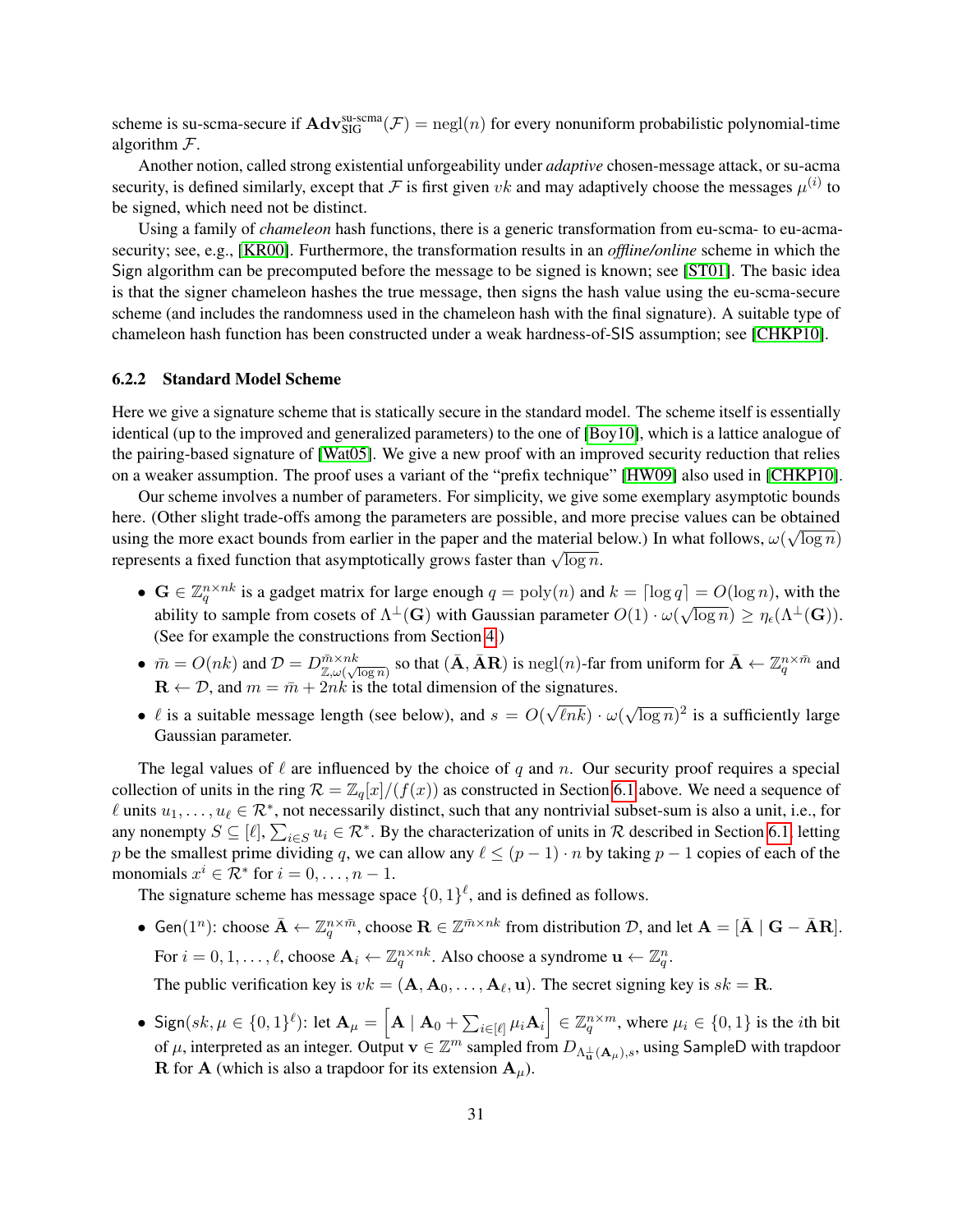• Ver $(vk, \mu, \mathbf{v})$ : let  $\mathbf{A}_{\mu}$  be as above. Accept if  $\|\mathbf{v}\| \leq s \cdot \sqrt{m}$  and  $\mathbf{A}_{\mu} \cdot \mathbf{v} = \mathbf{u}$ ; otherwise, reject.

Notice that the signing process takes  $O(\ell n^2k)$  scalar operations (to add up the  $\mathbf{A}_i$ s), but after transforming the scheme to a fully secure one using chameleon hashing, these computations can be performed offline before the message is known.

**Theorem 6.1.** *There exists a PPT oracle algorithm (a reduction)* S *attacking the*  $\text{SIS}_{q,\beta}$  *problem for large*  $e$ nough  $\beta = O(\ell(nk)^{3/2}) \cdot \omega(\sqrt{\log n})^3$  such that, for any adversary  ${\cal F}$  mounting an su-scma attack on SIG *and making at most* Q *queries,*

$$
\mathbf{Adv}_{\mathsf{SIS}_{q,\beta}}(\mathcal{S}^{\mathcal{F}}) \geq \mathbf{Adv}_{\mathsf{SIG}}^{\mathsf{sur-}scma}(\mathcal{F})/(2(\ell-1)Q+2) - \mathrm{negl}(n).
$$

*Proof.* Let F be an adversary mounting an su-scma attack on SIG, having advantage  $\delta = \mathbf{Adv}_{\text{SIG}}^{\text{su-scma}}(\mathcal{F})$ . We construct a reduction S attacking  $\text{SIS}_{q,\beta}$ . The reduction S takes as input  $\bar{m} + nk + 1$  uniformly random and independent samples from  $\mathbb{Z}_q^n$ , parsing them as a matrix  $\mathbf{A} = [\bar{\mathbf{A}} \mid \mathbf{B}] \in \mathbb{Z}_q^{n \times (\bar{m}+nk)}$  and syndrome  $\mathbf{u}' \in \mathbb{Z}_q^n$ . It will use F either to find some  $\mathbf{z} \in \mathbb{Z}^m$  of length  $\|\mathbf{z}\| \leq \beta - 1$  such that  $\mathbf{A}\mathbf{z} = \mathbf{u}'$  (from which it follows that  $[\mathbf{A} \mid \mathbf{u}'] \cdot \mathbf{z}' = \mathbf{0}$ , where  $\mathbf{z}' = \begin{bmatrix} \mathbf{z} \\ -1 \end{bmatrix}$  is nonzero and of length at most  $\beta$ ), or a nonzero  $\mathbf{z} \in \mathbb{Z}^m$ such that  $\mathbf{A}\mathbf{z} = \mathbf{0}$  (from which is follows that  $[\mathbf{A} \mid \mathbf{u}'] \cdot [\frac{\mathbf{z}}{0}] = \mathbf{0}$ ).

We distinguish between two types of forger  $F$ : one that produces a forgery on an unqueried message (a violation of standard existential unforgeability), and one that produces a new signature on a queried message (a violation of strong unforgeability). Clearly any F with advantage  $\delta$  has probability at least  $\delta/2$  of succeeding in at least one of these two tasks.

First we consider F that forges on an unqueried message (with probability at least  $\delta/2$ ). Our reduction S simulates the static chosen-message attack to  $\mathcal F$  as follows:

- Invoke F to receive up to Q messages  $\mu^{(1)}, \mu^{(2)}, \ldots \in \{0,1\}^{\ell}$ . Compute the set P of all strings  $p \in \{0,1\}^{\leq \ell}$  having the property that p is a shortest string for which no  $\mu^{(j)}$  has p as a prefix. Equivalently, P represents the set of maximal subtrees of  $\{0,1\}^{\leq \ell}$  (viewed as a tree) that do not contain any of the queried messages. The set P has size at most  $(\ell - 1) \cdot Q + 1$ , and may be computed efficiently. (See, e.g., [\[CHKP10\]](#page-37-0) for a precise description of an algorithm.) Choose some  $p$  from  $P$ uniformly at random, letting  $t = |p| \leq \ell$ .
- Construct a verification key  $vk = (\mathbf{A}, \mathbf{A}_0, \dots, \mathbf{A}_\ell, \mathbf{u} = \mathbf{u}')$ : for  $i = 0, \dots, \ell$ , choose  $\mathbf{R}_i \leftarrow \mathcal{D}$ , and let

$$
\mathbf{A}_{i} = \mathbf{H}_{i}\mathbf{G} - \bar{\mathbf{A}}\mathbf{R}_{i}, \text{ where } \mathbf{H}_{i} = \begin{cases} h(0) = \mathbf{0} & i > t \\ (-1)^{p_{i}} \cdot h(u_{i}) & i \in [t] \\ -\sum_{j \in [t]} p_{j} \cdot \mathbf{H}_{j} & i = 0 \end{cases}
$$

(Recall that  $u_1, \ldots, u_\ell \in \mathcal{R} = \mathbb{Z}_q[x]/(f(x))$  are units whose nontrivial subset-sums are also units.) Note that by hypothesis on  $\bar{m}$  and D, for any choice of p the key vk is only negl(n)-far from uniform in statistical distance. Note also that by our choice of the  $H_i$ , for any message  $\mu \in \{0,1\}^{\ell}$  having  $p$ as a prefix, we have  $H_0 + \sum_{i \in [\ell]} \mu_i H_i = 0$ . Whereas for any  $\mu \in \{0,1\}^{\ell}$  having  $p' \neq p$  as its t-bit prefix, we have

$$
\mathbf{H}_0 + \sum_{i \in [\ell]} \mu_i \mathbf{H}_i = \sum_{i \in [t]} (p_i' - p_i) \cdot \mathbf{H}_i = \sum_{i \in [t], p_i' \neq p_i} (-1)^{p_i} \cdot \mathbf{H}_i = h \Big( \sum_{i \in [t], p_i' \neq p_i} u_i \Big),
$$

which is invertible by hypothesis on the  $u_i$ s. Finally, observe that with overwhelming probability over any fixed choice of vk and the  $H_i$ , each column of each  $R_i$  is still independently distributed as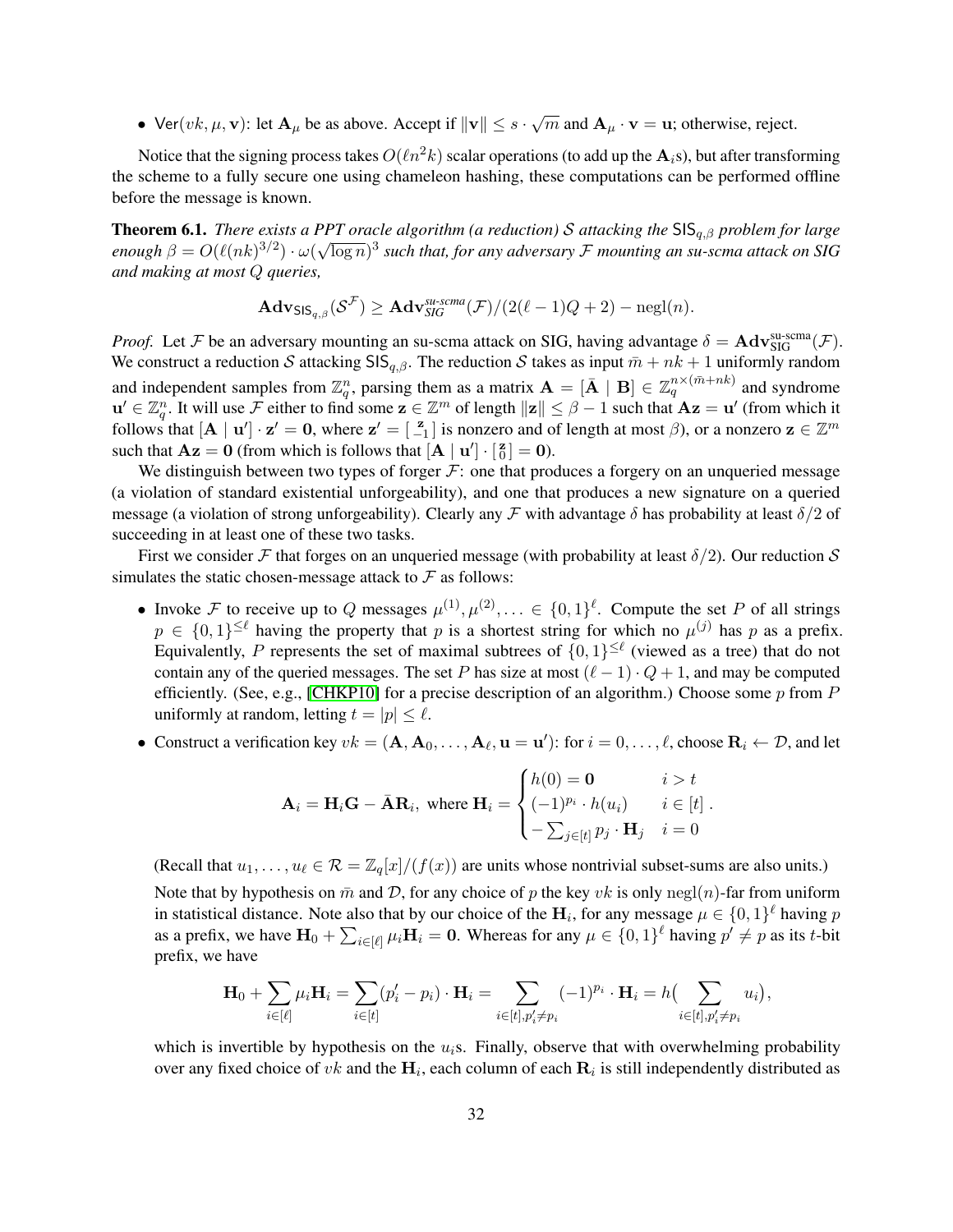a discrete Gaussian with parameter  $\omega($  $\sqrt{\log n}) \ge \eta_{\epsilon}(\bar{\mathbf{A}})$  over some fixed coset of  $\Lambda^{\perp}(\bar{\mathbf{A}})$ , for some negligible  $\epsilon = \epsilon(n)$ .

• Generate signatures for the queried messages: for each message  $\mu = \mu^{(i)}$ , compute

$$
\mathbf{A}_{\mu} = \left[\mathbf{A} \mid \mathbf{A}_{0} + \sum_{i \in [\ell]} \mu_{i} \mathbf{A}_{i}\right] = \left[\bar{\mathbf{A}} \mid \mathbf{B} \mid \mathbf{H}\mathbf{G} - \bar{\mathbf{A}}\left(\mathbf{R}_{0} + \sum_{i \in [\ell]} \mu_{i} \mathbf{R}_{i}\right)\right],
$$

where H is invertible because the t-bit prefix of  $\mu$  is not p. Therefore,  $\mathbf{R} = (\mathbf{R}_0 + \sum_{i \in [\ell]} \mu_i \mathbf{R}_i)$  is a trapdoor for  $A_\mu$ . By the conditional distribution on the  $R_i$ s, concatenation of subgaussian random variables, and Lemma [2.9,](#page-13-1) we have

$$
s_1(\mathbf{R}) = \sqrt{\ell+1} \cdot O(\sqrt{\bar{m}} + \sqrt{n k}) \cdot \omega(\sqrt{\log n}) = O(\sqrt{\ell n k}) \cdot \omega(\sqrt{\log n})
$$

with overwhelming probability. Since  $s = O($ √  $\ell n k$ )  $\cdot \omega($ √  $\overline{\log n}$ )<sup>2</sup> is sufficiently large, we can generate a properly distributed signature  $\mathbf{v}_{\mu} \leftarrow D_{\Lambda_{\mathbf{u}}^{\perp}(\mathbf{A}_{\mu}),s}$  using SampleD with trapdoor R.

Next,  $S$  gives  $vk$  and the generated signatures to  $F$ . Because  $vk$  and the signatures are distributed within  $negl(n)$  statistical distance of those in the real attack (for any choice of the prefix p), with probability at least  $\delta/2 - \text{negl}(n)$ , F outputs a forgery  $(\mu^*, \mathbf{v}^*)$  where  $\mu^*$  is different from all the queried messages,  $\mathbf{A}_{\mu^*} \mathbf{v}^* = \mathbf{u}$ , and  $\|\mathbf{v}^*\| \leq s \cdot \sqrt{m}$ . Furthermore, conditioned on this event,  $\mu^*$  has p as a prefix with probability at least  $1/((\ell - 1)Q + 1)$  – negl(n), because p is still essentially uniform in P conditioned on the view of F. Therefore, all of these events occur with probability at least  $\delta/(2(\ell - 1)Q + 2) - \text{negl}(n)$ .

In such a case, S extracts a solution to its SIS challenge instance from the forgery  $(\mu^*, \mathbf{v}^*)$  as follows. Because  $\mu^*$  starts with p, we have  $\mathbf{A}_{\mu^*} = \begin{bmatrix} \bar{\mathbf{A}} & \mathbf{B} & \mathbf{-\bar{A}} \mathbf{R}^* \end{bmatrix}$  for  $\mathbf{R}^* = \mathbf{R}_0 + \sum_{i \in [\ell]} \mu_i^* \mathbf{R}_i$ , and so

$$
\underbrace{[\bar{\mathbf{A}} \mid \mathbf{B}]}_{\mathbf{A}} \underbrace{\begin{bmatrix} \mathbf{I}_{\bar{m}} & -\mathbf{R}^* \\ & \mathbf{I}_{nk} \end{bmatrix} \mathbf{v}^*}_{\mathbf{z}} = \mathbf{u} \bmod q,
$$

as desired. Because  $\|\mathbf{v}^*\| \leq s \cdot \sqrt{m} = O(\sqrt{m})$ √  $\ell nk\} \cdot \omega($ √  $\overline{\log n}$ )<sup>2</sup> and  $s_1(\mathbf{R}^*) = \sqrt{\ell+1} \cdot O(n)$ √  $\bar{m}$  + √ desired. Because  $\|\mathbf{v}^*\| \leq s \cdot \sqrt{m} = O(\sqrt{\ln k}) \cdot \omega(\sqrt{\log n})^2$  and  $s_1(\mathbf{R}^*) = \sqrt{\ell+1} \cdot O(\sqrt{\overline{m}} + \sqrt{n}k) \cdot$  $\omega(\sqrt{\log n})$  with overwhelming probability (conditioned on the view of F and any fixed  $H_i$ ), we have  $\|\mathbf{z}\| = O(\ell(nk)^{3/2}) \cdot \omega(\sqrt{\log n})^3$ , which is at most  $\beta - 1$ , as desired.

Now we consider an F that forges on one of its queried messages (with probability at least  $\delta/2$ ). Our reduction S simulates the attack to  $\mathcal F$  as follows:

- Invoke F to receive up to Q distinct messages  $\mu^{(1)}, \mu^{(2)}, \ldots \in \{0, 1\}^{\ell}$ . Choose one of these messages  $\mu = \mu^{(i)}$  uniformly at random, "guessing" that the eventual forgery will be on  $\mu$ .
- Construct a verification key  $vk = (\mathbf{A}, \mathbf{A}_0, \dots, \mathbf{A}_\ell, \mathbf{u})$ : generate  $\mathbf{A}_i$  exactly as above, using  $p = \mu$ . Then choose  $\mathbf{v} \leftarrow D_{\mathbb{Z}^m,s}$  and let  $\mathbf{u} = \mathbf{A}_{\mu} \mathbf{v}$ , where  $\mathbf{A}_{\mu}$  is defined in the usual way.
- Generate signatures for the queried messages: for all the queries except  $\mu$ , proceed exactly as above (which is possible because all the queries are distinct and hence do not have  $p = \mu$  as a prefix). For  $\mu$ , use v as the signature, which has the required distribution  $D_{\Lambda_{\mathbf{u}}^{\perp}(\mathbf{A}_{\mu}),s}$  by construction.

When S gives vk and the signatures to F, with probability at least  $\delta/2 - \text{negl}(n)$  the forger must output a forgery  $(\mu^*, \mathbf{v}^*)$  where  $\mu^*$  is one of its queries,  $\mathbf{v}^*$  is different from the corresponding signature it received,  $A_{\mu^*}v^* = u$ , and  $||v^*|| \leq s \cdot \sqrt{m}$ . Because vk and the signatures are appropriately distributed for any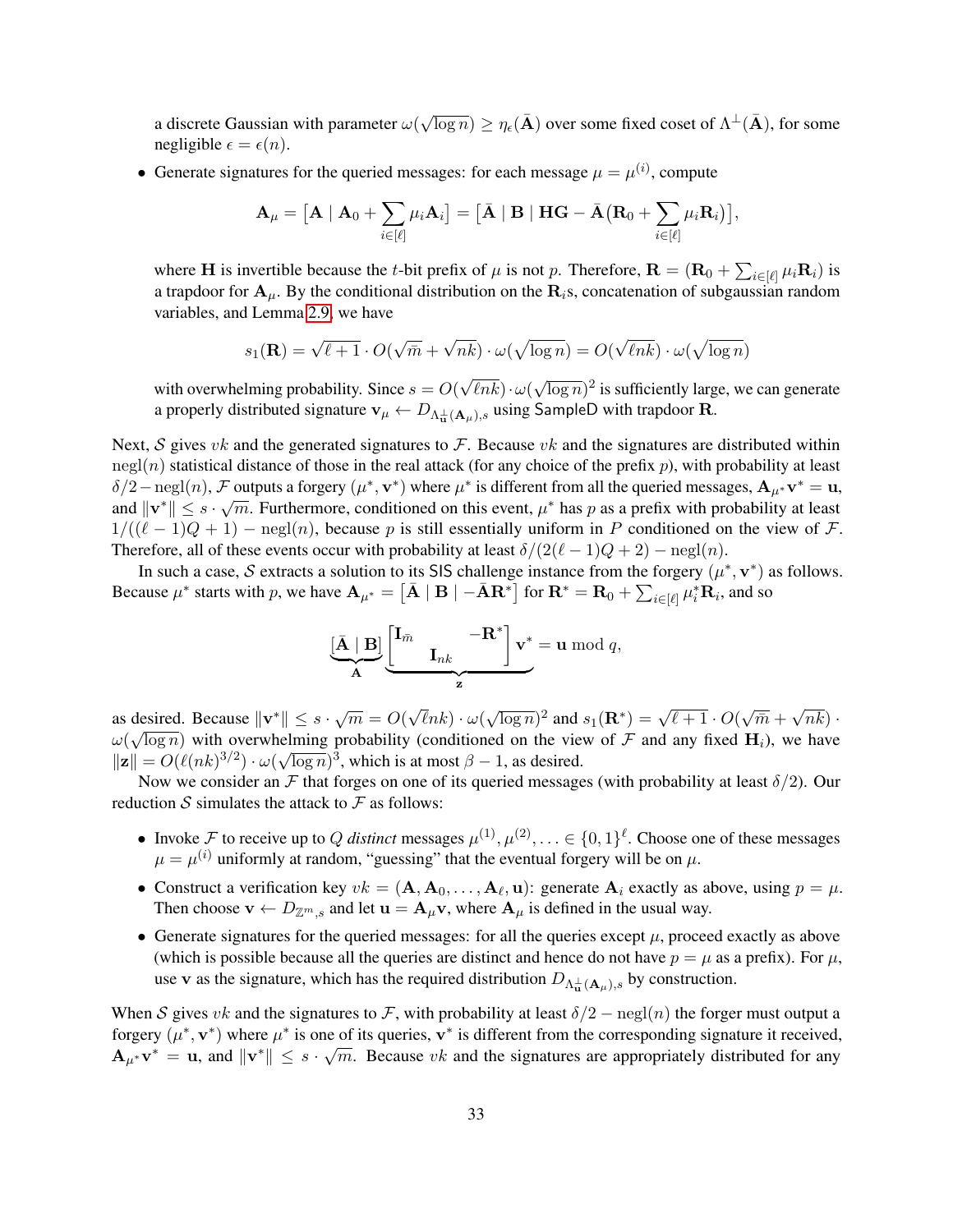choice  $\mu$  that S made, conditioned on the above event the probability that  $\mu^* = \mu$  is at least  $1/Q - \text{negl}(n)$ . Therefore, all of these events occur with probability at least  $\delta/(2Q)$  – negl(n).

In such a case, S extracts a solution to its SIS challenge from the forgery as follows. Because  $\mu^* = \mu$ , we have  $\mathbf{A}_{\mu^*} = \left[ \bar{\mathbf{A}} \mid \mathbf{B} \mid -\bar{\mathbf{A}} \mathbf{R}^* \right]$  for  $\mathbf{R}^* = \mathbf{R}_0 + \sum_{i \in [\ell]} \mu_i^* \mathbf{R}_i$ , and so

$$
\underbrace{[\bar{\mathbf{A}} \mid \mathbf{B}]}_{\mathbf{A}} \underbrace{\begin{bmatrix} \mathbf{I}_{\bar{m}} & -\mathbf{R}^* \\ & \mathbf{I}_{nk} \end{bmatrix} (\mathbf{v}^* - \mathbf{v}) = \mathbf{0} \bmod q.
$$

√ √ Because both  $\|\mathbf{v}^*\|, \|\mathbf{v}\| \leq s \cdot \sqrt{m} = O(k)$ √ √  $\overline{\log n}$ )<sup>2</sup> and  $s_1(\mathbf{R}^*) = O($  $\ell nk\} \cdot \omega($  $\ell nk\} \cdot \omega($  $\overline{\log n}$ ) with overwhelming probability (conditioned on the view of F and any fixed  $H_i$ ), we have  $||z|| = O(\ell(nk)^{3/2})$ .  $\omega(\sqrt{\log n})^3$  with overwhelming probability, as needed. It just remains to show that  $z\neq 0$  with overwhelming probability. To see this, write  $w = v^* - v = (w_1, w_2, w_3) \in \mathbb{Z}^{\bar{m}} \times \mathbb{Z}^{nk} \times \mathbb{Z}^{nk}$ , with  $w \neq 0$ . If  $w_2 \neq 0$  or  $w_3 = 0$ , then  $z \neq 0$  and we are done. Otherwise, choose some entry of  $w_3$  that is nonzero; without loss of generality say it is  $w_m$ . Let  $\mathbf{r} = (\mathbf{R}_0)_{nk}$ . Now for any fixed values of  $\mathbf{R}_i$  for  $i \in [\ell]$  and fixed first  $nk - 1$ columns of  $\mathbf{R}_0$ , we have  $\mathbf{z} = \mathbf{0}$  only if  $\mathbf{r} \cdot w_m = \mathbf{y} \in \mathbb{R}^{\bar{m}}$  for some fixed y. Conditioned on the adversary's view (specifically,  $({\bf A}_0)_{nk} = \bar{\bf A}$ r), r is distributed as a discrete Gaussian of parameter  $\geq 2\eta_\epsilon(\Lambda^\perp(\bar{\bf A}))$  for some  $\epsilon = \text{negl}(n)$  over a coset of  $\Lambda^{\perp}(\bar{A})$ . Then by Lemma [2.7,](#page-12-1) we have  $\mathbf{r} = \mathbf{y}/w_m$  with only  $2^{-\Omega(n)}$ probability, and we are done.  $\Box$ 

### 6.3 Chosen Ciphertext-Secure Encryption

**Definitions.** A public-key cryptosystem for a message space  $M$  (which may depend on the security parameter) is a tuple of algorithms as follows:

- Gen( $1^n$ ) outputs a public encryption key pk and a secret decryption key sk.
- Enc(pk, m), given a public key pk and a message  $m \in \mathcal{M}$ , outputs a ciphertext  $c \in \{0, 1\}^*$ .
- Dec(sk, c), given a decryption key sk and a ciphertext c, outputs some  $m \in \mathcal{M} \cup \{\perp\}.$

The correctness requirement is: for any  $m \in \mathcal{M}$ , generate  $(pk, sk) \leftarrow$  Gen $(1^n)$  and  $c \leftarrow$  Enc $(pk, m)$ . Then  $Dec(sk, c)$  should output m with overwhelming probability (over all the randomness in the experiment).

We recall the two notions of security under chosen-ciphertext attacks. We start with the weaker notion of CCA1 (or "lunchtime") security. Let  $A$  be any nonuniform probabilistic polynomial-time algorithm. First, we generate  $(pk, sk) \leftarrow$  Gen $(1^n)$  and give pk to A. Next, we give A oracle access to the decryption procedure Dec(sk, ·). Next, A outputs two messages  $m_0, m_1 \in \mathcal{M}$  and is given a challenge ciphertext  $c \leftarrow \text{Enc}(pk, m_b)$  for either  $b = 0$  or  $b = 1$ . The scheme is CCA1-secure if the views of A (i.e., the public key pk, the answers to its oracle queries, and the ciphertext c) for  $b = 0$  versus  $b = 1$  are computationally indistinguishable (i.e., A's acceptance probabilities for  $b = 0$  versus  $b = 1$  differ by only negl(n)). In the stronger CCA2 notion, after receiving the challenge ciphertext, A continues to have access to the decryption oracle  $\text{Dec}(sk, \cdot)$  for any query not equal to the challenge ciphertext c; security it defined similarly.

Construction. To highlight the main new ideas, here we present a public-key encryption scheme that is CCA1-secure. Full CCA2 security can be obtained via relatively generic transformations using either strongly unforgeable one-time signatures [\[DDN00\]](#page-37-17), or a message authentication code and weak form of commitment [\[BCHK07\]](#page-37-13); we omit these details.

Our scheme involves a number of parameters, for which we give some exemplary asymptotic bounds. In Uniformly asymptotic of parameters, for which we give some exemplary asymptotic b<br>what follows,  $\omega(\sqrt{\log n})$  represents a fixed function that asymptotically grows faster than  $\sqrt{\log n}$ .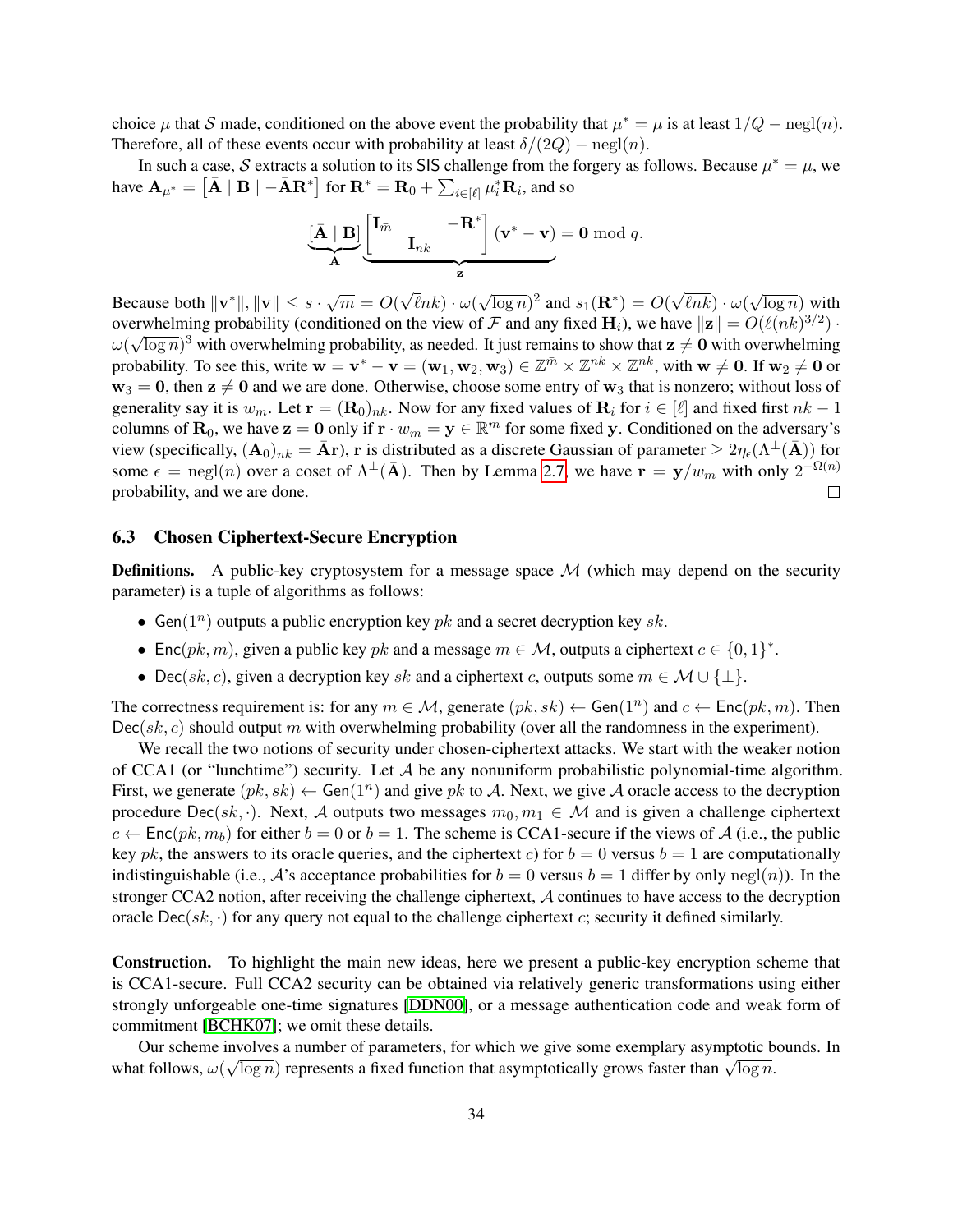- $\mathbf{G} \in \mathbb{Z}_q^{n \times nk}$  is a gadget matrix for large enough prime power  $q = p^e = \text{poly}(n)$  and  $k = O(\log q) =$  $O(\log n)$ . We require an oracle O that solves LWE with respect to  $\Lambda(\mathbf{G}^t)$  for any error vector in some  $\mathcal{P}_{1/2}(q \cdot \mathbf{B}^{-t})$  where  $\|\mathbf{B}\| = O(1)$ . (See for example the constructions from Section [4.](#page-15-2))
- $\bar{m} = O(nk)$  and  $\mathcal{D} = D_{\mathbb{Z},\omega(\sqrt{\log n})}^{\bar{m}\times nk}$  so that  $(\bar{\mathbf{A}}, \bar{\mathbf{A}}\mathbf{R})$  is negl(n)-far from uniform for  $\bar{\mathbf{A}} \leftarrow \mathbb{Z}_q^{n\times \bar{m}}$  and  $\mathbf{R} \leftarrow \mathcal{D}$ , and  $m = \bar{m} + nk$  is the total dimension of the public key and ciphertext.
- $\alpha$  is an error rate for LWE, for sufficiently large  $1/\alpha = O(nk) \cdot \omega(\sqrt{\log n})$ . √

Our scheme requires a special collection of elements in the ring  $\mathcal{R} = \mathbb{Z}_q[x]/(f(x))$  as constructed in Section [6.1](#page-29-1) (recall that here  $q = p^e$ ). We need a very large set  $\mathcal{U} = \{u_1, \dots, u_\ell\} \subset \mathcal{R}$  with the "unit" differences" property: for any  $i \neq j$ , the difference  $u_i - u_j \in \mathcal{R}^*$ , and hence  $h(u_i - u_j) = h(u_i) - h(u_j) \in$  $\mathbb{Z}_q^{n \times n}$  is invertible. (Note that the  $u_i$ s need not all be units themselves.) Concretely, by the characterization of units in R given above, we take U to be all linear combinations of the monomials  $1, x, \ldots, x^{n-1}$  with coefficients in  $\{0, \ldots, p-1\}$ , of which there are exactly  $p^n$ . Since the difference between any two such distinct elements is nonzero modulo  $p$ , it is a unit.

The system has message space  $\{0,1\}^{nk}$ , which we map bijectively to the cosets of  $\Lambda/2\Lambda$  for  $\Lambda = \Lambda(\mathbf{G}^t)$ via some function encode that is efficient to evaluate and invert. Concretely, letting  $S \in \mathbb{Z}^{nk \times nk}$  be any basis of  $\Lambda$ , we can map  $\mathbf{m} \in \{0,1\}^{nk}$  to encode $(\mathbf{m}) = \mathbf{Sm} \in \mathbb{Z}^{nk}$ .

- Gen $(1^n)$ : choose  $\bar{\mathbf{A}} \leftarrow \mathbb{Z}_q^{n \times \bar{m}}$  and  $\mathbf{R} \leftarrow \mathcal{D}$ , letting  $\mathbf{A}_1 = -\bar{\mathbf{A}}\mathbf{R} \mod q$ . The public key is  $pk = \mathbf{A} =$  $[\bar{\mathbf{A}} \mid \mathbf{A}_1] \in \mathbb{Z}_q^{n \times m}$  and the secret key is  $sk = \mathbf{R}$ .
- Enc $(pk = [\bar{A} | A_1], m \in \{0,1\}^{nk})$ : choose nonzero  $u \leftarrow U$  and let  $A_u = [\bar{A} | A_1 + h(u)G]$ . Choose  $\mathbf{s} \leftarrow \mathbb{Z}_q^n$ ,  $\bar{\mathbf{e}} \leftarrow D_{\mathbb{Z},\alpha q}^{\bar{m}}$ , and  $\mathbf{e}_1 \leftarrow D_{\mathbb{Z},s}^{nk}$  where  $s^2 = (\|\bar{\mathbf{e}}\|^2 + \bar{m}(\alpha q)^2) \cdot \omega$ √  $\overline{\log n})^2$ . Let

$$
\mathbf{b}^t = 2(\mathbf{s}^t \mathbf{A}_u \bmod q) + \mathbf{e}^t + (\mathbf{0}, \mathsf{encode}(\mathbf{m}))^t \bmod 2q,
$$

where  $\mathbf{e} = (\bar{\mathbf{e}}, \mathbf{e}_1) \in \mathbb{Z}^m$  and 0 has dimension  $\bar{m}$ . (Note the use of mod-2q arithmetic:  $2(\mathbf{s}^t \mathbf{A}_u \bmod q)$ is an element of the lattice  $2\Lambda(\mathbf{A}_u^t) \supseteq 2q\mathbb{Z}^m$ .) Output the ciphertext  $c = (u, \mathbf{b}) \in \mathcal{U} \times \mathbb{Z}_{2q}^m$ .

- Dec(sk =  $\mathbf{R}, c = (u, \mathbf{b}) \in \mathcal{U} \times \mathbb{Z}_{2q}^m$ ): Let  $\mathbf{A}_u = [\bar{\mathbf{A}} \mid \mathbf{A}_1 + h(u)\mathbf{G}] = [\bar{\mathbf{A}} \mid h(u)\mathbf{G} \bar{\mathbf{A}}\mathbf{R}]$ .
	- 1. If c does not parse or  $u = 0$ , output  $\perp$ . Otherwise, call Invert<sup> $\mathcal{O}(\mathbf{R}, \mathbf{A}_u, \mathbf{b} \mod q)$  to get values</sup>  $\mathbf{z} \in \mathbb{Z}_q^n$  and  $\mathbf{e} = (\bar{\mathbf{e}}, \mathbf{e}_1) \in \mathbb{Z}^{\bar{m}} \times \mathbb{Z}^{nk}$  for which  $\mathbf{b}^t = \mathbf{z}^t \mathbf{A}_u + \mathbf{e}^t \bmod q$ . (Note that  $h(u) \in \mathbb{Z}_q^{n \times n}$ is invertible, as required by Invert.) If the call to Invert fails for any reason, output ⊥.
	- 2. If  $\|\bar{\mathbf{e}}\| \ge \alpha q \sqrt{\bar{m}} \text{ or } \|\mathbf{e}_1\| \ge \alpha q \sqrt{2\bar{m}nk} \cdot \omega(n)$ √  $\overline{\log n}$ ), output  $\bot$ .
	- 3. Let  $\mathbf{v} = \mathbf{b} \mathbf{e} \bmod 2q$ , parsed as  $\mathbf{v} = (\bar{\mathbf{v}}, \mathbf{v}_1) \in \mathbb{Z}_{2q}^{\bar{m}} \times \mathbb{Z}_{2q}^{nk}$ . If  $\bar{\mathbf{v}} \notin 2\Lambda(\bar{\mathbf{A}}^t)$ , output  $\bot$ . Finally, output encode<sup>-1</sup>( $\mathbf{v}^t$ [ $\mathbf{R}$ ] mod 2*q*) ∈ {0, 1}<sup>nk</sup> if it exists, otherwise output ⊥.

<span id="page-34-1"></span><span id="page-34-0"></span>(In practice, to avoid timing attacks one would perform all of the Dec operations first, and only then finally output  $\perp$  if any of the validity tests failed.)

# **Lemma 6.2.** The above scheme has only  $2^{-\Omega(n)}$  probability of decryption error.

The error probability can be made zero by changing Gen and Enc so that they resample  $\mathbf{R}$ ,  $\bar{\mathbf{e}}$ , and/or  $\mathbf{e}_1$ in the rare event that they violate the corresponding bounds given in the proof below.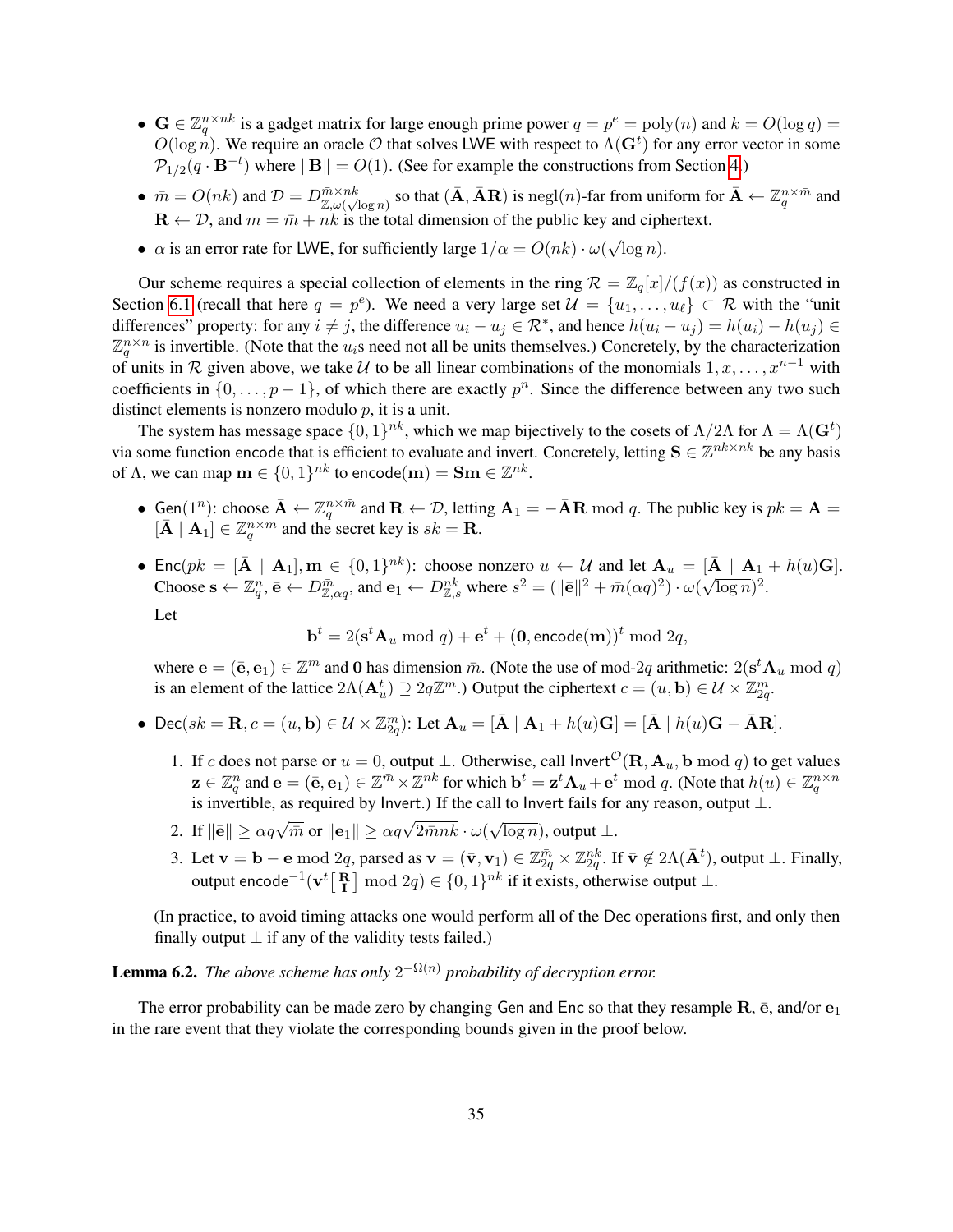*Proof.* Let  $(A, R) \leftarrow$  Gen $(1^n)$ . By Lemma [2.9,](#page-13-1) we have  $s_1(R) \leq O(n)$ √  $nk) \cdot \omega($ √  $\overline{\log n}$ ) except with probability  $2^{-\Omega(n)}$ . Now consider the random choices made by Enc(A, m) for arbitrary  $m \in \{0,1\}^{nk}$ . By Lemma [2.6,](#page-12-2) we have both  $\|\bar{e}\| < \alpha q \sqrt{\bar{m}}$  and  $\|e_1\| < \alpha q \sqrt{2 \bar{m} n k} \cdot \omega(\sqrt{\log n})$ , except with probability  $2^{-\Omega(n)}$ . Letting  $\mathbf{e} = (\bar{\mathbf{e}}, \mathbf{e}_1)$ , we have

$$
\|\mathbf{e}^t\begin{bmatrix} \mathbf{R} \\ \mathbf{I} \end{bmatrix}\| \le \|\bar{\mathbf{e}}^t\mathbf{R}\| + \|\mathbf{e}_1\| < \alpha q \cdot O(nk) \cdot \omega(\sqrt{\log n}).
$$

In particular, for large enough  $1/\alpha = O(nk) \cdot \omega(n)$ √  $\overline{\log n}$ ) we have  $e^t\begin{bmatrix} \mathbf{R} \\ \mathbf{I} \end{bmatrix} \in \mathcal{P}_{1/2}(q \cdot \mathbf{B}^{-t})$ . Therefore, the call to Invert made by Dec(R,  $(u, b)$ ) returns e. It follows that for  $\mathbf{v} = (\bar{\mathbf{v}}, \mathbf{v}_1) = \mathbf{b} - \mathbf{e} \bmod 2q$ , we have  $\bar{\mathbf{v}} \in 2\Lambda(\bar{\mathbf{A}}^t)$  as needed. Finally,

$$
\mathbf{v}^t \big[ \begin{array}{c} \mathbf{R} \\ \mathbf{I} \end{array} \big] = 2(\mathbf{s}^t h(u) \mathbf{G} \bmod q) + \text{encode}(\mathbf{m}) \bmod 2q,
$$

which is in the coset encode $(m) \in \Lambda(\mathbf{G}^t)/2\Lambda(\mathbf{G}^t)$ , and so Dec outputs m as desired.

 $\Box$ 

**Theorem 6.3.** *The above scheme is CCA1-secure assuming the hardness of decision-LWE<sub>q,* $\alpha'$ *</sub> for*  $\alpha' =$  $\alpha/3 \geq 2\sqrt{n}/q$ .

*Proof.* We start by giving a particular form of discretized LWE that we will need below. Given access to an LWE distribution  $A_{s,\alpha'}$  over  $\mathbb{Z}_q^n \times \mathbb{T}$  for any  $s \in \mathbb{Z}_q^n$  (where recall that  $\mathbb{T} = \mathbb{R}/\mathbb{Z}$ ), by [\[Pei10,](#page-39-5) Theorem 3.1] we can transform its samples  $(a, b = \langle s, a \rangle/q + e \mod 1)$  to have the form  $(a, 2(\langle s, a \rangle \mod q)+e' \mod 2q)$ for  $e' \leftarrow D_{\mathbb{Z}, \alpha q}$ , by mapping  $b \mapsto 2qb + D_{\mathbb{Z}-2qb,s}$  mod 2q where  $s^2 = (\alpha q)^2 - (2\alpha'q)^2 \geq 4n \geq \eta_{\epsilon}(\mathbb{Z})^2$ . This transformation maps the uniform distribution over  $\mathbb{Z}_q^n\times\mathbb{T}$  to the uniform distribution over  $\mathbb{Z}_q^n\times\mathbb{Z}_{2q}$ , so the discretized distribution is pseudorandom under the hypothesis of the theorem.

We proceed via a sequence of hybrid games. The game  $H_0$  is exactly the CCA1 attack with the system described above.

In game  $H_1$ , we change how the public key **A** and challenge ciphertext  $c^* = (u^*, \mathbf{b}^*)$  are constructed, and the way that decryption queries are answered (slightly), but in a way that introduces only  $negl(n)$  statistical difference with  $H_0$ . At the start of the experiment we choose nonzero  $u^* \leftarrow U$  and let the public key be  $\mathbf{A} = [\mathbf{\overline{A}} \mid \mathbf{A}_1] = [\mathbf{\overline{A}} \mid -h(u^*)\mathbf{G} - \mathbf{\overline{A}}\mathbf{R}]$ , where  $\mathbf{\overline{A}}$  and  $\mathbf{R}$  are chosen in the same way as in  $H_0$ . (In particular, we still have  $s_1({\bf R})\leq O(\sqrt{nk})\cdot\omega(\sqrt{\log n})$  with overwhelming probability.) Note that  ${\bf A}$  is still negl(n)-uniform for any choice of  $u^*$ , so conditioned on any fixed choice of **A**, the value of  $u^*$  is statistically hidden from the attacker. To aid with decryption queries, we also choose an arbitrary (not necessarily short)  $\hat{\mathbf{R}} \in \mathbb{Z}^{\bar{m} \times nk}$  such that  $\mathbf{A}_1 = -\bar{\mathbf{A}} \hat{\mathbf{R}} \bmod q$ .

To answer a decryption query on a ciphertext  $(u, b)$ , we use an algorithm very similar to Dec with trapdoor R. After testing whether  $u = 0$  (and outputting  $\perp$  if so), we call  $\mathsf{Invert}^{\mathcal{O}}(\mathbf{R}, \mathbf{A}_u, \mathbf{b} \mod q)$  to get some  $\mathbf{z} \in \mathbb{Z}_q^n$  and  $\mathbf{e} \in \mathbb{Z}^m$ , where

$$
\mathbf{A}_u = [\bar{\mathbf{A}} \mid \mathbf{A}_1 + h(u)\mathbf{G}] = [\bar{\mathbf{A}} \mid h(u - u^*)\mathbf{G} - \bar{\mathbf{A}}\mathbf{R}].
$$

(If Invert fails, we output  $\perp$ .) We then perform steps [2](#page-34-0) and [3](#page-34-1) on  $e \in \mathbb{Z}^m$  and  $\mathbf{v} = \mathbf{b} - \mathbf{e} \bmod 2q$  exactly as in Dec, except that we use  $R$  in place of  $R$  when decoding the message in step [3.](#page-34-1)

We now analyze the behavior of this decryption routine. Whenever  $u \neq u^*$ , which is the case with overwhelming probability because  $u^*$  is statistically hidden, by the "unit differences" property on  $\mathcal U$  we have that  $h(u - u^*) \in \mathbb{Z}_q^{n \times n}$  is invertible, as required by the call to Invert. Now, either there exists an e that satisfies the validity tests in step [2](#page-34-0) and such that  $\mathbf{b}^t = \mathbf{z}^t \mathbf{A}_u + \mathbf{e}^t \bmod q$  for some  $\mathbf{z} \in \mathbb{Z}_q^n$ , or there does not. In the latter case, no matter what Invert does in  $H_0$  and  $H_1$ , step [2](#page-34-0) will return  $\perp$  in both games. Now consider the former case: by the constraints on e, we have  $e^t\left[\frac{R}{I}\right] \in \mathcal{P}_{1/2}(q \cdot B^{-t})$  in both games, so the call to Invert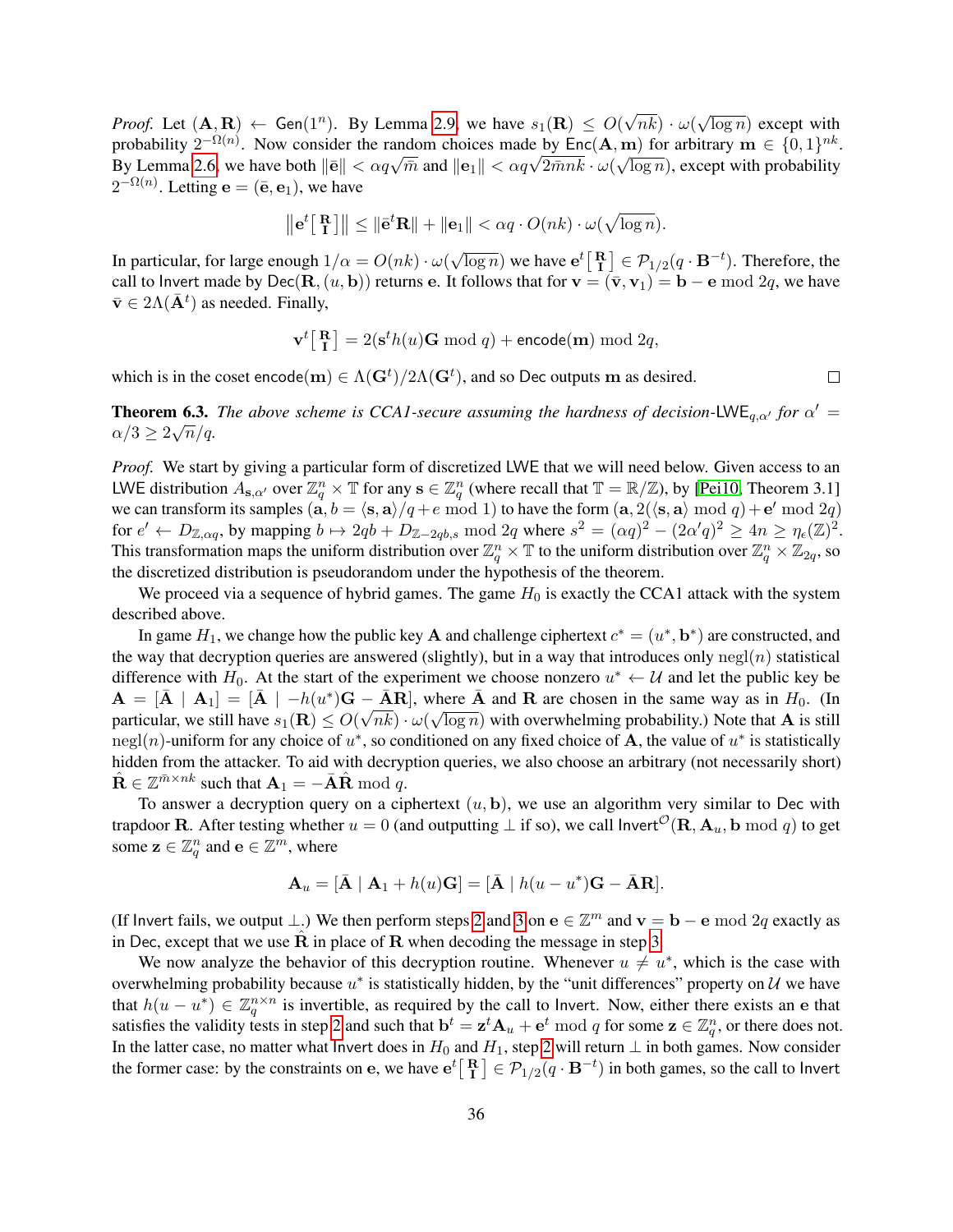must return this e (but possibly different z) in both games. Finally, the result of decryption is the same in both games: if  $\bar{v} \in 2\Lambda(\bar{A}^t)$  (otherwise, both games return  $\bot$ ), then we can express v as

$$
\mathbf{v}^t = 2(\mathbf{s}^t \mathbf{A}_u \bmod q) + (\mathbf{0}, \mathbf{v}')^t \bmod 2q
$$

for some  $\mathbf{s} \in \mathbb{Z}_q^n$  and  $\mathbf{v}' \in \mathbb{Z}_{2q}^{nk}$ . Then for *any* solution  $\mathbf{R} \in \mathbb{Z}^{\bar{m} \times nk}$  to  $\mathbf{A}_1 = -\bar{\mathbf{A}}\mathbf{R}$  mod q, we have

$$
\mathbf{v}^t \begin{bmatrix} \mathbf{R} \\ \mathbf{I} \end{bmatrix} = 2(\mathbf{s}^t h(u) \mathbf{G} \bmod q) + (\mathbf{v}')^t \bmod 2q.
$$

In particular, this holds for the R in  $H_0$  and the  $\hat{R}$  in  $H_1$  that are used for decryption. It follows that both games output encode<sup>-1</sup>( $\mathbf{v}'$ ), if it exists (and  $\perp$  otherwise).

Finally, in  $H_1$  we produce the challenge ciphertext  $(u, \mathbf{b})$  on a message  $\mathbf{m} \in \{0, 1\}^{nk}$  as follows. Let  $u = u^*$ , and choose  $\mathbf{s} \leftarrow \mathbb{Z}_q^n$  and  $\bar{\mathbf{e}} \leftarrow D_{\mathbb{Z}, \alpha q}^{\bar{m}}$  as usual, but do not choose  $\mathbf{e}_1$ . Note that  $\mathbf{A}_u = [\bar{\mathbf{A}} \mid -\bar{\mathbf{A}}\mathbf{R}]$ . Let  $\bar{\mathbf{b}}^t = 2(\mathbf{s}^t \bar{\mathbf{A}} \bmod q) + \bar{\mathbf{e}}^t \bmod 2q$ . Let

$$
\mathbf{b}_1^t = -\bar{\mathbf{b}}^t \mathbf{R} + \hat{\mathbf{e}}^t + \texttt{encode}(\mathbf{m}) \bmod 2q,
$$

where  $\hat{\mathbf{e}} \leftarrow D_{\mathbb{Z},\alpha q\sqrt{m}\cdot\omega(\sqrt{\log n})}^{nk}$ , and output  $(u,\mathbf{b}=(\bar{\mathbf{b}},\mathbf{b}_1))$ . We now show that the distribution of  $(u,\mathbf{b})$ is within negl(n) statistical distance of that in  $H_0$ , given the attacker's view (i.e., pk and the results of the decryption queries). Clearly, u and  $\bar{b}$  have essentially the same distribution as in  $H_0$ , because u is negl(n)-uniform given pk, and by construction of  $\bar{b}$ . By substitution, we have

$$
\mathbf{b}_1^t = 2(\mathbf{s}^t(-\bar{\mathbf{A}}\mathbf{R}) \bmod q) + (\bar{\mathbf{e}}^t \mathbf{R} + \hat{\mathbf{e}}^t) + \text{encode}(m).
$$

Therefore, it suffices to show that for fixed  $\bar{e}$ , each  $\langle \bar{e}, r_i \rangle + \hat{e}_i$  has distribution negl(n)-far from  $D_{\mathbb{Z},s}$ , where  $s^2 = (\|\bar{\mathbf{e}}\|^2 + m(\alpha q)^2) \cdot \omega$ √  $\overline{\log n})^2$ , over the random choice of  $r_i$  (conditioned on the value of  $\overline{\mathbf{A}}\mathbf{r}_i$  from the public key) and of  $\hat{e}_i$ . Because each  $r_i$  is an independent discrete Gaussian over a coset of  $\Lambda^{\perp}(\bar{A})$ , the claim follows essentially by [\[Reg05,](#page-39-6) Corollary 3.10], but adapted to discrete random variables using [\[Pei10,](#page-39-5) Theorem 3.1] in place of [\[Reg05,](#page-39-6) Claim 3.9].

In game  $H_2$ , we only change how the  $\bar{b}$  component of the challenge ciphertext is created, letting it be uniformly random in  $\mathbb{Z}_{2q}^{\bar{m}}$ . We construct pk, answer decryption queries, and construct  $\mathbf{b}_1$  in exactly the same way as in  $H_1$ . First observe that under our (discretized) LWE hardness assumption, games  $H_1$  and  $H_2$  are computationally indistinguishable by an elementary reduction: given  $(\bar{\mathbf{A}}, \bar{\mathbf{b}}) \in \mathbb{Z}_q^{n \times \bar{m}} \times \mathbb{Z}_{2q}^{\bar{m}}$  where  $\bar{\mathbf{A}}$  is uniformly random and either  $\bar{\mathbf{b}}^t = 2(\mathbf{s}^t \bar{\mathbf{A}} \bmod q) + \mathbf{e}^t \bmod 2q$  (for  $\mathbf{s} \leftarrow \mathbb{Z}_q^n$  and  $\mathbf{e} \leftarrow D_{\mathbb{Z},\alpha q}^{\bar{m}^{-q}}$ ) or  $\bar{\mathbf{b}}$ is uniformly random, we can efficiently emulate either game  $H_1$  or  $H_2$  (respectively) by doing everything exactly as in the two games, except using the given  $\overline{A}$  and  $\overline{b}$  when constructing the public key and challenge ciphertext.

Now by the leftover hash lemma,  $(\bar{\mathbf{A}}, \bar{\mathbf{b}}^t, \bar{\mathbf{A}}\mathbf{R}, -\bar{\mathbf{b}}^t\mathbf{R})$  is negl $(n)$ -uniform when  $\mathbf{R}$  is chosen as in  $H_2$ . Therefore, the challenge ciphertext has the same distribution (up to  $negl(n)$  statistical distance) for any encrypted message, and so the adversary's advantage is negligible. This completes the proof.  $\Box$ 

# References

- <span id="page-36-0"></span>[ABB10a] S. Agrawal, D. Boneh, and X. Boyen. Efficient lattice (H)IBE in the standard model. In *EUROCRYPT*, pages 553–572. 2010.
- <span id="page-36-1"></span>[ABB10b] S. Agrawal, D. Boneh, and X. Boyen. Lattice basis delegation in fixed dimension and shorterciphertext hierarchical IBE. In *CRYPTO*, pages 98–115. 2010.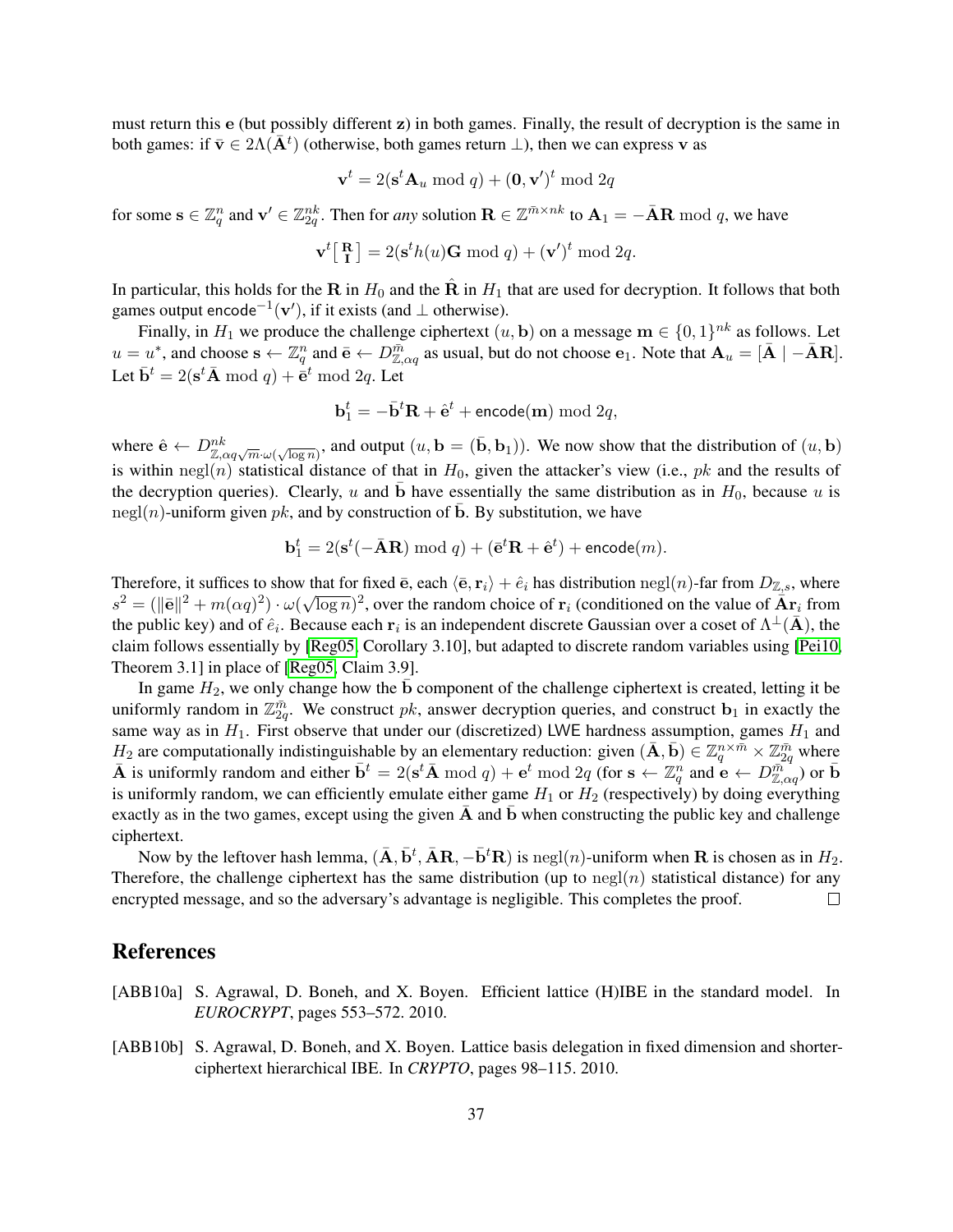- <span id="page-37-5"></span>[ACPS09] B. Applebaum, D. Cash, C. Peikert, and A. Sahai. Fast cryptographic primitives and circularsecure encryption based on hard learning problems. In *CRYPTO*, pages 595–618. 2009.
- <span id="page-37-10"></span>[Ajt96] M. Ajtai. Generating hard instances of lattice problems. *Quaderni di Matematica*, 13:1–32, 2004. Preliminary version in STOC 1996.
- <span id="page-37-7"></span>[Ajt99] M. Ajtai. Generating hard instances of the short basis problem. In *ICALP*, pages 1–9. 1999.
- <span id="page-37-8"></span>[AP09] J. Alwen and C. Peikert. Generating shorter bases for hard random lattices. *Theory of Computing Systems*, 48(3):535–553, April 2011. Preliminary version in STACS 2009.
- <span id="page-37-9"></span>[Bab85] L. Babai. On Lovász' lattice reduction and the nearest lattice point problem. *Combinatorica*, 6(1):1–13, 1986. Preliminary version in STACS 1985.
- <span id="page-37-14"></span>[Ban93] W. Banaszczyk. New bounds in some transference theorems in the geometry of numbers. *Mathematische Annalen*, 296(4):625–635, 1993.
- <span id="page-37-13"></span>[BCHK07] D. Boneh, R. Canetti, S. Halevi, and J. Katz. Chosen-ciphertext security from identity-based encryption. *SIAM J. Comput.*, 36(5):1301–1328, 2007.
- <span id="page-37-11"></span>[BFKL93] A. Blum, M. L. Furst, M. J. Kearns, and R. J. Lipton. Cryptographic primitives based on hard learning problems. In *CRYPTO*, pages 278–291. 1993.
- <span id="page-37-4"></span>[BGV11] Z. Brakerski, C. Gentry, and V. Vaikuntanathan. Fully homomorphic encryption without bootstrapping. Cryptology ePrint Archive, Report 2011/277, 2011. <http://eprint.iacr.org/>.
- <span id="page-37-6"></span>[Boy10] X. Boyen. Lattice mixing and vanishing trapdoors: A framework for fully secure short signatures and more. In *Public Key Cryptography*, pages 499–517. 2010.
- <span id="page-37-3"></span>[BV11a] Z. Brakerski and V. Vaikuntanathan. Efficient fully homomorphic encryption from (standard) LWE. In *FOCS*. 2011. To appear.
- <span id="page-37-2"></span>[BV11b] Z. Brakerski and V. Vaikuntanathan. Fully homomorphic encryption from ring-LWE and security for key dependent messages. In *CRYPTO*, pages 505–524. 2011.
- <span id="page-37-0"></span>[CHKP10] D. Cash, D. Hofheinz, E. Kiltz, and C. Peikert. Bonsai trees, or how to delegate a lattice basis. In *EUROCRYPT*, pages 523–552. 2010.
- <span id="page-37-12"></span>[CN11] Y. Chen and P. Q. Nguyen. BKZ 2.0: Simulation and better lattice security estimates. In *ASIACRYPT*. 2011. To appear.
- <span id="page-37-17"></span>[DDN00] D. Dolev, C. Dwork, and M. Naor. Nonmalleable cryptography. *SIAM J. Comput.*, 30(2):391–437, 2000.
- <span id="page-37-15"></span>[DF94] Y. Desmedt and Y. Frankel. Perfect homomorphic zero-knowledge threshold schemes over any finite abelian group. *SIAM J. Discrete Math.*, 7(4):667–679, 1994.
- <span id="page-37-16"></span>[Feh98] S. Fehr. *Span Programs over Rings and How to Share a Secret from a Module*. Master's thesis, ETH Zurich, Institute for Theoretical Computer Science, 1998.
- <span id="page-37-1"></span>[Gen09a] C. Gentry. *A fully homomorphic encryption scheme*. Ph.D. thesis, Stanford University, 2009. <crypto.stanford.edu/craig>.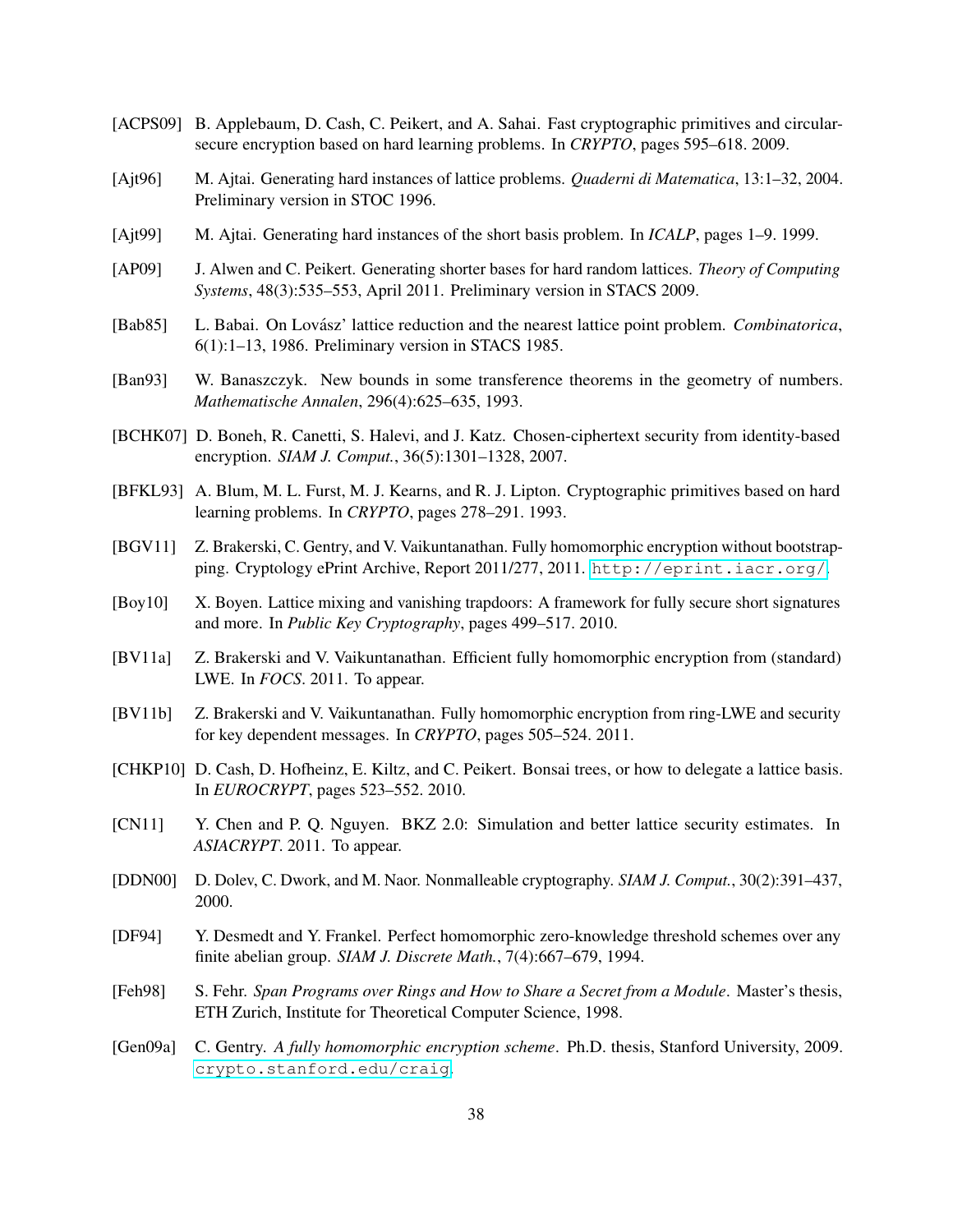- <span id="page-38-1"></span>[Gen09b] C. Gentry. Fully homomorphic encryption using ideal lattices. In *STOC*, pages 169–178. 2009.
- <span id="page-38-12"></span>[GGH97] O. Goldreich, S. Goldwasser, and S. Halevi. Public-key cryptosystems from lattice reduction problems. In *CRYPTO*, pages 112–131. 1997.
- <span id="page-38-2"></span>[GH11] C. Gentry and S. Halevi. Fully homomorphic encryption without squashing using depth-3 arithmetic circuits. In *FOCS*. 2011. To appear.
- <span id="page-38-5"></span>[GHV10] C. Gentry, S. Halevi, and V. Vaikuntanathan. A simple BGN-type cryptosystem from LWE. In *EUROCRYPT*, pages 506–522. 2010.
- <span id="page-38-6"></span>[GKV10] S. D. Gordon, J. Katz, and V. Vaikuntanathan. A group signature scheme from lattice assumptions. In *ASIACRYPT*, pages 395–412. 2010.
- <span id="page-38-8"></span>[GN08] N. Gama and P. Q. Nguyen. Predicting lattice reduction. In *EUROCRYPT*, pages 31–51. 2008.
- <span id="page-38-0"></span>[GPV08] C. Gentry, C. Peikert, and V. Vaikuntanathan. Trapdoors for hard lattices and new cryptographic constructions. In *STOC*, pages 197–206. 2008.
- <span id="page-38-14"></span>[HW09] S. Hohenberger and B. Waters. Short and stateless signatures from the RSA assumption. In *CRYPTO*, pages 654–670. 2009.
- <span id="page-38-7"></span>[Kle00] P. N. Klein. Finding the closest lattice vector when it's unusually close. In *SODA*, pages 937–941. 2000.
- <span id="page-38-15"></span>[KMO10] E. Kiltz, P. Mohassel, and A. O'Neill. Adaptive trapdoor functions and chosen-ciphertext security. In *EUROCRYPT*, pages 673–692. 2010.
- <span id="page-38-13"></span>[KR00] H. Krawczyk and T. Rabin. Chameleon signatures. In *NDSS*. 2000.
- <span id="page-38-9"></span>[LM06] V. Lyubashevsky and D. Micciancio. Generalized compact knapsacks are collision resistant. In *ICALP (2)*, pages 144–155. 2006.
- <span id="page-38-3"></span>[LM08] V. Lyubashevsky and D. Micciancio. Asymptotically efficient lattice-based digital signatures. In *TCC*, pages 37–54. 2008.
- <span id="page-38-17"></span>[LM09] V. Lyubashevsky and D. Micciancio. On bounded distance decoding, unique shortest vectors, and the minimum distance problem. In *CRYPTO*, pages 577–594. 2009.
- <span id="page-38-10"></span>[LMPR08] V. Lyubashevsky, D. Micciancio, C. Peikert, and A. Rosen. SWIFFT: A modest proposal for FFT hashing. In *FSE*, pages 54–72. 2008.
- <span id="page-38-16"></span>[LP11] R. Lindner and C. Peikert. Better key sizes (and attacks) for LWE-based encryption. In *CT-RSA*, pages 319–339. 2011.
- <span id="page-38-11"></span>[LPR10] V. Lyubashevsky, C. Peikert, and O. Regev. On ideal lattices and learning with errors over rings. In *EUROCRYPT*, pages 1–23. 2010.
- <span id="page-38-4"></span>[Lyu08] V. Lyubashevsky. Lattice-based identification schemes secure under active attacks. In *Public Key Cryptography*, pages 162–179. 2008.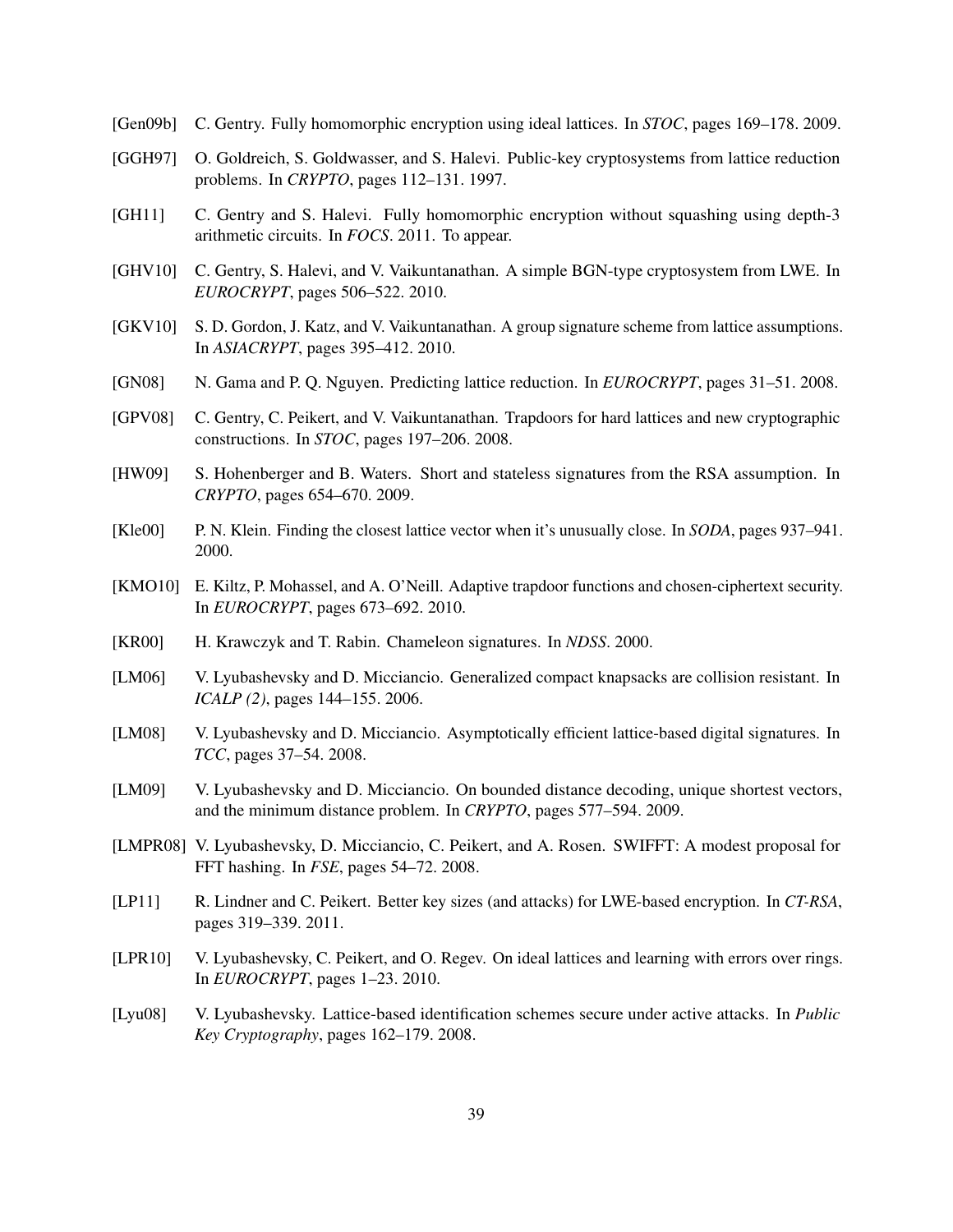- <span id="page-39-12"></span>[MG02] D. Micciancio and S. Goldwasser. *Complexity of Lattice Problems: a cryptographic perspective*, volume 671 of *The Kluwer International Series in Engineering and Computer Science*. Kluwer Academic Publishers, Boston, Massachusetts, 2002.
- <span id="page-39-8"></span>[Mic02] D. Micciancio. Generalized compact knapsacks, cyclic lattices, and efficient one-way functions. *Computational Complexity*, 16(4):365–411, 2007. Preliminary version in FOCS 2002.
- <span id="page-39-15"></span>[MM11] D. Micciancio and P. Mol. Pseudorandom knapsacks and the sample complexity of LWE search-to-decision reductions. In *CRYPTO*, pages 465–484. 2011.
- <span id="page-39-13"></span>[MR04] D. Micciancio and O. Regev. Worst-case to average-case reductions based on Gaussian measures. *SIAM J. Comput.*, 37(1):267–302, 2007. Preliminary version in FOCS 2004.
- <span id="page-39-7"></span>[MR09] D. Micciancio and O. Regev. Lattice-based cryptography. In *Post Quantum Cryptography*, pages 147–191. Springer, February 2009.
- <span id="page-39-10"></span>[Pei09a] C. Peikert. Bonsai trees (or, arboriculture in lattice-based cryptography). Cryptology ePrint Archive, Report 2009/359, July 2009. <http://eprint.iacr.org/>.
- <span id="page-39-3"></span>[Pei09b] C. Peikert. Public-key cryptosystems from the worst-case shortest vector problem. In *STOC*, pages 333–342. 2009.
- <span id="page-39-5"></span>[Pei10] C. Peikert. An efficient and parallel Gaussian sampler for lattices. In *CRYPTO*, pages 80–97. 2010.
- <span id="page-39-9"></span>[PR06] C. Peikert and A. Rosen. Efficient collision-resistant hashing from worst-case assumptions on cyclic lattices. In *TCC*, pages 145–166. 2006.
- <span id="page-39-1"></span>[PV08] C. Peikert and V. Vaikuntanathan. Noninteractive statistical zero-knowledge proofs for lattice problems. In *CRYPTO*, pages 536–553. 2008.
- <span id="page-39-2"></span>[PVW08] C. Peikert, V. Vaikuntanathan, and B. Waters. A framework for efficient and composable oblivious transfer. In *CRYPTO*, pages 554–571. 2008.
- <span id="page-39-0"></span>[PW08] C. Peikert and B. Waters. Lossy trapdoor functions and their applications. In *STOC*, pages 187–196. 2008.
- <span id="page-39-6"></span>[Reg05] O. Regev. On lattices, learning with errors, random linear codes, and cryptography. *J. ACM*, 56(6):1–40, 2009. Preliminary version in STOC 2005.
- <span id="page-39-11"></span>[RS10] M. Rückert and M. Schneider. Selecting secure parameters for lattice-based cryptography. Cryptology ePrint Archive, Report 2010/137, 2010. <http://eprint.iacr.org/>.
- <span id="page-39-4"></span>[Rüc10] M. Rückert. Strongly unforgeable signatures and hierarchical identity-based signatures from lattices without random oracles. In *PQCrypto*, pages 182–200. 2010.
- <span id="page-39-16"></span>[ST01] A. Shamir and Y. Tauman. Improved online/offline signature schemes. In *CRYPTO*, pages 355–367. 2001.
- <span id="page-39-14"></span>[Ver11] R. Vershynin. Introduction to the non-asymptotic analysis of random matrices, January 2011. Available at http://www-personal.umich.edu/~romanv/papers/ [non-asymptotic-rmt-plain.pdf](http://www-personal.umich.edu/~romanv/papers/non-asymptotic-rmt-plain.pdf), last accessed 4 Feb 2011.